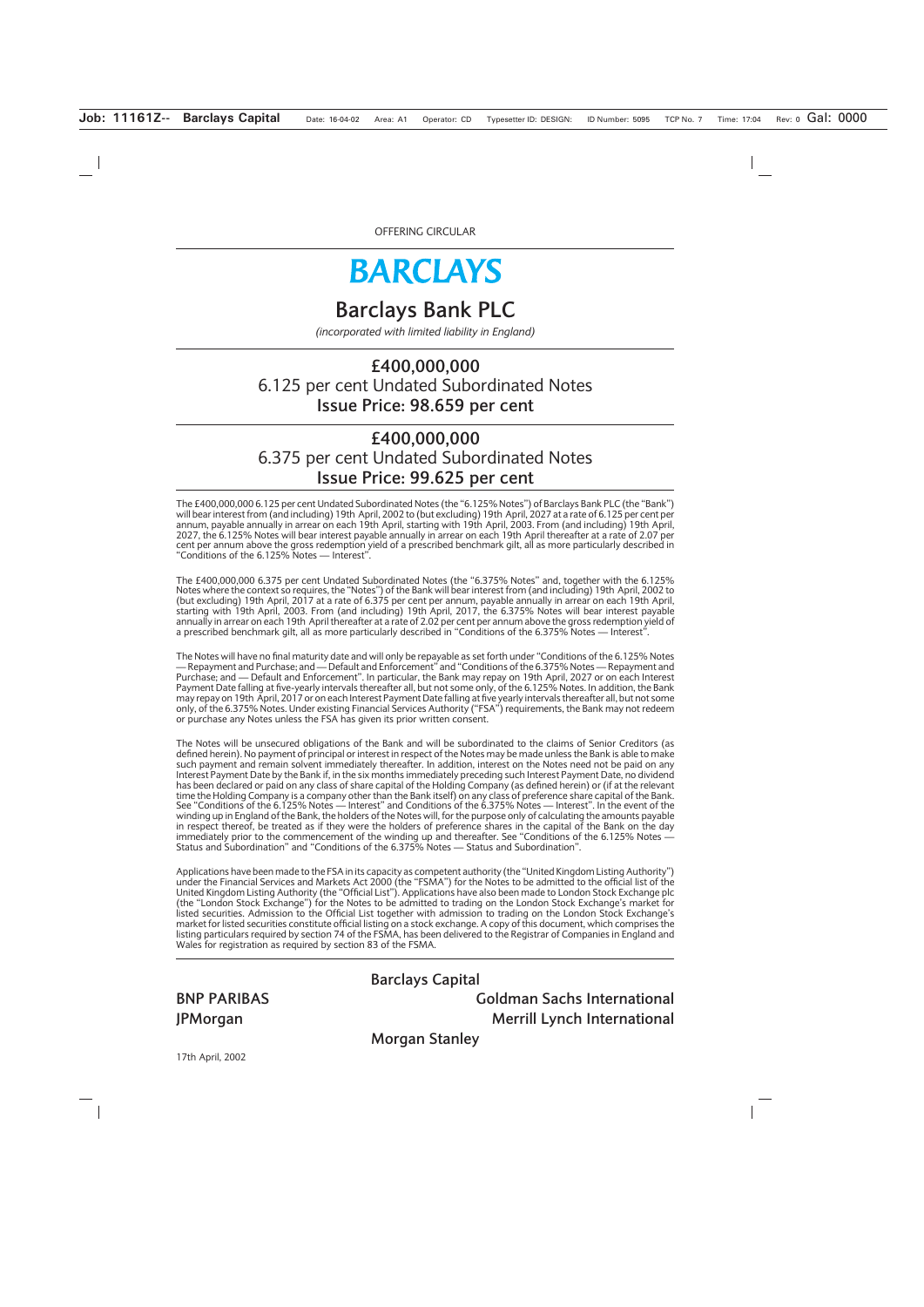The Bank accepts responsibility for the information contained in this document. To the best of the knowledge and belief of the Bank (which has taken all reasonable care to ensure that such is the case), the information contained in this document is in accordance with the facts and does not omit anything likely to affect the import of such information.

In connection with the issue and sale of the Notes, no person is authorised to give any information or to make any representation not contained in this document and neither the Bank nor the Managers (as defined in "Subscription and Sale" below) accepts responsibility for any such information or representation. This document does not constitute an offer of, or an invitation to subscribe for, the Notes.

The distribution of this document and the offering or sale of the Notes in certain jurisdictions may be restricted by law. See "Subscription and Sale" below for a description, *inter alia,* of certain restrictions on offers, sales and deliveries of the Notes in the United States or to U.S. persons.

The Notes have not been, and will not be, registered under the U.S. Securities Act of 1933, as amended, and comprise Notes in bearer form that are subject to United States tax law requirements.

The 6.125% Notes and the 6.375% Notes will each be represented initially by a temporary global Note (each a "Temporary Global Note") which will be deposited outside the United States with a common depositary for Clearstream Banking, société anonyme ("Clearstream, Luxembourg") and Euroclear Bank S.A./N.V. as operator of the Euroclear System ("Euroclear") on or about 19th April, 2002. Each Temporary Global Note will be exchangeable for interests in a permanent global Note (each a "Permanent Global Note") on or after a date which is expected to be 29th May, 2002 upon certification as to non-U.S. beneficial ownership as required by U.S. Treasury regulations and as described in the Temporary Global Note. Save in limited circumstances, Notes in definitive bearer form will not be issued in exchange for interests in a Permanent Global Note.

In this document all references to "£" are to pounds sterling, to "U.S. dollars" and "U.S.\$" are to United States dollars, to " $\overline{f}$ " and "Yen" are to Japanese yen, to " $\in$ " and "euro" are to the lawful currency of the member states of the European Union that adopt the single currency in accordance with the Treaty establishing the European Community, as amended by the Treaty on European Union, to "FRF" are to French francs, to "ITL" are to Italian lire and to "DM" are to Deutschmarks.

In connection with the issue and distribution of the Notes, Barclays Bank PLC or any person acting for it may over-allot or effect transactions with a view to supporting the market price of the Notes at a level higher than that which might otherwise prevail. However, there may be no obligation on Barclays Bank PLC or any agent of it to do this. Such stabilising, if commenced, shall be conducted in accordance with all applicable laws and rules, may be discontinued at any time and must be brought to an end after a limited period.

#### **TABLE OF CONTENTS**

| <b>Page</b>             |
|-------------------------|
| $\overline{\mathbf{3}}$ |
| 14                      |
| 25                      |
| 26                      |
| 28                      |
| 35                      |
| 37                      |
| 38                      |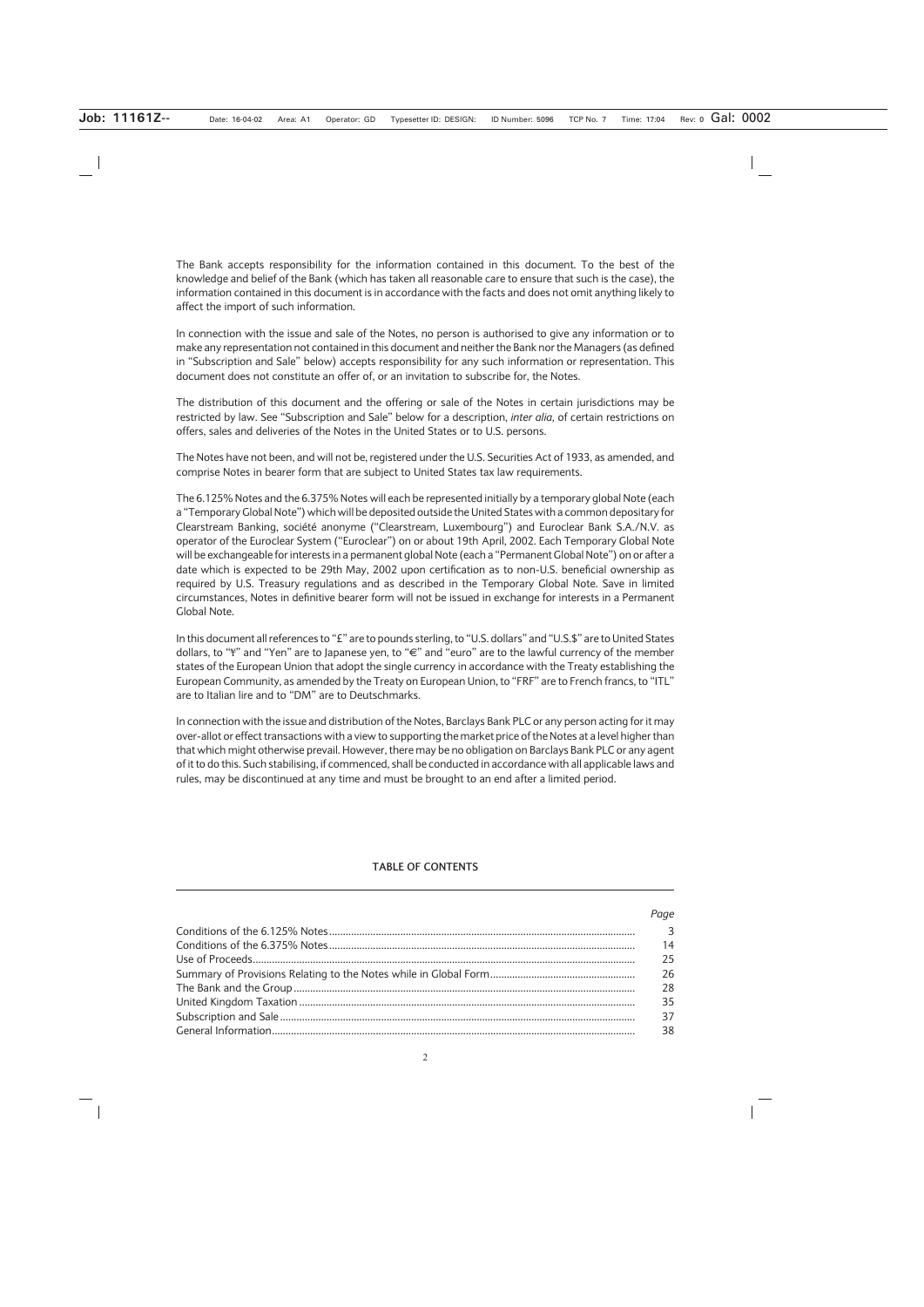#### **CONDITIONS OF THE 6.125% NOTES**

#### *The following is the text of the Conditions of the 6.125% Notes substantially in the form in which they will appear on the definitive Notes:*

The £400,000,000 6.125 per cent Undated Subordinated Notes (the "Notes", which expression shall in these Conditions, unless the context otherwise requires, include any further notes issued pursuant to Condition 12 and forming a single series with the Notes) of Barclays Bank PLC (the "Bank") are in bearer form with interest coupons and a talon for further interest coupons (together, where the context so permits, the "Coupons") attached. The issue of the Notes was authorised by a resolution of a duly constituted Committee of the Board of Directors of the Bank passed on 16 April, 2002. The Notes are constituted by a Sixteenth Supplemental Trust Deed dated 19th April, 2002 made between the Bank and Phoenix Assurance Public Limited Company (the "Trustee") as trustee for the holders of the Notes (the "Noteholders") and expressed to be supplemental to (i) the principal Trust Deed dated 2nd July, 1985 made between the Bank and the Trustee constituting the U.S.\$600,000,000 Undated Floating Rate Primary Capital Notes of the Bank (the "Series 1 Notes"), (ii) the First Supplemental Trust Deed dated 14th February, 1986 made between the Bank and the Trustee constituting the U.S.\$750,000,000 Undated Floating Rate Primary Capital Notes Series 2 of the Bank and the Second Supplemental Trust Deed dated 4th September, 1989 made between the Bank and the Trustee constituting up to U.S.\$450,000,000 Undated Floating Rate Primary Capital Notes Series 2 of the Bank (together, the "Series 2 Notes"), (iii) the Third Supplemental Trust Deed dated 16th October, 1989 made between the Bank and the Trustee constituting the £200,000,000 Undated Floating Rate Primary Capital Notes Series 3 of the Bank (the "Series 3 Notes"), (iv) the Fourth Supplemental Trust Deed dated 28th September, 1990 made between the Bank and the Trustee modifying the provisions of the said First Supplemental Trust Deed and Second Supplemental Trust Deed, (v) the Fifth Supplemental Trust Deed dated 12th May, 1993 and the Sixth Supplemental Trust Deed dated 25th June, 1993 both made between the Bank and the Trustee and together constituting the £300,000,000 9.875 per cent Undated Subordinated Notes of the Bank (the "9.875 per cent Notes"), (vi) the Seventh Supplemental Trust Deed dated 11th October, 1993 made between the Bank and the Trustee constituting the £100,000,000 9 per cent Permanent Interest Bearing Capital Bonds of the Bank (the "Permanent Capital Bonds"), (vii) the Eighth Supplemental Trust Deed dated 20th October, 1993 made between the Bank and the Trustee constituting the £100,000,000 7.875 per cent Undated Subordinated Notes of the Bank (the "7.875 per cent Notes"), (viii) the Ninth Supplemental Trust Deed dated 7th July, 1997 made between the Bank and the Trustee constituting the FRF1,000,000,000 6.5 per cent Undated Subordinated Notes of the Bank (the "6.5 per cent Notes"), (ix) the Tenth Supplemental Trust Deed dated 27th February, 1998 made between the Bank and the Trustee constituting the ¥8,000,000,000 5.03 per cent Reverse Dual Currency Undated Subordinated Notes of the Bank (the "5.03 per cent Notes"), (x) the Eleventh Supplemental Trust Deed dated 29th May, 1998 made between the Bank and the Trustee constituting the ¥12,000,000,000 5 per cent Reverse Dual Currency Undated Subordinated Notes of the Bank (the "5 per cent Notes"), (xi) the Twelfth Supplemental Trust Deed dated 24th October, 2000 and the Fourteenth Supplemental Trust Deed dated 21st May, 2001 both made between the Bank and the Trustee and together constituting the £525,000,000 7.125 per cent Undated Subordinated Notes of the Bank (the "7.125 per cent Notes") and (xii) the Thirteenth Supplemental Trust Deed dated 27th November, 2000 and the Fifteenth Supplemental Trust Deed dated 21st May, 2001 both made between the Bank and the Trustee and together constituting the £650,000,000 6.875 per cent Undated Subordinated Notes of the Bank (the "6.875 per cent Notes"). The said Supplemental Trust Deeds and principal Trust Deed are herein referred to collectively as the "Trust Deed". The Bank of New York is the initial principal paying agent for the Notes (the "Principal Paying Agent") and the initial agent bank (the "Agent Bank"). Copies of the Trust Deed, together with copies of the Agency Agreement dated 19th April, 2002 made between the Bank, the Trustee and the paying agents named therein, are available for inspection at the office for the time being of the Trustee (being at the date hereof c/o its attorney Capita Trust Company Limited, Guildhall House, 81/87 Gresham Street, London EC2V 7QE) and at the specified office(s) of the Principal Paying Agent and each of the other paying agents referred to in Condition 5 (all together, the "Paying Agents"). The statements set out in these Conditions include summaries of, and are subject to, the detailed provisions of the Trust Deed in relation to the Notes. The Noteholders and holders of the Coupons (the "Couponholders") are entitled to the benefit of, and are deemed to have notice of, all the provisions of the Trust Deed in relation to the Notes, the Agency Agreement and the Notes, all of which are binding on them.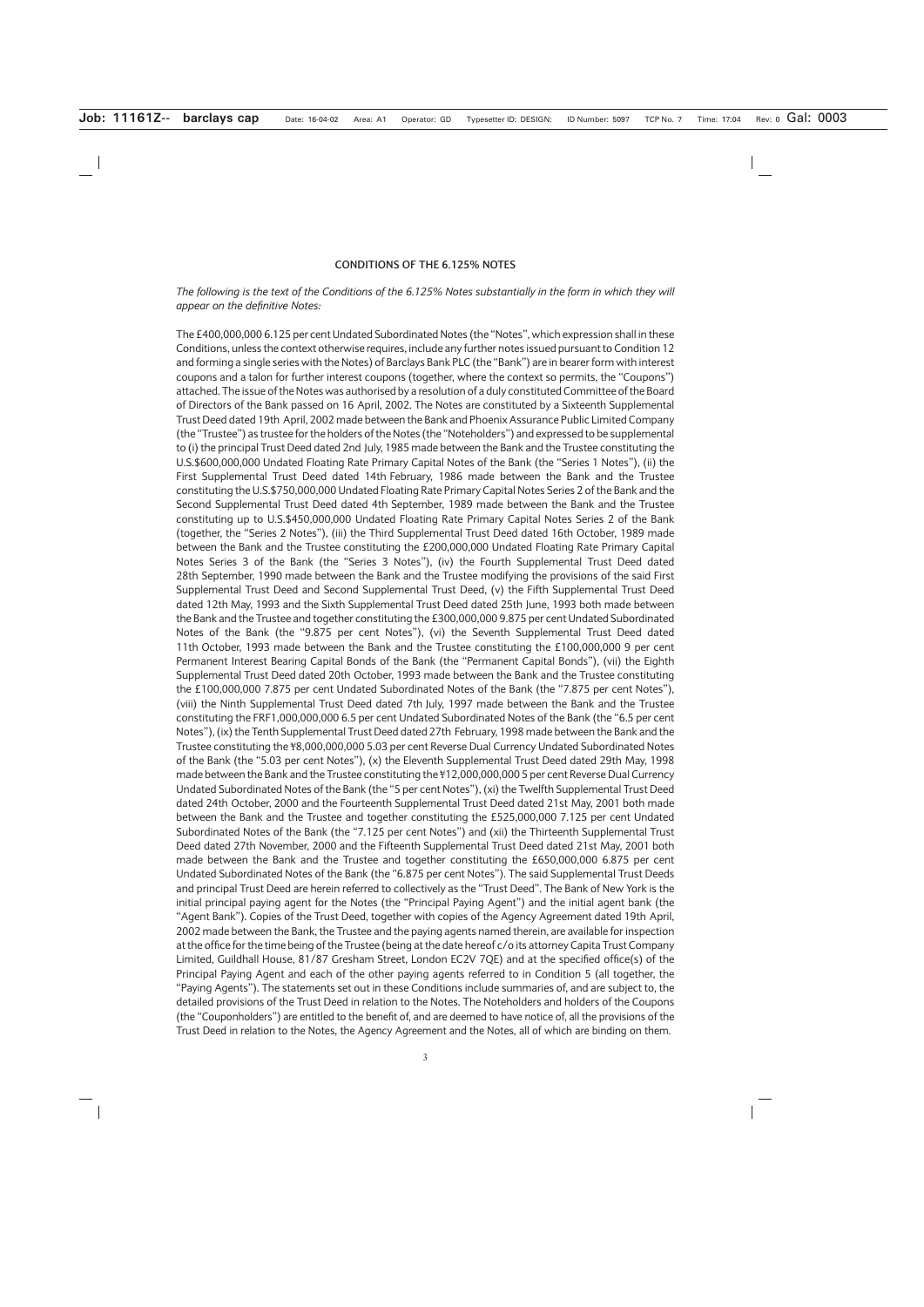*The obligations of the Bank in respect of the Notes and the Coupons are conditional upon the Bank being solvent at the time of payment by the Bank and immediately thereafter. Neither these Conditions nor the Trust Deed provide any remedy for non-payment of interest in respect of the Notes so long as in the six months immediately preceding the applicable Interest Payment Date no dividend has been paid or declared in respect of any class of share capital of the Holding Company (as defined in Condition 3) or (if at the relevant time the Holding Company is a company other than the Bank itself) the preference share capital of the Bank. In the event of a winding up of the Bank the right to recover interest (including Arrears of Interest (as defined in Condition 3)) may be limited by applicable insolvency laws.*

#### **1. Title and Denomination**

Title to the Notes and the Coupons will pass by delivery. The Bank, the Trustee and any Paying Agent may treat the holder of any Note and the holder of any Coupon as the absolute owner thereof (whether or not such Note or Coupon shall be overdue and notwithstanding any notice of ownership or writing thereon or any notice of previous loss or theft or of trust or other interest therein) for the purpose of making payment and for all other purposes.

The Notes, which are serially numbered, are issued in the denominations of £1,000, £10,000 and £100,000 each. Notes of one denomination may not be exchanged for Notes of any other denomination.

#### **2. Status and Subordination**

*(a)* The Notes and the Coupons constitute unsecured obligations of the Bank ranking *pari passu* without any preference among themselves. The Notes, the Series 1 Notes, the Series 2 Notes, the Series 3 Notes, the 9.875 per cent Notes, the Permanent Capital Bonds, the 7.875 per cent Notes, the 6.5 per cent Notes, the 5.03 per cent Notes, the 5 per cent Notes, the 7.125 per cent Notes, the 6.875 per cent Notes and the U.S.\$500,000,000 8 per cent Convertible Capital Notes, Series E, of the Bank, which are separate series of securities, rank *pari passu inter se* in point of subordination.

Subject to applicable law, no Noteholder or Couponholder may exercise or claim any right of set-off in respect of any amount owed to it by the Bank arising under or in connection with the Notes or the Coupons and each Noteholder and Couponholder shall, by virtue of being the holder of any Note or Coupon, as the case may be, be deemed to have waived all such rights of set-off.

- *(b)* The rights of the Noteholders and Couponholders are subordinated to the claims of Senior Creditors (as defined in paragraph (*d*) below) and, accordingly, payments of principal and interest are conditional upon the Bank being solvent at the time of payment by the Bank, and no principal or interest shall be payable in respect of the Notes except to the extent that the Bank could make such payment and still be solvent immediately thereafter. For the purposes of this paragraph (*b*) the Bank shall be solvent if (i) it is able to pay its debts as they fall due and (ii) its Assets (as defined in paragraph (*d*) below) exceed its Liabilities (as defined in paragraph (*d*) below) (other than, except in the circumstances provided in the Trust Deed, its Liabilities to persons who are not Senior Creditors). The Trust Deed contains provisions requiring a report as to the solvency of the Bank to be made by two Directors of the Bank or, in certain circumstances as provided in the Trust Deed, the Auditors (as defined in the Trust Deed) or, if the Bank is in winding up in England, its liquidator prior to any payment of principal or interest and also prior to the purchase of any Notes beneficially by or for the account of the Bank or any of its Subsidiaries (as defined in the Trust Deed). Any such report shall, in the absence of proven error, be treated and accepted by the Bank, the Trustee and the Noteholders and Couponholders as correct and sufficient evidence of such solvency.
- *(c)* If at any time the Bank is in winding up in England, there shall be payable in respect of the Notes (in lieu of any other payment but subject as provided in paragraph (*b*) above) such amounts (if any) as would have been payable in respect thereof as if, on the day immediately prior to the commencement (as defined in the Trust Deed) of the winding up and thereafter, the Noteholders were the holders of a class of preference shares in the capital of the Bank having a preferential right to a return of assets in the winding up over the holders of all other classes of shares for the time being in the capital of the Bank on the assumption that such preference shares were entitled (to the exclusion of any other rights or privileges) to receive on a return of capital in such winding up an amount equal to the principal amount of the Notes together with interest accrued to the date of repayment (as provided in the Trust Deed) and any Arrears of Interest (as defined in Condition 3(*b*)).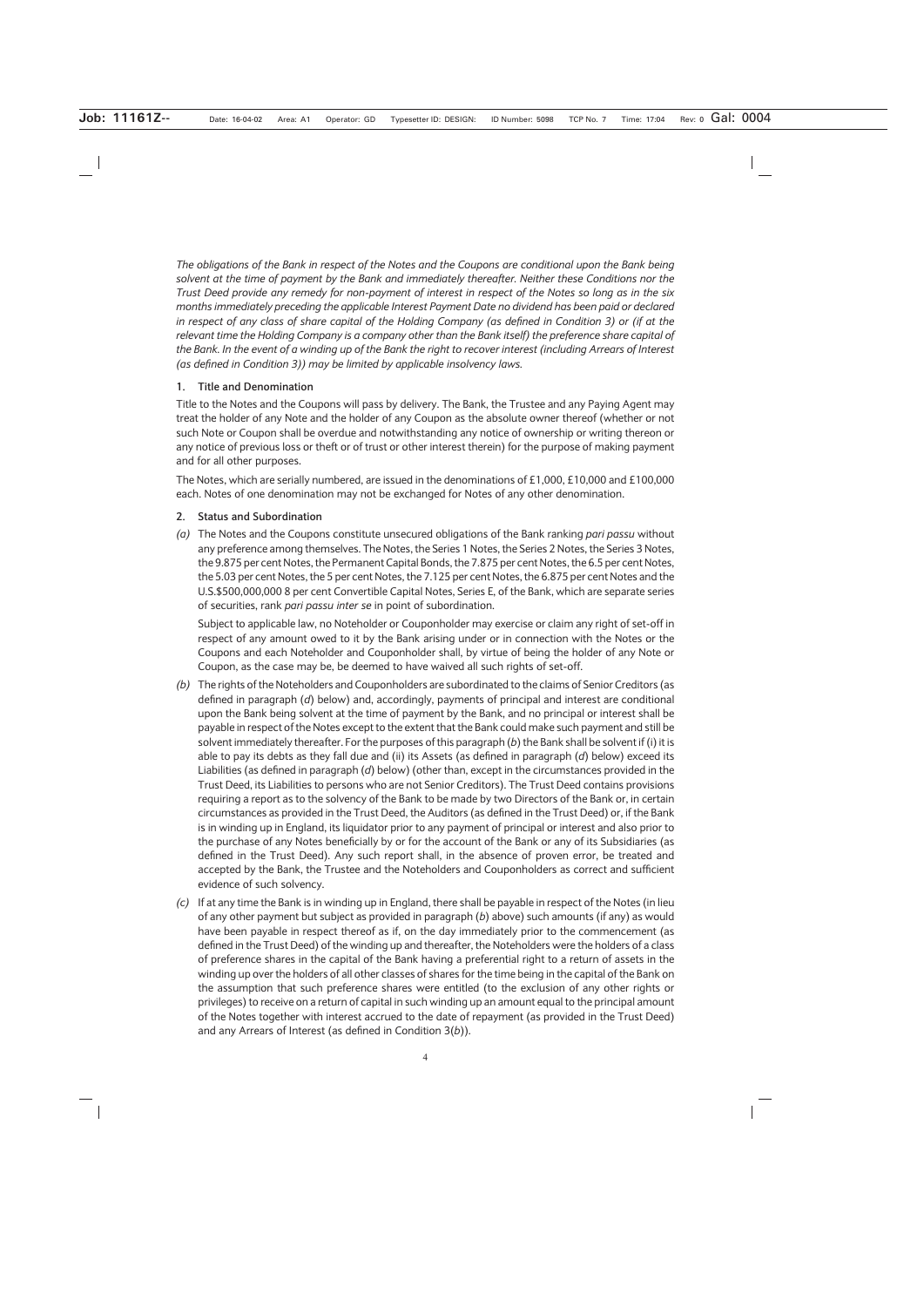#### *(d)* As used in these Conditions:

"Senior Creditors" means creditors of the Bank (i) who are depositors and/or other unsubordinated creditors of the Bank or (ii) whose claims are, or are expressed to be, subordinated to the claims of depositors and other unsubordinated creditors of the Bank (whether only in the event of a winding up of the Bank or otherwise) but not further or otherwise or (iii) who are subordinated creditors of the Bank (whether as aforesaid or otherwise) other than those whose claims are expressed to rank *pari passu* with or junior to the claims of the Noteholders and Couponholders and any claims ranking *pari passu* with such last mentioned claims.

"Assets" means the total amount of the unconsolidated gross tangible assets of the Bank, and "Liabilities" means the total amount of the unconsolidated gross liabilities of the Bank, in each case as shown by the latest published audited balance sheet of the Bank, but adjusted, if the aggregate amount included in such balance sheet in respect of the Bank's investment in all Subsidiaries and Associated Companies (as defined in the Trust Deed) of the Bank exceeds the aggregate of the net tangible assets of such Subsidiaries and Associated Companies attributable to the Bank (calculated on a consolidated basis where any of such Subsidiaries and Associated Companies itself has subsidiaries) as shown by their latest relevant audited balance sheets, by deducting from the total amount of such assets an amount equal to such excess and adjusted also for contingencies and subsequent events in such manner as the above-mentioned Directors, the Auditors or the liquidator (as the case may be) may determine.

*N.B. If the Bank would not otherwise be solvent (having taken into account liabilities to both Senior Creditors and creditors other than Senior Creditors), the amount of principal and of sums which would otherwise be payable as interest in respect of the Notes will be available to meet the losses of the Bank.*

#### **3. Interest**

#### *(a) Initial Rate and Accrual of Interest*

The Notes bear interest from (and including) 19th April, 2002 (the "Issue Date") to (but excluding) 19th April, 2027 at the rate of 6.125 per cent per annum. Unless the Notes are redeemed on 19th April, 2027, from (and including) 19th April, 2027, the Notes will bear interest at the Reset Rate (as defined in paragraph *(c)* below). Interest on the Notes is payable, subject as provided in these Conditions, in arrear on each Interest Payment Date (as defined below), the first such payment to be made on 19th April, 2003. Interest in respect of each Note will accrue from day to day and will cease to accrue from the due date for repayment thereof unless, upon due presentation, payment of principal is improperly withheld or refused or is not made by reason of Condition 2*(b)*. The amount of interest payable in respect of any period which is not an Interest Period (as defined below) shall be calculated on the basis of the number of days in the relevant period from (and including) the date from which interest begins to accrue to (but excluding) the date on which it falls due divided by the number of days in the Interest Period in which the relevant period falls.

#### *(b) Interest Payment Dates, Interest Periods and Arrears of Interest*

Interest in respect of the Notes is (subject to Condition 2*(b)*) payable on each Compulsory Interest Payment Date (as defined below) in respect of the Interest Period (as defined below) ending on the day immediately preceding such date. On any Optional Interest Payment Date (as defined below), there may be paid (if the Bank so elects but subject to Condition 2*(b)*) the interest in respect of the Notes accrued in the Interest Period ending on the day immediately preceding such date, but the Bank shall not have any obligation to make such payment and any failure to pay shall not constitute a default by the Bank for any purpose. Any interest in respect of the Notes not paid on an Interest Payment Date, together with any other interest in respect thereof not paid on any other Interest Payment Date, shall, so long as the same remains unpaid, constitute "Arrears of Interest". Arrears of Interest may, at the option of the Bank, be paid in whole or in part at any time upon the expiration of not less than 14 days' notice to such effect given to the Trustee and to the Noteholders in accordance with Condition 13, but all Arrears of Interest in respect of all Notes for the time being outstanding (as defined in the Trust Deed) shall (subject to Condition 2*(b)*) become due in full on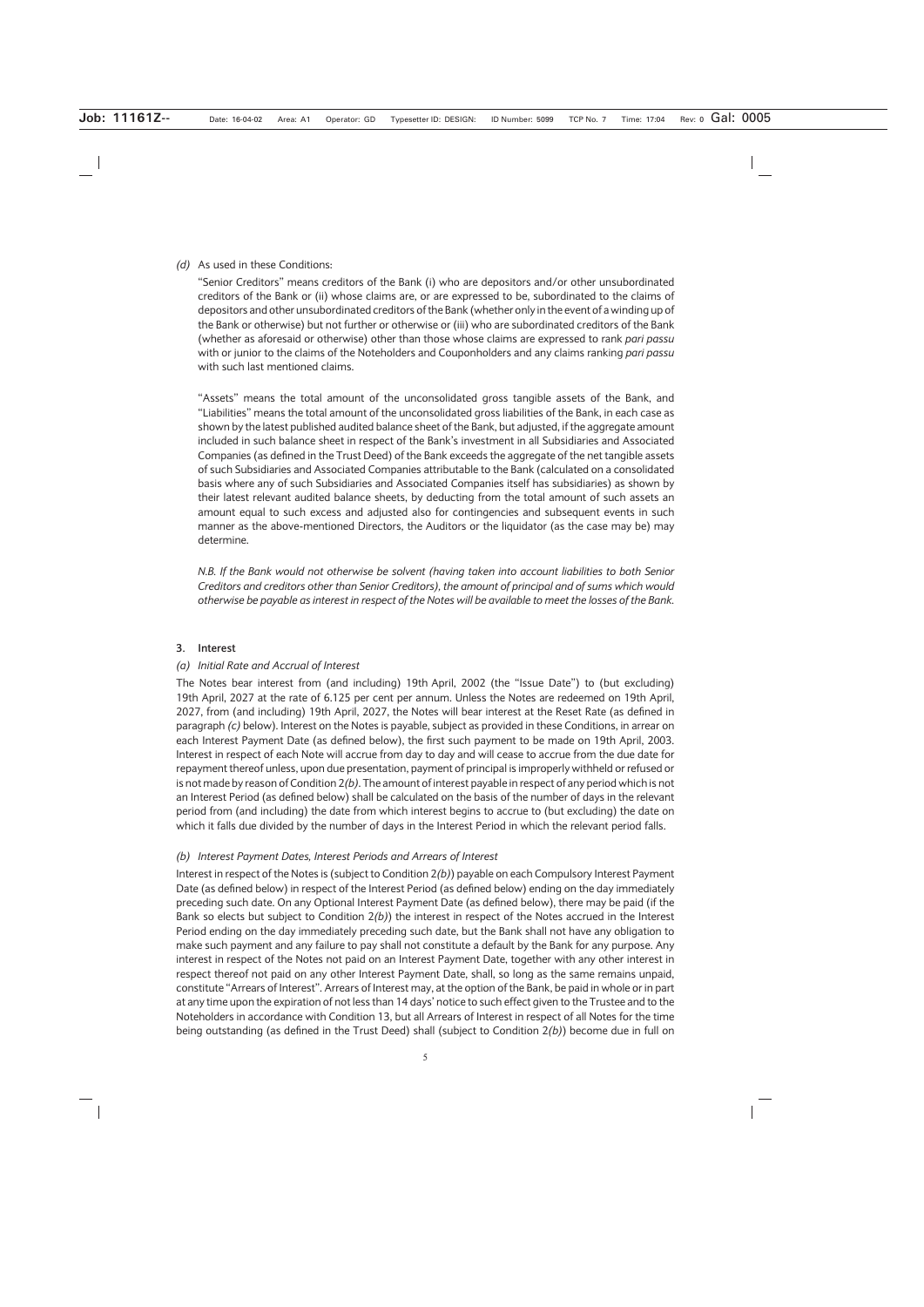whichever is the earliest of (i) the date upon which a dividend is next paid on any class of share capital of the Holding Company (as defined below) or (if at the relevant time the Holding Company is a company other than the Bank itself) on any class of preference share capital of the Bank, (ii) the date fixed for any repayment pursuant to Condition 4*(a)* or *(b)* or (iii) the commencement of a winding up in England of the Bank. If notice is given by the Bank of its intention to pay the whole or any part of Arrears of Interest, the Bank shall be obliged (subject to Condition 2*(b)*) to do so upon the expiration of such notice. Where Arrears of Interest are paid in part, each part payment shall be in respect of the full amount of the Arrears of Interest accrued due to the relative Interest Payment Date or consecutive Interest Payment Dates furthest from the date of payment. Arrears of Interest shall not themselves bear interest.

#### As used herein:

"Business Day" means a day on which banks and foreign exchange markets are open for business in London.

"Compulsory Interest Payment Date" means any Interest Payment Date if, in the six months immediately preceding such Interest Payment Date, any dividend has been declared or paid on any class of share capital of the Holding Company or (if at the relevant time the Holding Company is a company other than the Bank itself) on any class of preference share capital of the Bank.

"Holding Company" means Barclays PLC or otherwise the ultimate holding company for the time being of the Bank or, if at any relevant time there shall be no such holding company, then "Holding Company" shall mean the Bank itself.

"Interest Payment Date" means 19th April in each year commencing in 2003.

"Interest Period" means the period from (and including) one Interest Payment Date (or, in the case of the first Interest Period, the Issue Date) up to (but excluding) the next (or first) Interest Payment Date.

"Optional Interest Payment Date" means any Interest Payment Date other than a Compulsory Interest Payment Date.

*N.B. In the event that the latest dividend declared or paid on any class of share capital of the Holding Company or (if at the relevant time the Holding Company is a company other than the Bank itself) on any class of preference share capital of the Bank is so declared or paid more than six months prior to an Interest Payment Date, such Interest Payment Date will not be a Compulsory Interest Payment Date.*

#### *(c) Interest Rate Reset*

On each Interest Determination Date (as defined below), unless the Bank shall have given notice to redeem the Notes under Condition 4*(a)* or *(b)* on or prior to the Interest Payment Date next following such Interest Determination Date, the Agent Bank shall determine the annual rate of interest (the "Reset Rate") in respect of the Notes for each of the next five Interest Periods at the rate per annum which is the aggregate of 2.07 per cent and the Gross Redemption Yield (as defined below), such aggregate being converted to an annualised yield and expressed as a percentage (rounded, if necessary, to the fourth decimal place, with 0.00005 being rounded upwards).

#### As used herein:

"Interest Determination Date" means the fifth London business day (being a day, other than a Saturday or Sunday, on which commercial banks are open for business in London) prior to (i) 19th April, 2027 and (ii) each fifth anniversary thereafter, provided that if on any such day it is not possible for any reason to determine the rate of interest in this paragraph (*c*), the Interest Determination Date shall be postponed to the next London business day on which it is possible to determine such rate.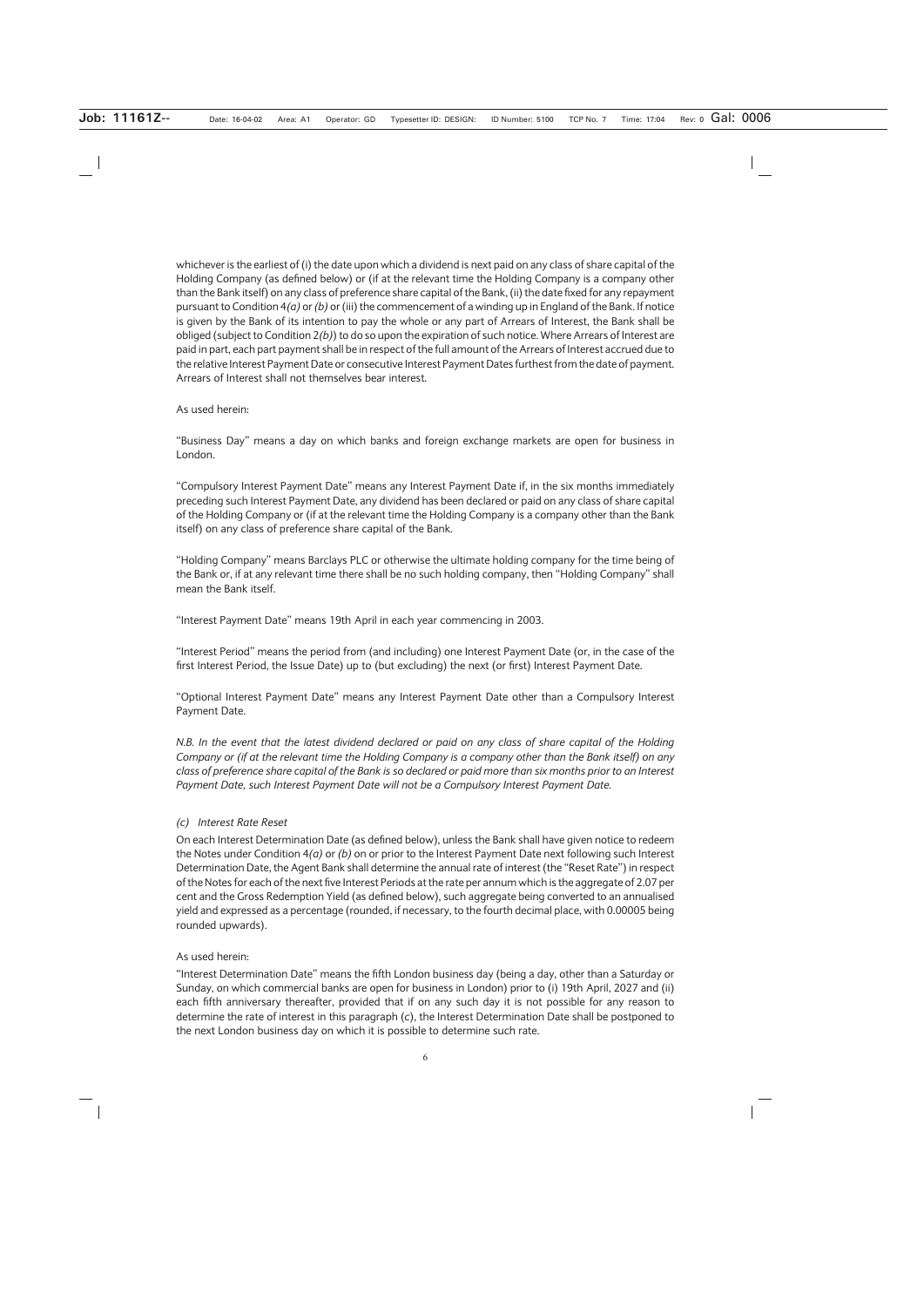"Gross Redemption Yield" means the gross redemption yield (as calculated on the basis set out by the United Kingdom Debt Management Office in the paper entitled "Formulae for Calculating Gilt Prices from Yields", page 4, Section One: Price/Yield Formulae "Conventional Gilts; Double-dated and Undated Gilts with Assumed (or Actual) Redemption on a Quasi-Coupon Date" (published on 8th June, 1998) on a semi-annual compounding basis (converted on an annualised yield and rounded, if necessary, to the fourth decimal place, with 0.00005 being rounded upwards)) of the Benchmark Gilt, with the price of the Benchmark Gilt for this purpose being the arithmetic mean (rounded, if necessary, as aforesaid) of the bid and offered prices of the Benchmark Gilt quoted by the Reference Market Makers at or about 3.00 p.m. (London time) on the relevant Interest Determination Date on a dealing basis for settlement on the next following dealing day in London.

"Benchmark Gilt" means such United Kingdom government security having a final maturity date on or about the next Interest Determination Date as the Agent Bank, with the advice of the Reference Market Makers, may determine to be appropriate.

"Reference Market Makers" means three brokers and/or gilt-edged market makers selected by the Agent Bank (with the prior approval of the Trustee) or such other three persons operating in the gilt-edged market as are selected by the Agent Bank (with the prior approval of the Trustee).

#### *(d) Notification of Rate of Interest*

The Bank shall cause notice of each Reset Rate to be given to the Trustee, the Paying Agents, Clearstream Banking, société anonyme ("Clearstream, Luxembourg"), Euroclear Bank S.A./N.V. as operator of the Euroclear System ("Euroclear"), the Financial Services Authority as the competent authority for listing in the United Kingdom (the "United Kingdom Listing Authority") and London Stock Exchange plc (the "London Stock Exchange") as soon as practicable after their determination.

#### *(e) Determination of Reset Rate by the Trustee*

The Trustee shall, if the Agent Bank does not or is unable to at any material time for any reason determine the Reset Rate in accordance with paragraph *(c)* above, determine the Reset Rate at such rate as, in its absolute discretion (having such regard as it shall think fit to the procedure described in paragraph *(c)* above), it shall deem fair and reasonable in all the circumstances, and such determination shall be deemed to be a determination thereof by the Agent Bank.

#### *(f) Agent Bank*

The Bank may, with the prior written approval of the Trustee, from time to time replace the Agent Bank by another leading bank or investment bank in London. In the event of the appointed office of the Agent Bank being unable or unwilling to continue to act as the Agent Bank or (without prejudice to paragraph *(e)* above) failing duly to determine the Reset Rate in accordance with paragraph *(c)* above, the Bank shall forthwith appoint the London office of such other leading bank or investment bank as may be approved in writing by the Trustee to act as such in its place. The Agent Bank may not resign its duties or be removed without a successor having been appointed as aforesaid.

#### *(g) Notifications, etc. to be Final*

All notifications, opinions, determinations, certificates, calculations, quotations and decisions given, expressed, made or obtained for the purposes of this Condition 3, whether by the Agent Bank or the Trustee, shall (in the absence of wilful default, bad faith or manifest error) be binding on the Bank, the Agent Bank, the Trustee, the Paying Agents and all Noteholders and Couponholders and (in the absence as aforesaid) no liability to the Noteholders or Couponholders shall attach to the Agent Bank or the Trustee in connection with the exercise or non-exercise by them of their powers, duties and discretions.

#### **4. Repayment and Purchase**

The Notes are undated and, accordingly, have no final maturity date and may not be repaid except in accordance with the provisions of this Condition 4 or Condition 7.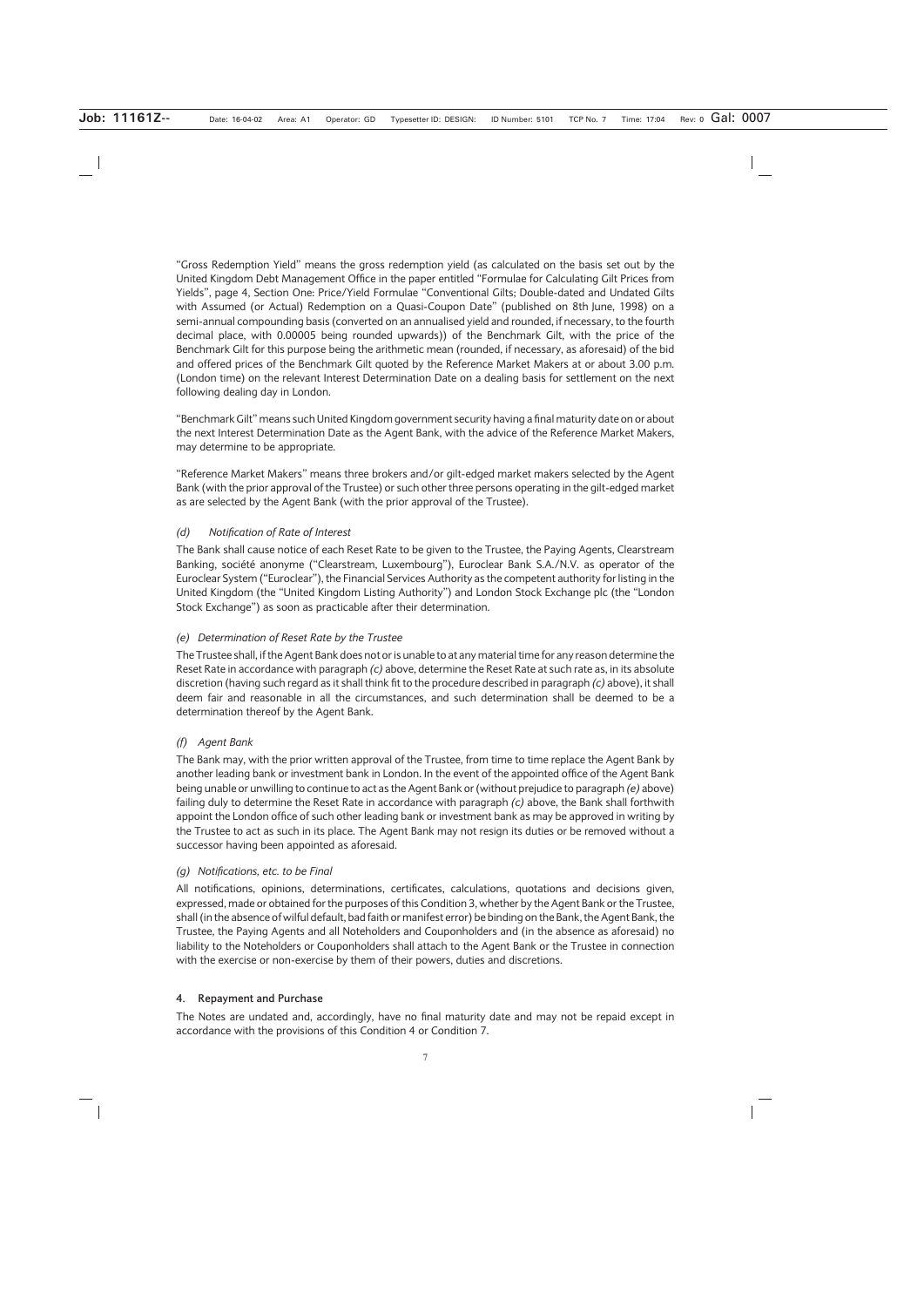#### *(a) Repayment for Taxation Reasons*

If the Bank satisfies the Trustee immediately prior to the giving of the notice referred to below that on the next Interest Payment Date:

- (i) the Bank would be compelled by law for reasons outside its control to pay any additional amounts in accordance with Condition 6, or
- (ii) any payment of interest in respect of the Notes would be treated as a "distribution" within the meaning of the Tax Acts (as defined in section 831 of the Income and Corporation Taxes Act 1988),

the Bank may at its option, at any time, having given not less than 45 nor more than 60 days' notice to the Trustee and to the Noteholders in accordance with Condition 13, repay all, but not some only, of the Notes at their principal amount. Upon the expiration of such notice, the Bank shall (subject to Condition 2*(b)*) be bound to repay all the Notes at their principal amount together with accrued interest and all Arrears of Interest.

It shall be sufficient to establish the circumstances required to be established under this Condition 4*(a)*if the Bank shall deliver to the Trustee a certificate of a major firm of independent legal advisers or accountants to the effect either that such a circumstance does exist or that, upon a change in or amendment to the laws (including any regulations thereunder) or in the interpretation or administration thereof, of the United Kingdom (including any authority or political subdivision therein or thereof having power to tax) which at the date of such certificate is proposed to be made and in the opinion of such firm is reasonably expected to become effective on or prior to the date when the relevant payment in respect of such Notes would otherwise be made, becoming so effective, such circumstances would exist.

#### *(b) Optional Repayment*

The Bank may, having given not less than 45 nor more than 60 days' notice to the Trustee and to the Noteholders in accordance with Condition 13, repay on 19th April, 2027 or on each Interest Payment Date falling at five-yearly intervals thereafter all, but not some only, of the Notes at their principal amount. Upon the expiration of such notice, the Bank shall (subject to Condition 2*(b)*) be bound to repay all the Notes at their principal amount together with accrued interest and all Arrears of Interest.

*No optional repayment of the Notes will be made by the Bank without the prior consent of the Financial Services Authority.*

#### *(c) Optional Purchase*

Subject to Condition 2*(b)*, the Bank or any of its Subsidiaries may at any time purchase beneficially or procure others to purchase beneficially for its account Notes in the open market or otherwise at any price. Any purchase by tender shall be made available to all Noteholders alike. Each such purchase of Notes shall include all unmatured Coupons and talons appertaining thereto.

The requirements of this paragraph *(c)* and of paragraph *(d)* below as to the purchase of Notes shall not apply in regard to the purchase of Notes in the ordinary course of a business of dealing in securities.

*No optional purchase of the Notes will be made by the Bank without the prior consent of the Financial Services Authority.*

#### *(d) Cancellation and Resale*

All Notes (i) repaid or (ii) purchased beneficially by or for the account of the Bank will be cancelled together with all unmatured Coupons and talons attached thereto or surrendered therewith and accordingly will not be available for reissue or resale.

#### **5. Payments and Exchange of Talons**

*(a)* The names of the initial Paying Agents (which have been appointed by the Bank under the Agency Agreement) and their specified offices are set out below.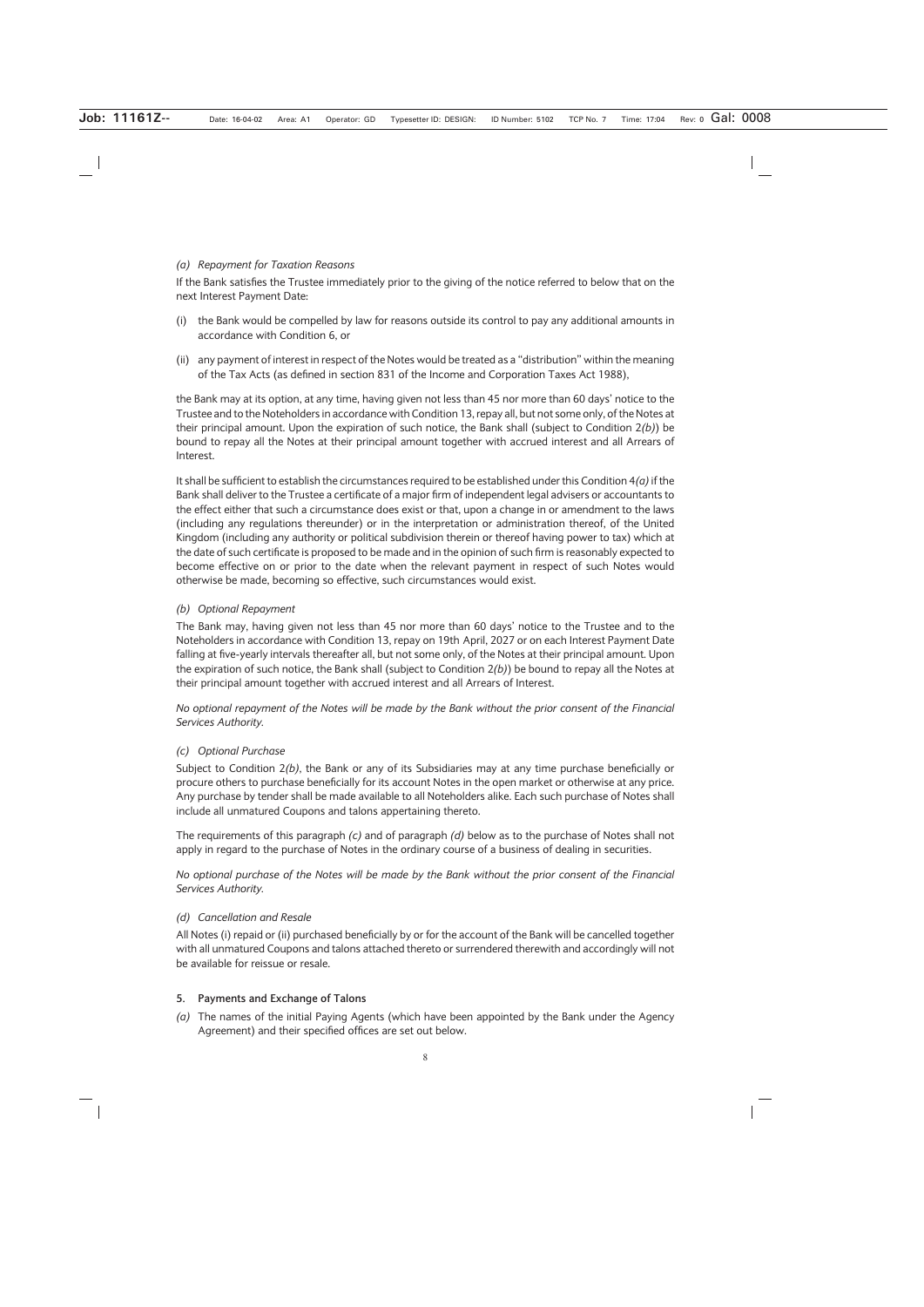*(b)* Payments of principal and interest in respect of the Notes will (subject to Condition 2*(b)*) only be made against presentation and surrender of Notes or, as the case may be, Coupons at any specified office of any of the initial Paying Agents or of any such additional and/or other Paying Agent(s) outside the United States (subject as provided below) as the Bank may appoint from time to time with the prior written approval of the Trustee, in each case subject to the laws and regulations applicable in the place of payment, but without prejudice to the provisions of Condition 6. Payments in respect of Arrears of Interest will be made against presentation and surrender (or, in the case of a partial payment, endorsement) of the appropriate Coupon at any specified office of any of the Paying Agents. Payments in respect of the Notes and Coupons will be made in the currency in which the payment is due either (i) by cheque or (ii) at the option of the payee, by transfer to a pounds sterling account maintained by the payee with a bank in London.

Payments of amounts due in respect of principal or interest (including Arrears of Interest) on Notes and exchanges of talons for Coupon sheets will not be made at the specified office of any Paying Agent in the United States (as defined in the United States Internal Revenue Code and Regulations thereunder), to an address in the United States (as so defined) or by transfer to an account maintained by the payee in the United States. Without prejudice to the generality of the foregoing, the Bank reserves the right to require a Noteholder or Couponholder to provide a Paying Agent with such certification or information as may be required to enable the Bank to comply with the requirements of the United States federal income tax laws.

- *(c)* Upon the due date for repayment of any Note, unmatured Coupons and talons appertaining to such Note (whether or not attached) shall become void and no payment shall be made in respect of such Coupons and no exchange shall be made in respect of such talons. If the date for repayment of a Note is not an Interest Payment Date, the interest accrued from the preceding Interest Payment Date (or the Issue Date, as the case may be) shall be payable only against presentation of such Note.
- *(d)* In the event of a winding up in England of the Bank, all unmatured Coupons and talons shall become void and any payment of interest in respect of the Notes to which such Coupons appertain shall be made only against presentation of such Notes. In addition, in the event of such a winding up, each Note which is presented for payment must be presented together with all Coupons appertaining thereto (whether or not attached) in respect of Arrears of Interest, failing which the amount of Arrears of Interest due on any such missing Coupon will not be payable. Any such amount will only be payable in the manner mentioned above against presentation and surrender of any such missing Coupon within a period of 12 years from the Relevant Date (as defined in Condition 6).

For the purpose of these Conditions, "unmatured Coupon" means a Coupon in respect of which the applicable Interest Payment Date falls after the date fixed for the repayment of the Note to which such Coupon appertains or, as the case may be, the date on which a winding up in England of the Bank commences (or is deemed to commence) and "unmatured talon" means a talon in respect of which the Interest Payment Date on and after which it may be exchanged falls on or after the date fixed for repayment of the Note to which such talon appertains or, as the case may be, the date on which a winding up in England of the Bank commences (or is deemed to commence).

- *(e)* If the due date for payment in respect of any Note or Coupon is not, at the place of payment, a working day then the holder thereof shall not be entitled to payment at the place of payment of the amount due until the following working day in such place, nor to any interest or other payment in respect of such delay. In this paragraph, a "working day" in relation to any place means a day (other than a Saturday or a Sunday) on which banks are open generally for business in such place and, in the case of payment by transfer as referred to in paragraph *(b)* above, in London.
- *(f)* The Bank may, with the prior written approval of the Trustee, vary or terminate the appointment of any Paying Agent and/or appoint additional or other Paying Agents and/or approve any change in the specified office of any Paying Agent, provided that, so long as the Notes are admitted to the official list of the United Kingdom Listing Authority (the "Official List") and admitted to trading on the London Stock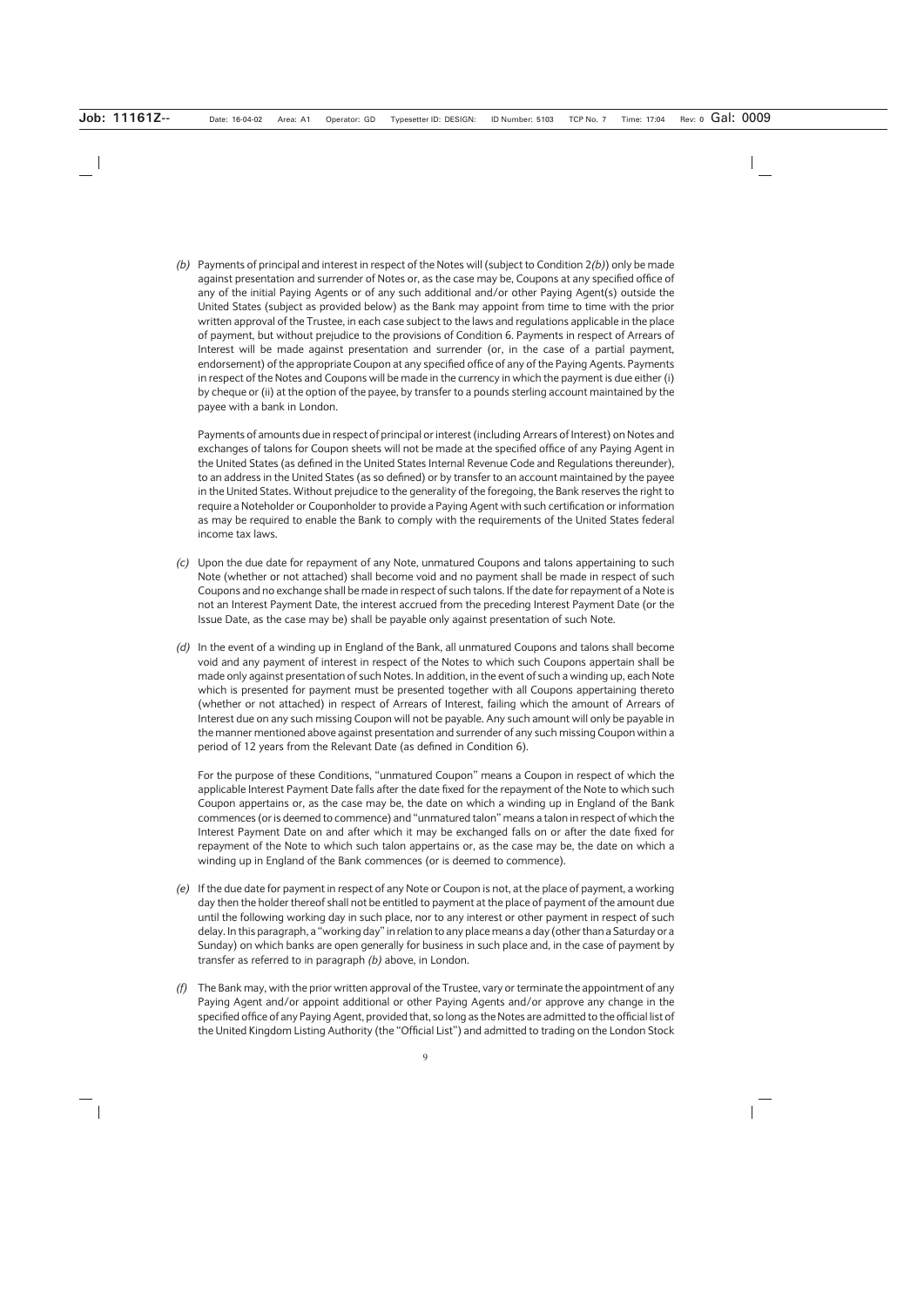Exchange's market for listed securities, the Bank will maintain a Paying Agent with a specified office in London and, so long as any of the Notes remains outstanding and if the conclusions of the ECOFIN Council meeting of 26th-27th November, 2000 are implemented, the Bank will maintain a Paying Agent with a specified office in a European Union member state that will not be obliged to withhold or deduct tax pursuant to any European Union directive on the taxation of savings or any law implementing or complying with, or introduced in order to conform to, such directive. In the event of any such variation, termination, appointment or change in specified office, notice thereof will be given by the Bank to the Noteholders in accordance with Condition 13.

*(g)* On and after the Interest Payment Date specified in the final Coupon comprised in any Coupon sheet, the talon comprised in such Coupon sheet may be surrendered at the specified office of any of the Paying Agents outside the United States in exchange for a further Coupon sheet in respect of the 20 Interest Payment Dates immediately following such Interest Payment Date (including a further talon), subject to the provisions of Condition 8, provided that the Bank may, by notice to the Noteholders in accordance with Condition 13, at any time or from time to time require any such exchange to be effected at the specified office(s) of one or certain only of the Paying Agents so specified in such notice.

#### **6. Taxation**

All payments of principal and interest (including Arrears of Interest) will be made without withholding or deduction for, or on account of, any present or future taxes, duties, assessments or charges of whatever nature imposed or levied by, or on behalf of, the United Kingdom or any authority in the United Kingdom having power to tax, unless the Bank is compelled by law to withhold or deduct such taxes, duties, assessments or charges. In any such case, the Bank will pay such additional amounts as will result in the receipt by the Noteholders and/or the Couponholders concerned of the sum which would in the absence of such withholding or deduction be payable on the Notes and/or the Coupons, provided that no such additional amount shall be payable in respect of any Note or Coupon presented for payment:

- *(a)* by or on behalf of a holder who is liable to such taxes, duties, assessments or charges in respect of such principal or interest by reason of his having some connection with the United Kingdom other than the mere holding of the Note or the Coupon (as the case may be); or
- *(b)* by or on behalf of a holder if a Paying Agent with a specified office outside the United Kingdom has been appointed at which payments in respect of the Notes or, as the case may be, Coupons can be made without any such withholding or deduction of United Kingdom tax; or
- *(c)* more than 30 days after the Relevant Date, except to the extent that the holder thereof would have been entitled to such additional amount on presenting the same for payment at the close of such 30 day period (and for this purpose, the "Relevant Date" in relation to such payment means:
	- (i) the date on which such payment first becomes due; or
	- (ii) (if the full amount of the moneys payable on such due date has not been received by the Principal Paying Agent or the Trustee on or prior to such due date) such later date on which notice is given to the Noteholders in accordance with Condition 13 that such moneys have been so received); or
- *(d)* where such withholding or deduction is imposed on a payment to an individual and is required to be made pursuant to any European Union directive on the taxation of savings implementing the conclusions of the ECOFIN Council meeting of 26th-27th November, 2000 or any law implementing or complying with, or introduced in order to conform to, such directive.

References herein to principal and/or interest shall be deemed also to refer to any additional amounts which may be payable under this Condition 6 or under the Trust Deed.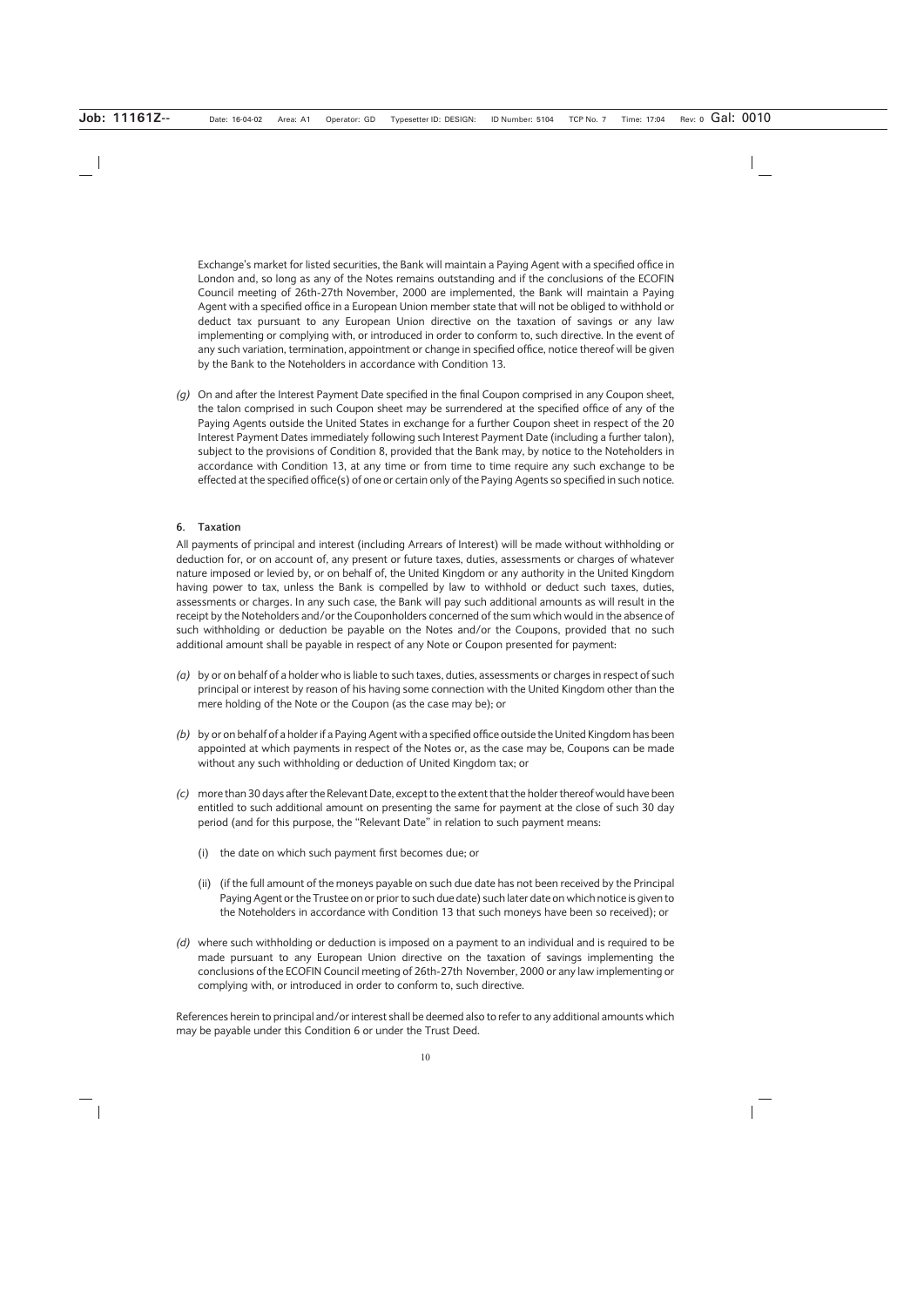#### **7. Default and Enforcement**

- *(a)* If the Bank shall not make payment in respect of the Notes (in the case of any payment of principal) for a period of seven days or more after the due date for the same or (in the case of any payment of interest) for a period of 14 days or more after a Compulsory Interest Payment Date or any other date upon which the payment of interest is compulsory, the Trustee may institute proceedings in England (but not elsewhere) for the winding up of the Bank, provided that it shall not have the right to institute such proceedings if and so long as the Bank withholds or refuses any such payment (i) in order to comply with any fiscal or other law or regulation or with the order of any court of competent jurisdiction, in each case applicable to such payment, or (ii) (subject as provided in the Trust Deed), in case of doubt as to the validity or applicability of any such law, regulation or order, in accordance with advice given as to such validity or applicability at any time during the said period of seven or 14 days, as the case may be, by independent legal advisers acceptable to the Trustee. For the purposes of this paragraph *(a),* a payment shall be deemed to be due or compulsory even if the condition set out in Condition 2*(b)* is not satisfied.
- *(b)* The Trustee may at its discretion and without further notice institute such proceedings against the Bank as it may think fit to enforce any obligation, condition or provision binding on the Bank under the Trust Deed, the Notes or the Coupons (other than any obligation for the payment of any principal or interest in respect of the Notes or Coupons) provided that the Bank shall not by virtue of the institution of any such proceedings be obliged to pay any sum or sums sooner than the same would otherwise have been payable by it.
- *(c)* The Trustee shall not be bound to take the action referred to in paragraph *(a)* or *(b)* above to enforce the obligations of the Bank in respect of the Trust Deed, the Notes or the Coupons unless (i) it shall have been so requested by an Extraordinary Resolution (as defined in the Trust Deed) of the Noteholders or in writing by the holders of at least 25 per cent in principal amount of the Notes then outstanding and (ii) it shall have been indemnified to its satisfaction.
- *(d)* No Noteholder or Couponholder shall be entitled to institute any of the proceedings referred to in paragraph *(a)* or *(b)* above or to prove in the winding up of the Bank, except that if the Trustee, having become bound to proceed against the Bank as aforesaid, fails to do so, or, being able to prove in such winding up, fails to do so, in each case within a reasonable period, and in each such case such failure shall be continuing, then any such holder may, on giving an indemnity satisfactory to the Trustee, in the name of the Trustee (but not otherwise), himself institute such proceedings and/or prove in the winding up of the Bank to the same extent and in the same jurisdiction (but not further or otherwise) that the Trustee would have been entitled so to do in respect of his Notes and/or Coupons. No remedy against the Bank, other than the institution of the proceedings referred to in paragraph *(a)* or *(b)* above or proving in the winding up of the Bank, shall be available to the Trustee or the Noteholders or Couponholders whether for the recovery of amounts owing in respect of the Notes or the Coupons or under the Trust Deed or in respect of any breach by the Bank of any of its obligations under the Trust Deed, the Notes or the Coupons.

#### **8. Prescription**

Each Note and Coupon shall become void unless presented for payment within 12 years after the Relevant Date (as defined in Condition 6) in relation to payment thereof.

There shall not be included in any Coupon sheet issued on exchange of a talon any Coupon the claim for payment in respect of which would be void pursuant to this Condition 8 or Condition 5*(c)* or *(d)* or any talon which would be void pursuant to Condition 5*(c)* or *(d)*.

#### **9. Modification of Conditions, Waiver and Substitution**

*(a)* The Trust Deed contains provisions for convening meetings of the Noteholders to consider any matter affecting their interests, including the modification by Extraordinary Resolution of these Conditions or the provisions of the Trust Deed, except that the provisions relating to subordination are not so capable of modification. The quorum at any such meeting for passing an Extraordinary Resolution for modifying certain provisions (including, *inter alia*, those concerning the amount, currency and due dates of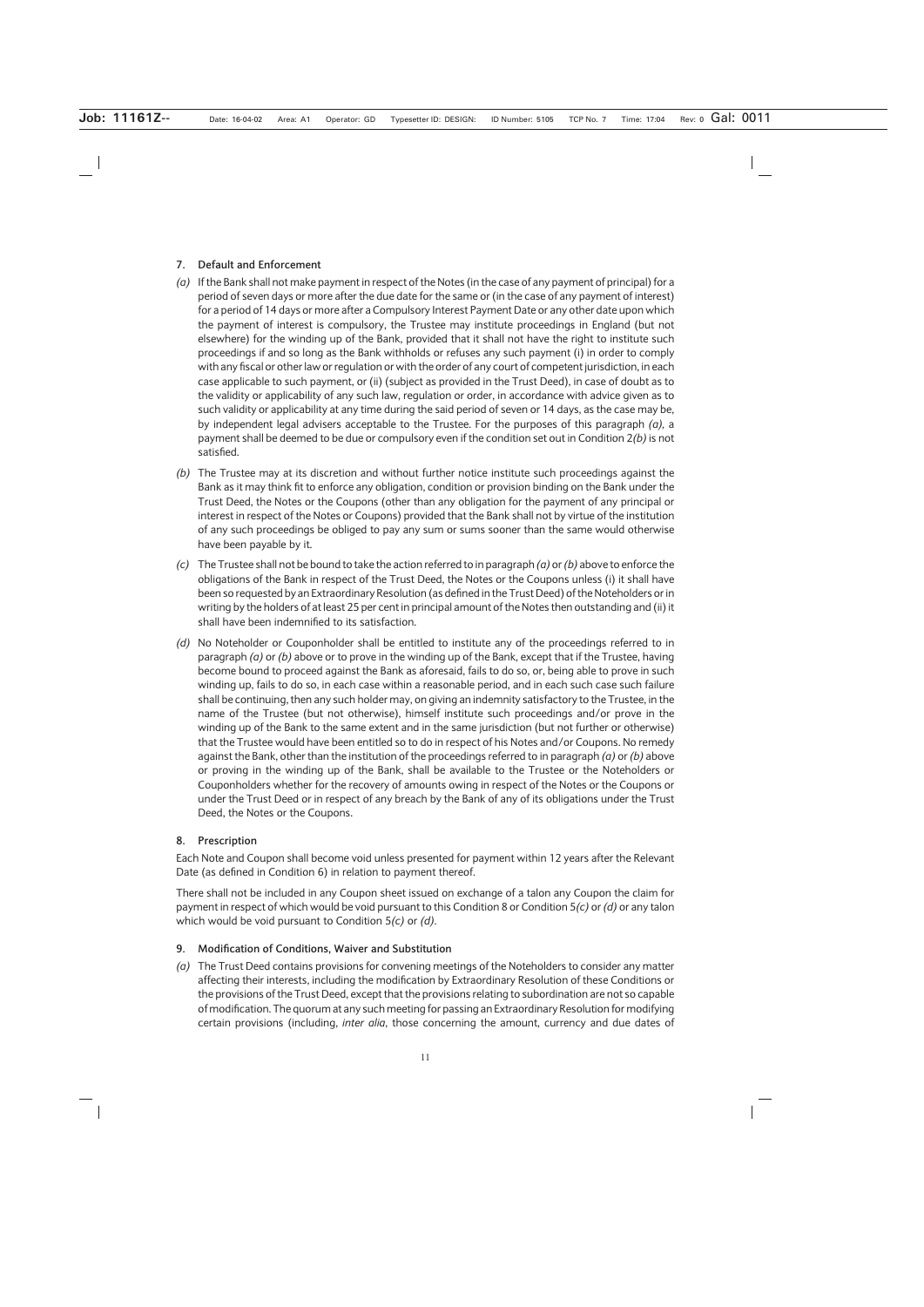payment of principal and interest in respect of the Notes, the rate of interest applicable thereto and the method of determining the Reset Rate) will be one or more persons holding or representing not less than two-thirds, or at any adjourned meeting not less than one-third, in principal amount of the Notes for the time being outstanding. In other cases, the quorum for passing an Extraordinary Resolution will be one or more persons holding or representing not less than a clear majority in principal amount of the Notes for the time being outstanding, or at any adjourned meeting one or more persons being or representing Noteholders whatever the principal amount of the Notes held or represented by them. Any resolution duly passed at any such meeting shall be binding on all the Noteholders, whether present or not, and on all the Couponholders. The Trust Deed also provides for a resolution in writing signed by or on behalf of all the Noteholders to be as effective as if it were an Extraordinary Resolution duly passed at a meeting of the Noteholders.

- *(b)* The Trustee may agree, without the consent of the Noteholders or the Couponholders, to any modification of (subject to certain exceptions), or to any waiver or authorisation of any breach or proposed breach of any provision of, these Conditions or the Trust Deed which, in the opinion of the Trustee, is not materially prejudicial to the interests of the Noteholders or to any modification which is of a formal or technical nature or which is made to correct a manifest error.
- *(c)* The Trustee may also agree, subject to such amendment of the Trust Deed and such other conditions as the Trustee may require, but without the consent of the Noteholders or the Couponholders, to the substitution of a Subsidiary of the Bank in place of the Bank as principal debtor under the Trust Deed, the Notes and the Coupons, subject to the Notes and Coupons being, to the satisfaction of the Trustee, guaranteed by the Bank on a subordinated basis equivalent to that mentioned in Condition 2, and so that the claims of the Noteholders and the Couponholders may, in the case of the substitution of a banking Subsidiary of the Bank in place of the Bank, be subordinated to the rights of all or any other creditors of that Subsidiary. For this purpose, the Trustee may agree, without the consent of the Noteholders or the Couponholders, to a change in the law governing the Trust Deed and/or the Notes and/or the Coupons, provided that such change would not, in the opinion of the Trustee, be materially prejudicial to the interests of the Noteholders.

In connection with any proposed substitution as aforesaid, the Trustee shall not have regard to the consequences of such substitution for individual Noteholders resulting from their being for any purpose domiciled or resident in, or otherwise connected with, or subject to the jurisdiction of, any particular territory.

*(d)* Any such modification, waiver, authorisation or substitution shall be binding on the Noteholders and the Couponholders and, unless the Trustee agrees otherwise, any such modification or substitution shall be notified to the Noteholders as soon as practicable thereafter in accordance with Condition 13.

#### **10. Replacement of Notes, Coupons and Talons**

If a Note, Coupon or talon is mutilated, defaced, destroyed, stolen or lost it may, and shall, in the case of mutilation or defacement, upon the surrender of the mutilated or defaced Note, Coupon or talon, be replaced at the specified office of the Principal Paying Agent on payment of such costs as may be incurred in connection therewith and, in the case of destruction, theft or loss, on such terms as to evidence and indemnity as the Bank may reasonably require.

#### **11. Indemnification of the Trustee**

The Trust Deed contains provisions for the indemnification of the Trustee and for its relief from responsibility. The Trustee is entitled to enter into business transactions with the Bank, the Holding Company or any other Subsidiary thereof without accounting for any profit resulting therefrom.

#### **12. Further Issues**

The Bank is at liberty from time to time, without the consent of the Noteholders or the Couponholders, to create and issue further notes or bonds either ranking *pari passu* in all respects (or in all respects save for the first payment of interest thereon) and so that the same shall be consolidated and form a single series with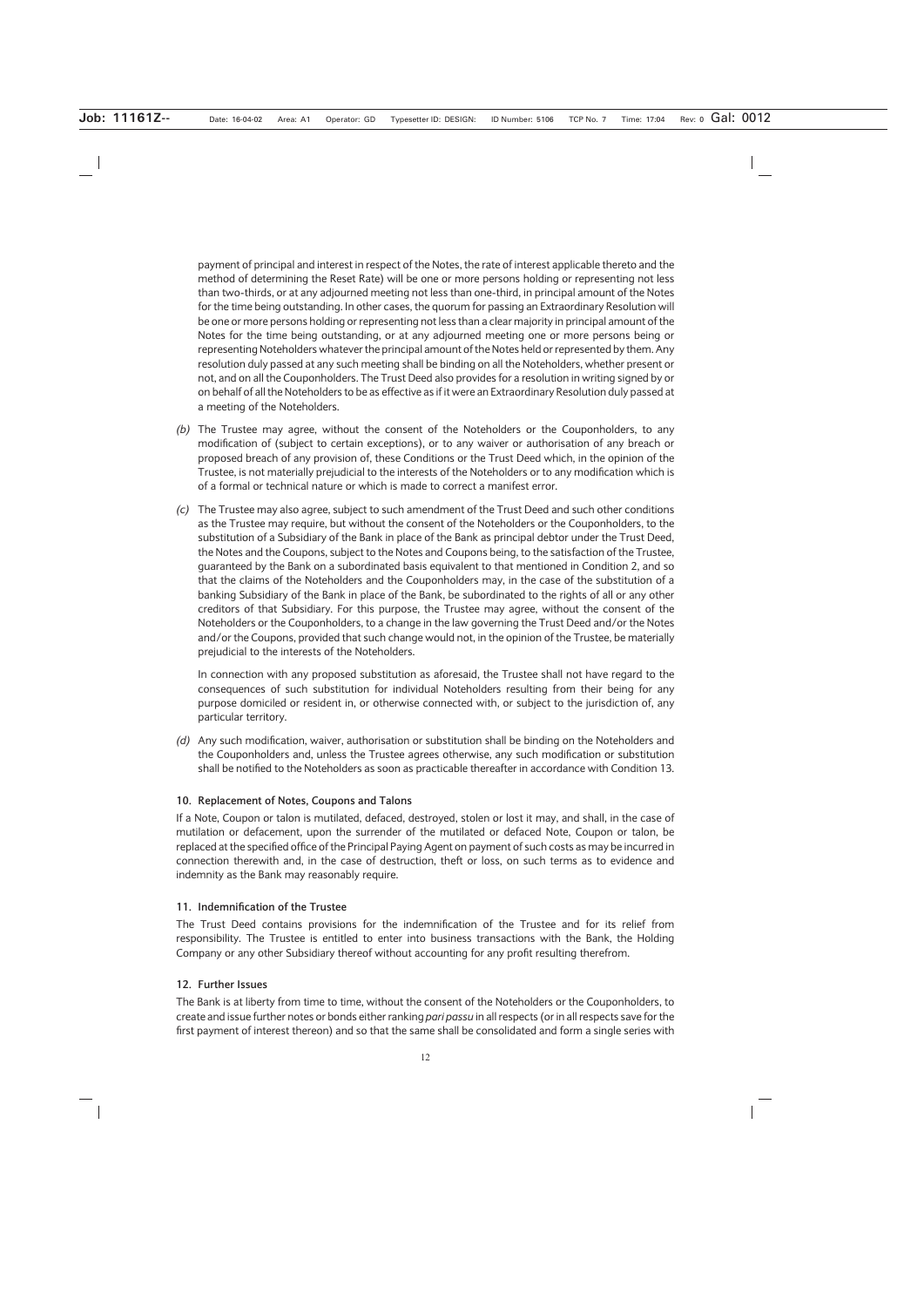the Notes or upon such terms as to interest, conversion, repayment and otherwise as the Bank may at the time of the issue thereof determine. Any further notes or bonds forming a single series with the outstanding notes or bonds of any series (including the Notes) constituted by the Trust Deed or any Deed supplemental thereto shall, and any other further notes or bonds may (with the consent of the Trustee), be constituted by a Deed supplemental to the Trust Deed. The Trust Deed contains provisions for convening a single meeting of the Noteholders and the holders of notes or bonds of other series in certain circumstances where the Trustee so decides.

#### **13. Notices**

All notices to the Noteholders will be valid if published in a leading national daily newspaper circulating in the United Kingdom (which is expected to be the *Financial Times*) and, if at any time such publication is not possible, in such other English language newspaper or newspapers circulating or published in Europe as the Bank, with the approval of the Trustee and the United Kingdom Listing Authority, shall determine. Any such notice shall be deemed to have been given on the date of such publication or, if published more than once, on the date of the first such publication.

#### **14. Contracts (Rights of Third Parties) Act 1999**

No person shall have any right to enforce any term or condition of the Notes by virtue of the Contracts (Rights of Third Parties) Act 1999.

#### **15. Governing Law**

Subject as mentioned in Condition 9, the Trust Deed, the Notes and the Coupons are governed by and will be construed in accordance with the law of England and the English courts have jurisdiction in connection with the Trust Deed, the Notes and the Coupons.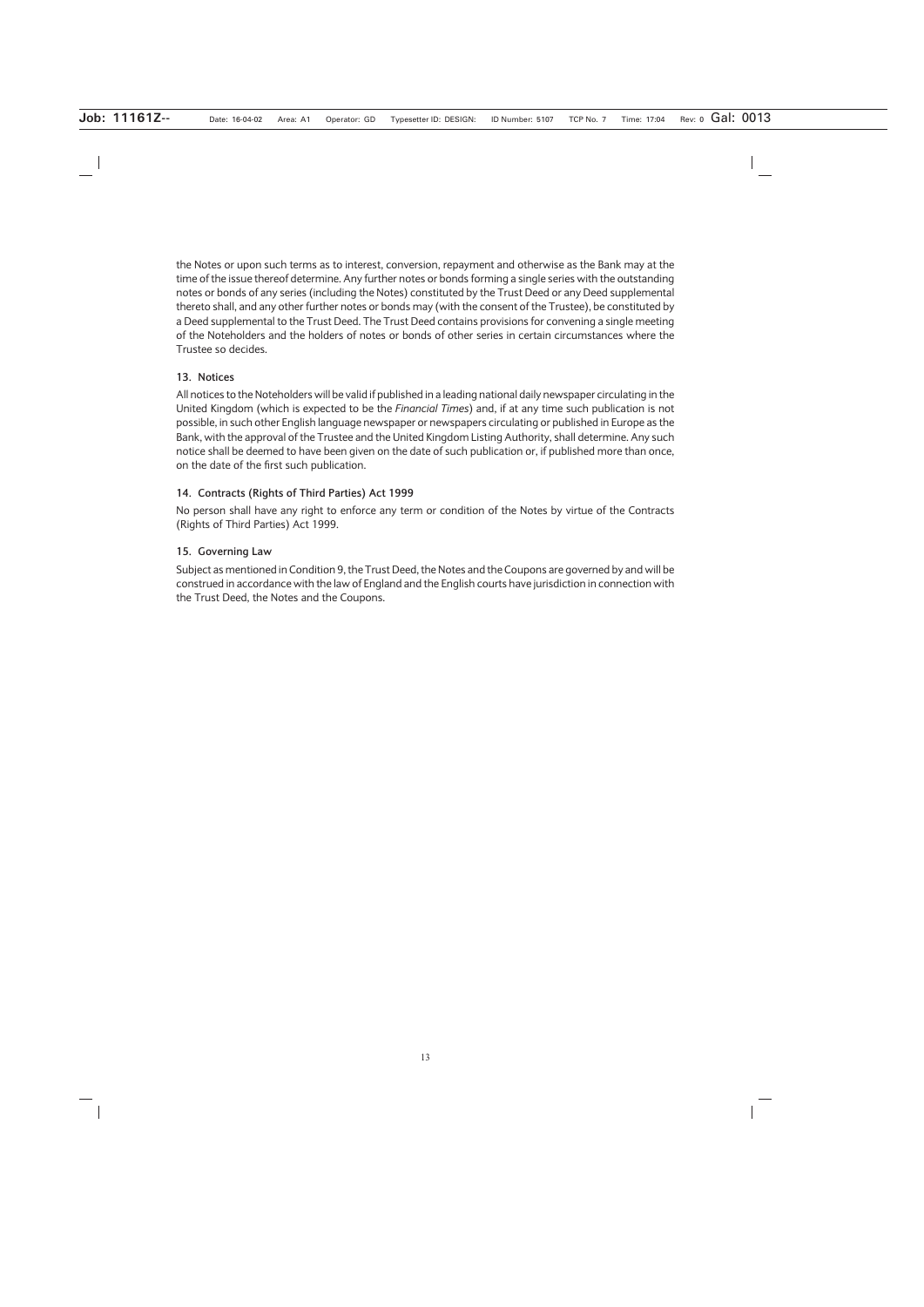#### **CONDITIONS OF THE 6.375% NOTES**

#### *The following is the text of the Conditions of the 6.375% Notes substantially in the form in which they will appear on the definitive Notes:*

The £400,000,000 6.375 per cent Undated Subordinated Notes (the "Notes", which expression shall in these Conditions, unless the context otherwise requires, include any further notes issued pursuant to Condition 12 and forming a single series with the Notes) of Barclays Bank PLC (the "Bank") are in bearer form with interest coupons and a talon for further interest coupons (together, where the context so permits, the "Coupons") attached. The issue of the Notes was authorised by a resolution of a duly constituted Committee of the Board of Directors of the Bank passed on 16 April, 2002. The Notes are constituted by a Seventeenth Supplemental Trust Deed dated 19th April, 2002 made between the Bank and Phoenix Assurance Public Limited Company (the "Trustee") as trustee for the holders of the Notes (the "Noteholders") and expressed to be supplemental to (i) the principal Trust Deed dated 2nd July, 1985 made between the Bank and the Trustee constituting the U.S.\$600,000,000 Undated Floating Rate Primary Capital Notes of the Bank (the "Series 1 Notes"), (ii) the First Supplemental Trust Deed dated 14th February, 1986 made between the Bank and the Trustee constituting the U.S.\$750,000,000 Undated Floating Rate Primary Capital Notes Series 2 of the Bank and the Second Supplemental Trust Deed dated 4th September, 1989 made between the Bank and the Trustee constituting up to U.S.\$450,000,000 Undated Floating Rate Primary Capital Notes Series 2 of the Bank (together, the "Series 2 Notes"), (iii) the Third Supplemental Trust Deed dated 16th October, 1989 made between the Bank and the Trustee constituting the £200,000,000 Undated Floating Rate Primary Capital Notes Series 3 of the Bank (the "Series 3 Notes"), (iv) the Fourth Supplemental Trust Deed dated 28th September, 1990 made between the Bank and the Trustee modifying the provisions of the said First Supplemental Trust Deed and Second Supplemental Trust Deed, (v) the Fifth Supplemental Trust Deed dated 12th May, 1993 and the Sixth Supplemental Trust Deed dated 25th June, 1993 both made between the Bank and the Trustee and together constituting the £300,000,000 9.875 per cent Undated Subordinated Notes of the Bank (the "9.875 per cent Notes"), (vi) the Seventh Supplemental Trust Deed dated 11th October, 1993 made between the Bank and the Trustee constituting the £100,000,000 9 per cent Permanent Interest Bearing Capital Bonds of the Bank (the "Permanent Capital Bonds"), (vii) the Eighth Supplemental Trust Deed dated 20th October, 1993 made between the Bank and the Trustee constituting the £100,000,000 7.875 per cent Undated Subordinated Notes of the Bank (the "7.875 per cent Notes"), (viii) the Ninth Supplemental Trust Deed dated 7th July, 1997 made between the Bank and the Trustee constituting the FRF1,000,000,000 6.5 per cent Undated Subordinated Notes of the Bank (the "6.5 per cent Notes"), (ix) the Tenth Supplemental Trust Deed dated 27th February, 1998 made between the Bank and the Trustee constituting the ¥8,000,000,000 5.03 per cent Reverse Dual Currency Undated Subordinated Notes of the Bank (the "5.03 per cent Notes"), (x) the Eleventh Supplemental Trust Deed dated 29th May, 1998 made between the Bank and the Trustee constituting the ¥12,000,000,000 5 per cent Reverse Dual Currency Undated Subordinated Notes of the Bank (the "5 per cent Notes"), (xi) the Twelfth Supplemental Trust Deed dated 24th October, 2000 and the Fourteenth Supplemental Trust Deed dated 21st May, 2001 both made between the Bank and the Trustee and together constituting the £525,000,000 7.125 per cent Undated Subordinated Notes of the Bank (the "7.125 per cent Notes") and (xii) the Thirteenth Supplemental Trust Deed dated 27th November, 2000 and the Fifteenth Supplemental Trust Deed dated 21st May, 2001 both made between the Bank and the Trustee and together constituting the £650,000,000 6.875 per cent Undated Subordinated Notes of the Bank (the "6.875 per cent Notes") and (xiii) the Sixteenth Supplemental Trust Deed dated 19th April, 2002 made between the Bank and the Trustee constituting the £400,000,000 6.125 per cent Undated Subordinated Notes of the Bank (the "6.125 per cent Notes"). The said Supplemental Trust Deeds and principal Trust Deed are herein referred to collectively as the "Trust Deed". The Bank of New York is the initial principal paying agent for the Notes (the "Principal Paying Agent") and the initial agent bank (the "Agent Bank"). Copies of the Trust Deed, together with copies of the Agency Agreement dated 19th April, 2002 made between the Bank, the Trustee and the paying agents named therein, are available for inspection at the office for the time being of the Trustee (being at the date hereof c/o its attorney Capita Trust Company Limited, Guildhall House, 81/87 Gresham Street, London EC2V 7QE) and at the specified office(s) of the Principal Paying Agent and each of the other paying agents referred to in Condition 5 (all together, the "Paying Agents"). The statements set out in these Conditions include summaries of, and are subject to, the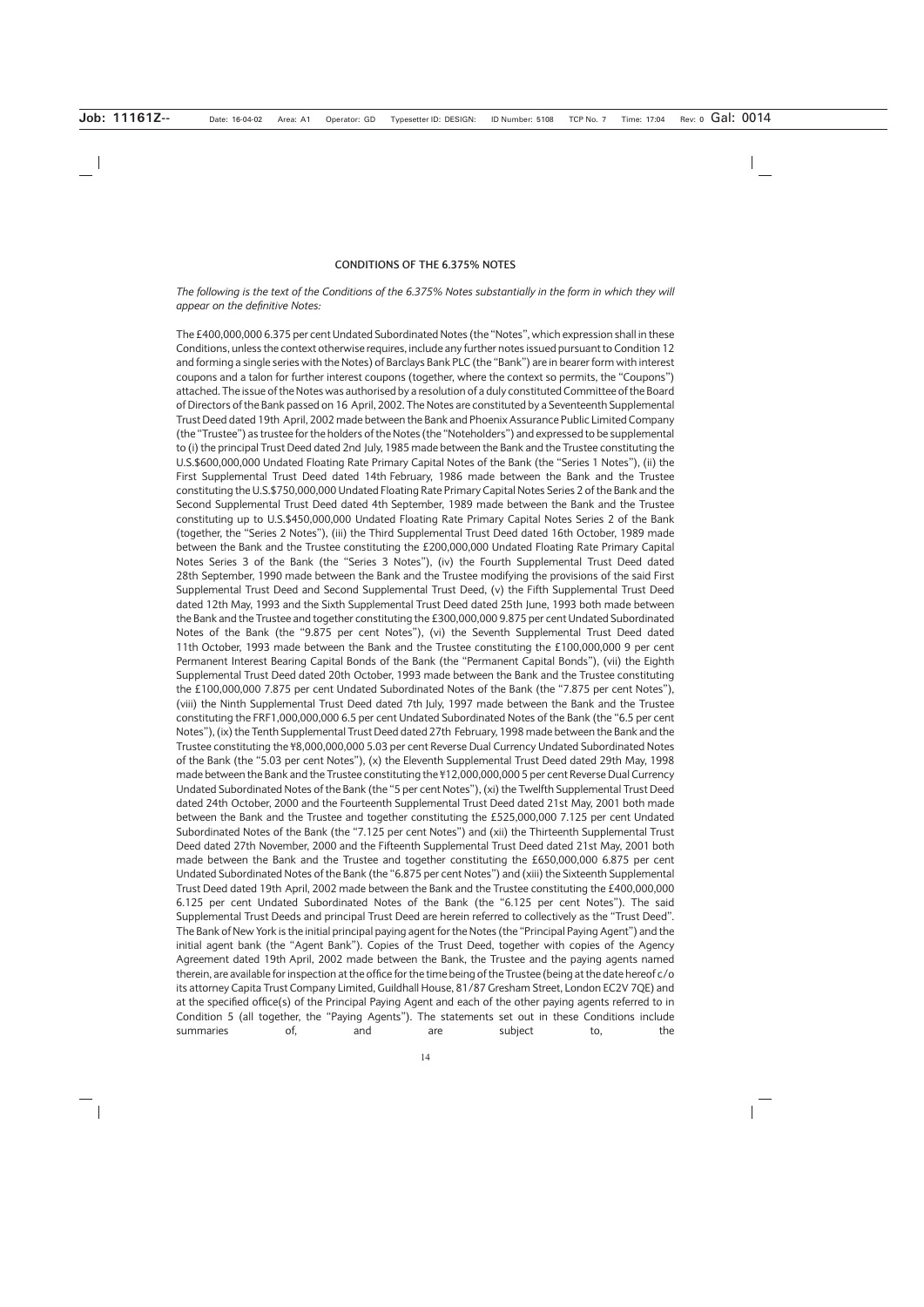detailed provisions of the Trust Deed in relation to the Notes. The Noteholders and holders of the Coupons (the "Couponholders") are entitled to the benefit of, and are deemed to have notice of, all the provisions of the Trust Deed in relation to the Notes, the Agency Agreement and the Notes, all of which are binding on them.

*The obligations of the Bank in respect of the Notes and the Coupons are conditional upon the Bank being solvent at the time of payment by the Bank and immediately thereafter. Neither these Conditions nor the Trust Deed provide any remedy for non-payment of interest in respect of the Notes so long as in the six months immediately preceding the applicable Interest Payment Date no dividend has been paid or declared in respect of any class of share capital of the Holding Company (as defined in Condition 3) or (if at the relevant time the Holding Company is a company other than the Bank itself) the preference share capital of the Bank. In the event of a winding up of the Bank the right to recover interest (including Arrears of Interest (as defined in Condition 3)) may be limited by applicable insolvency laws.*

#### **1. Title and Denomination**

Title to the Notes and the Coupons will pass by delivery. The Bank, the Trustee and any Paying Agent may treat the holder of any Note and the holder of any Coupon as the absolute owner thereof (whether or not such Note or Coupon shall be overdue and notwithstanding any notice of ownership or writing thereon or any notice of previous loss or theft or of trust or other interest therein) for the purpose of making payment and for all other purposes.

The Notes, which are serially numbered, are issued in the denominations of £1,000, £10,000 and £100,000 each. Notes of one denomination may not be exchanged for Notes of any other denomination.

#### **2. Status and Subordination**

*(a)* The Notes and the Coupons constitute unsecured obligations of the Bank ranking *pari passu* without any preference among themselves. The Notes, the Series 1 Notes, the Series 2 Notes, the Series 3 Notes, the 9.875 per cent Notes, the Permanent Capital Bonds, the 7.875 per cent Notes, the 6.5 per cent Notes, the 5.03 per cent Notes, the 5 per cent Notes, the 7.125 per cent Notes, the 6.875 per cent Notes, the 6.125 per cent Notes and the U.S.\$500,000,000 8 per cent Convertible Capital Notes, Series E, of the Bank, which are separate series of securities, rank *pari passu inter se* in point of subordination.

Subject to applicable law, no Noteholder or Couponholder may exercise or claim any right of set-off in respect of any amount owed to it by the Bank arising under or in connection with the Notes or the Coupons and each Noteholder and Couponholder shall, by virtue of being the holder of any Note or Coupon, as the case may be, be deemed to have waived all such rights of set-off.

*(b)* The rights of the Noteholders and Couponholders are subordinated to the claims of Senior Creditors (as defined in paragraph (d) below) and, accordingly, payments of principal and interest are conditional upon the Bank being solvent at the time of payment by the Bank, and no principal or interest shall be payable in respect of the Notes except to the extent that the Bank could make such payment and still be solvent immediately thereafter. For the purposes of this paragraph (b) the Bank shall be solvent if (i) it is able to pay its debts as they fall due and (ii) its Assets (as defined in paragraph (d) below) exceed its Liabilities (as defined in paragraph (d) below) (other than, except in the circumstances provided in the Trust Deed, its Liabilities to persons who are not Senior Creditors). The Trust Deed contains provisions requiring a report as to the solvency of the Bank to be made by two Directors of the Bank or, in certain circumstances as provided in the Trust Deed, the Auditors (as defined in the Trust Deed) or, if the Bank is in winding up in England, its liquidator prior to any payment of principal or interest and also prior to the purchase of any Notes beneficially by or for the account of the Bank or any of its Subsidiaries (as defined in the Trust Deed). Any such report shall, in the absence of proven error, be treated and accepted by the Bank, the Trustee and the Noteholders and Couponholders as correct and sufficient evidence of such solvency.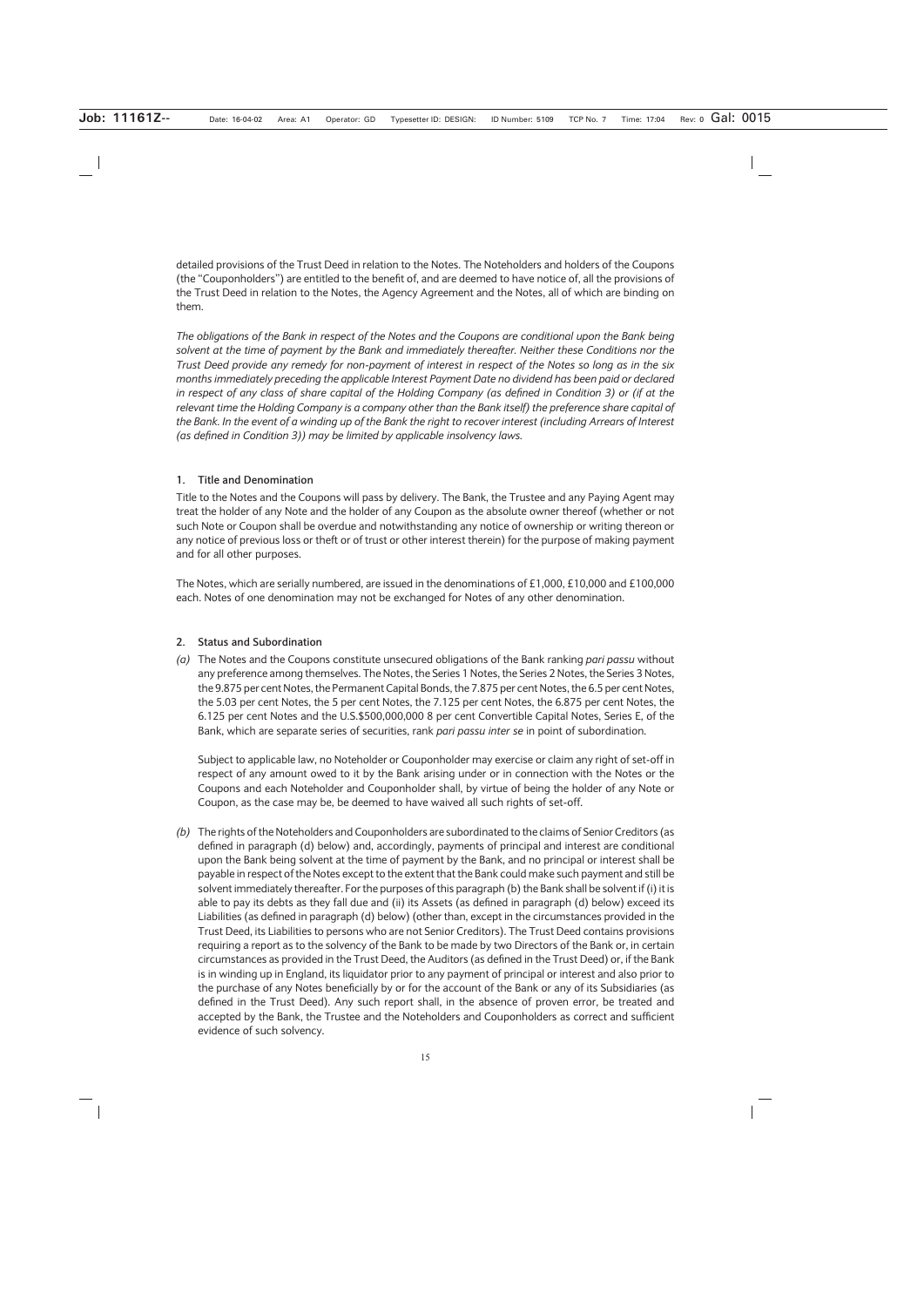*(c)* If at any time the Bank is in winding up in England, there shall be payable in respect of the Notes (in lieu of any other payment but subject as provided in paragraph (b) above) such amounts (if any) as would have been payable in respect thereof as if, on the day immediately prior to the commencement (as defined in the Trust Deed) of the winding up and thereafter, the Noteholders were the holders of a class of preference shares in the capital of the Bank having a preferential right to a return of assets in the winding up over the holders of all other classes of shares for the time being in the capital of the Bank on the assumption that such preference shares were entitled (to the exclusion of any other rights or privileges) to receive on a return of capital in such winding up an amount equal to the principal amount of the Notes together with interest accrued to the date of repayment (as provided in the Trust Deed) and any Arrears of Interest (as defined in Condition 3(b)).

#### *(d)* As used in these Conditions:

"Senior Creditors" means creditors of the Bank (i) who are depositors and/or other unsubordinated creditors of the Bank or (ii) whose claims are, or are expressed to be, subordinated to the claims of depositors and other unsubordinated creditors of the Bank (whether only in the event of a winding up of the Bank or otherwise) but not further or otherwise or (iii) who are subordinated creditors of the Bank (whether as aforesaid or otherwise) other than those whose claims are expressed to rank *pari passu* with or junior to the claims of the Noteholders and Couponholders and any claims ranking *pari passu* with such last mentioned claims.

"Assets" means the total amount of the unconsolidated gross tangible assets of the Bank, and "Liabilities" means the total amount of the unconsolidated gross liabilities of the Bank, in each case as shown by the latest published audited balance sheet of the Bank, but adjusted, if the aggregate amount included in such balance sheet in respect of the Bank's investment in all Subsidiaries and Associated Companies (as defined in the Trust Deed) of the Bank exceeds the aggregate of the net tangible assets of such Subsidiaries and Associated Companies attributable to the Bank (calculated on a consolidated basis where any of such Subsidiaries and Associated Companies itself has subsidiaries) as shown by their latest relevant audited balance sheets, by deducting from the total amount of such assets an amount equal to such excess and adjusted also for contingencies and subsequent events in such manner as the above-mentioned Directors, the Auditors or the liquidator (as the case may be) may determine.

*N.B. If the Bank would not otherwise be solvent (having taken into account liabilities to both Senior Creditors and creditors other than Senior Creditors), the amount of principal and of sums which would otherwise be payable as interest in respect of the Notes will be available to meet the losses of the Bank.*

#### **3. Interest**

#### *(a) Initial Rate and Accrual of Interest*

The Notes bear interest from (and including) 19th April, 2002 (the "Issue Date") to (but excluding) 19th April, 2017 at the rate of 6.375 per cent per annum. Unless the Notes are redeemed on 19th April, 2017, from (and including) 19th April, 2017, the Notes will bear interest at the Reset Rate (as defined in paragraph (c) below). Interest on the Notes is payable, subject as provided in these Conditions, in arrear on each Interest Payment Date (as defined below), the first such payment to be made on 19th April, 2003. Interest in respect of each Note will accrue from day to day and will cease to accrue from the due date for repayment thereof unless, upon due presentation, payment of principal is improperly withheld or refused or is not made by reason of Condition 2(b). The amount of interest payable in respect of any period which is not an Interest Period (as defined below) shall be calculated on the basis of the number of days in the relevant period from (and including) the date from which interest begins to accrue to (but excluding) the date on which it falls due divided by the number of days in the Interest Period in which the relevant period falls.

#### *(b) Interest Payment Dates, Interest Periods and Arrears of Interest*

Interest in respect of the Notes is (subject to Condition 2*(b)*) payable on each Compulsory Interest Payment Date (as defined below) in respect of the Interest Period (as defined below) ending on the day immediately preceding such date. On any Optional Interest Payment Date (as defined below), there may be paid (if the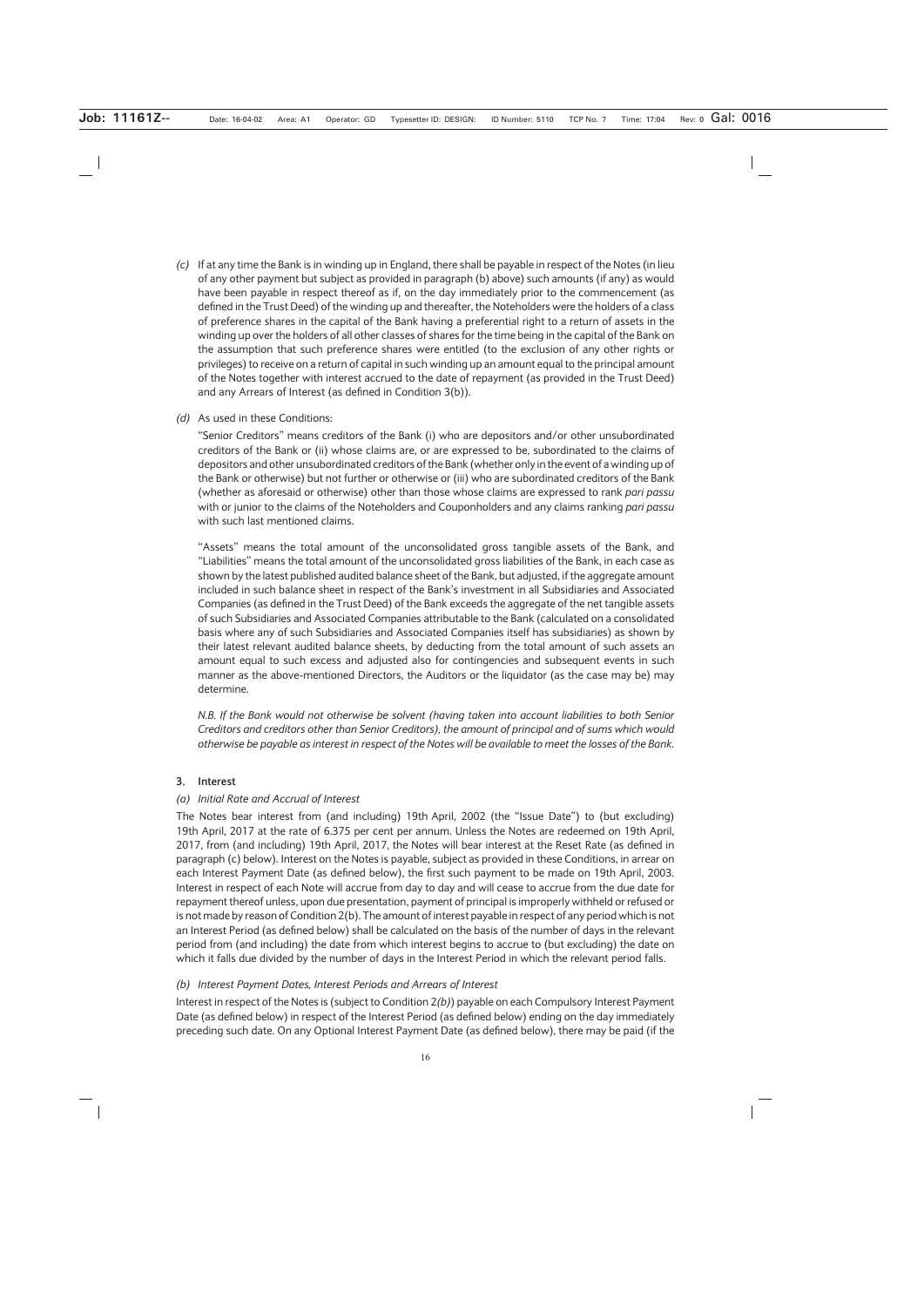Bank so elects but subject to Condition 2*(b)*) the interest in respect of the Notes accrued in the Interest Period ending on the day immediately preceding such date, but the Bank shall not have any obligation to make such payment and any failure to pay shall not constitute a default by the Bank for any purpose. Any interest in respect of the Notes not paid on an Interest Payment Date, together with any other interest in respect thereof not paid on any other Interest Payment Date, shall, so long as the same remains unpaid, constitute "Arrears of Interest". Arrears of Interest may, at the option of the Bank, be paid in whole or in part at any time upon the expiration of not less than 14 days' notice to such effect given to the Trustee and to the Noteholders in accordance with Condition 13, but all Arrears of Interest in respect of all Notes for the time being outstanding (as defined in the Trust Deed) shall (subject to Condition 2*(b)*) become due in full on whichever is the earliest of (i) the date upon which a dividend is next paid on any class of share capital of the Holding Company (as defined below) or (if at the relevant time the Holding Company is a company other than the Bank itself) on any class of preference share capital of the Bank, (ii) the date fixed for any repayment pursuant to Condition 4*(a)* or *(b)* or (iii) the commencement of a winding up in England of the Bank. If notice is given by the Bank of its intention to pay the whole or any part of Arrears of Interest, the Bank shall be obliged (subject to Condition 2*(b)*) to do so upon the expiration of such notice. Where Arrears of Interest are paid in part, each part payment shall be in respect of the full amount of the Arrears of Interest accrued due to the relative Interest Payment Date or consecutive Interest Payment Dates furthest from the date of payment. Arrears of Interest shall not themselves bear interest.

#### As used herein:

"Business Day" means a day on which banks and foreign exchange markets are open for business in London.

"Compulsory Interest Payment Date" means any Interest Payment Date if, in the six months immediately preceding such Interest Payment Date, any dividend has been declared or paid on any class of share capital of the Holding Company or (if at the relevant time the Holding Company is a company other than the Bank itself) on any class of preference share capital of the Bank.

"Holding Company" means Barclays PLC or otherwise the ultimate holding company for the time being of the Bank or, if at any relevant time there shall be no such holding company, then "Holding Company" shall mean the Bank itself.

"Interest Payment Date" means 19th April in each year commencing in 2003.

"Interest Period" means the period from (and including) one Interest Payment Date (or, in the case of the first Interest Period, the Issue Date) up to (but excluding) the next (or first) Interest Payment Date.

"Optional Interest Payment Date" means any Interest Payment Date other than a Compulsory Interest Payment Date.

*N.B. In the event that the latest dividend declared or paid on any class of share capital of the Holding Company or (if at the relevant time the Holding Company is a company other than the Bank itself) on any class of preference share capital of the Bank is so declared or paid more than six months prior to an Interest Payment Date, such Interest Payment Date will not be a Compulsory Interest Payment Date.*

#### *(c) Interest Rate Reset*

On each Interest Determination Date (as defined below), unless the Bank shall have given notice to redeem the Notes under Condition 4*(a)* or *(b)* on or prior to the Interest Payment Date next following such Interest Determination Date, the Agent Bank shall determine the annual rate of interest (the "Reset Rate") in respect of the Notes for each of the next five Interest Periods at the rate per annum which is the aggregate of 2.02 per cent and the Gross Redemption Yield (as defined below), such aggregate being converted to an annualised yield and expressed as a percentage (rounded, if necessary, to the fourth decimal place, with 0.00005 being rounded upwards).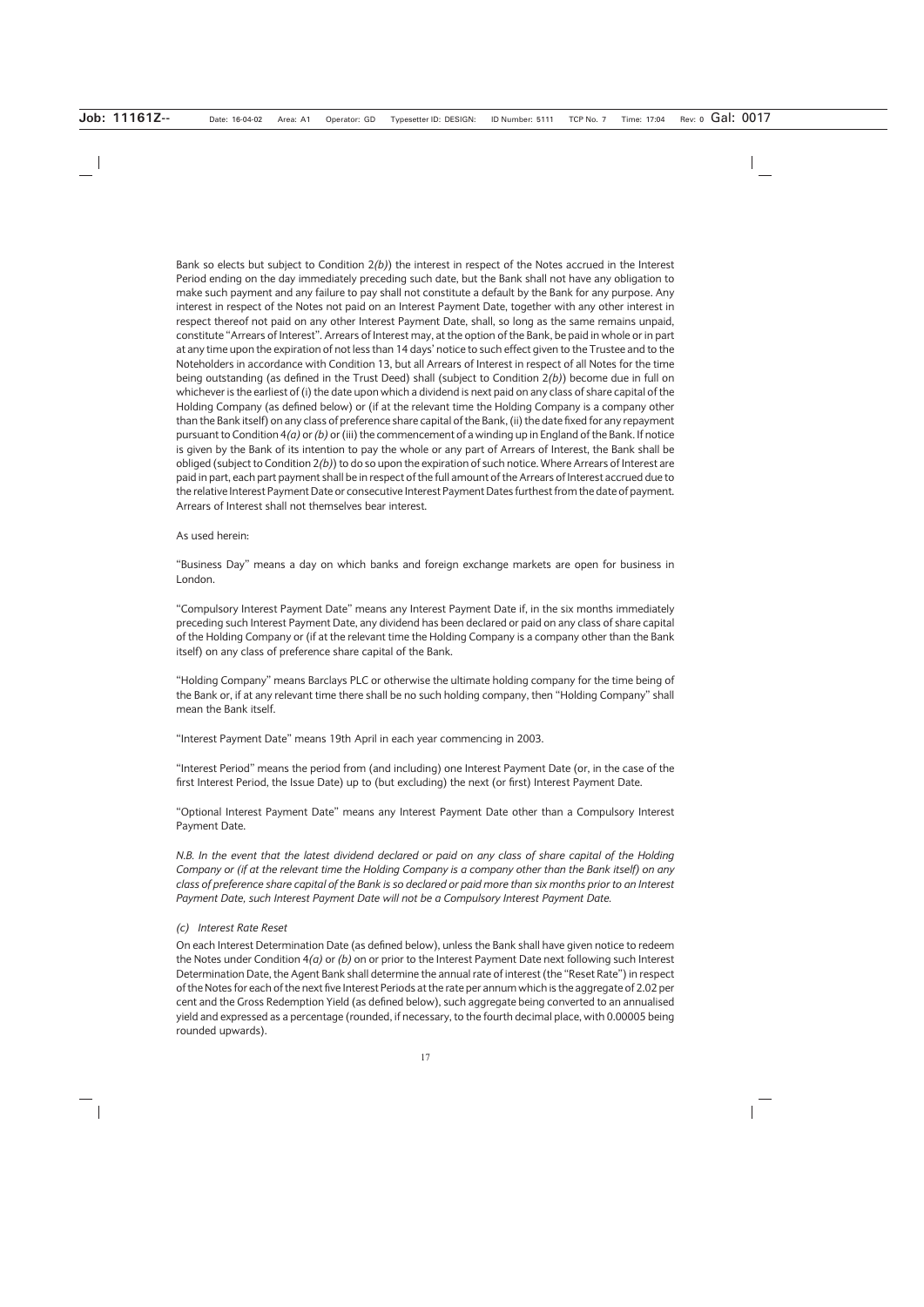#### As used herein:

"Interest Determination Date" means the fifth London business day (being a day, other than a Saturday or Sunday, on which commercial banks are open for business in London) prior to (i) 19th April, 2017 and (ii) each fifth anniversary thereafter, provided that if on any such day it is not possible for any reason to determine the rate of interest in this paragraph *(c)*, the Interest Determination Date shall be postponed to the next London business day on which it is possible to determine such rate.

"Gross Redemption Yield" means the gross redemption yield (as calculated on the basis set out by the United Kingdom Debt Management Office in the paper entitled "Formulae for Calculating Gilt Prices from Yields", page 4, Section One: Price/Yield Formulae "Conventional Gilts; Double-dated and Undated Gilts with Assumed (or Actual) Redemption on a Quasi-Coupon Date" (published on 8th June, 1998) on a semi-annual compounding basis (converted on an annualised yield and rounded, if necessary, to the fourth decimal place, with 0.00005 being rounded upwards)) of the Benchmark Gilt, with the price of the Benchmark Gilt for this purpose being the arithmetic mean (rounded, if necessary, as aforesaid) of the bid and offered prices of the Benchmark Gilt quoted by the Reference Market Makers at or about 3.00 p.m. (London time) on the relevant Interest Determination Date on a dealing basis for settlement on the next following dealing day in London.

"Benchmark Gilt" means such United Kingdom government security having a final maturity date on or about the next Interest Determination Date as the Agent Bank, with the advice of the Reference Market Makers, may determine to be appropriate.

"Reference Market Makers" means three brokers and/or gilt-edged market makers selected by the Agent Bank (with the prior approval of the Trustee) or such other three persons operating in the gilt-edged market as are selected by the Agent Bank (with the prior approval of the Trustee).

#### *(d) Notification of Rate of Interest*

The Bank shall cause notice of each Reset Rate to be given to the Trustee, the Paying Agents, Clearstream Banking, société anonyme ("Clearstream, Luxembourg"), Euroclear Bank S.A./N.V. as operator of the Euroclear System ("Euroclear"), the Financial Services Authority as the competent authority for listing in the United Kingdom (the "United Kingdom Listing Authority") and London Stock Exchange plc (the "London Stock Exchange") as soon as practicable after their determination.

#### *(e) Determination of Reset Rate by the Trustee*

The Trustee shall, if the Agent Bank does not or is unable to at any material time for any reason determine the Reset Rate in accordance with paragraph (c) above, determine the Reset Rate at such rate as, in its absolute discretion (having such regard as it shall think fit to the procedure described in paragraph *(c)* above), it shall deem fair and reasonable in all the circumstances, and such determination shall be deemed to be a determination thereof by the Agent Bank.

#### *(f) Agent Bank*

The Bank may, with the prior written approval of the Trustee, from time to time replace the Agent Bank by another leading bank or investment bank in London. In the event of the appointed office of the Agent Bank being unable or unwilling to continue to act as the Agent Bank or (without prejudice to paragraph *(e)* above) failing duly to determine the Reset Rate in accordance with paragraph *(c)* above, the Bank shall forthwith appoint the London office of such other leading bank or investment bank as may be approved in writing by the Trustee to act as such in its place. The Agent Bank may not resign its duties or be removed without a successor having been appointed as aforesaid.

#### *(g) Notifications, etc. to be Final*

All notifications, opinions, determinations, certificates, calculations, quotations and decisions given, expressed, made or obtained for the purposes of this Condition 3, whether by the Agent Bank or the Trustee, shall (in the absence of wilful default, bad faith or manifest error) be binding on the Bank, the Agent Bank, the Trustee, the Paying Agents and all Noteholders and Couponholders and (in the absence as aforesaid) no liability to the Noteholders or Couponholders shall attach to the Agent Bank or the Trustee in connection with the exercise or non-exercise by them of their powers, duties and discretions.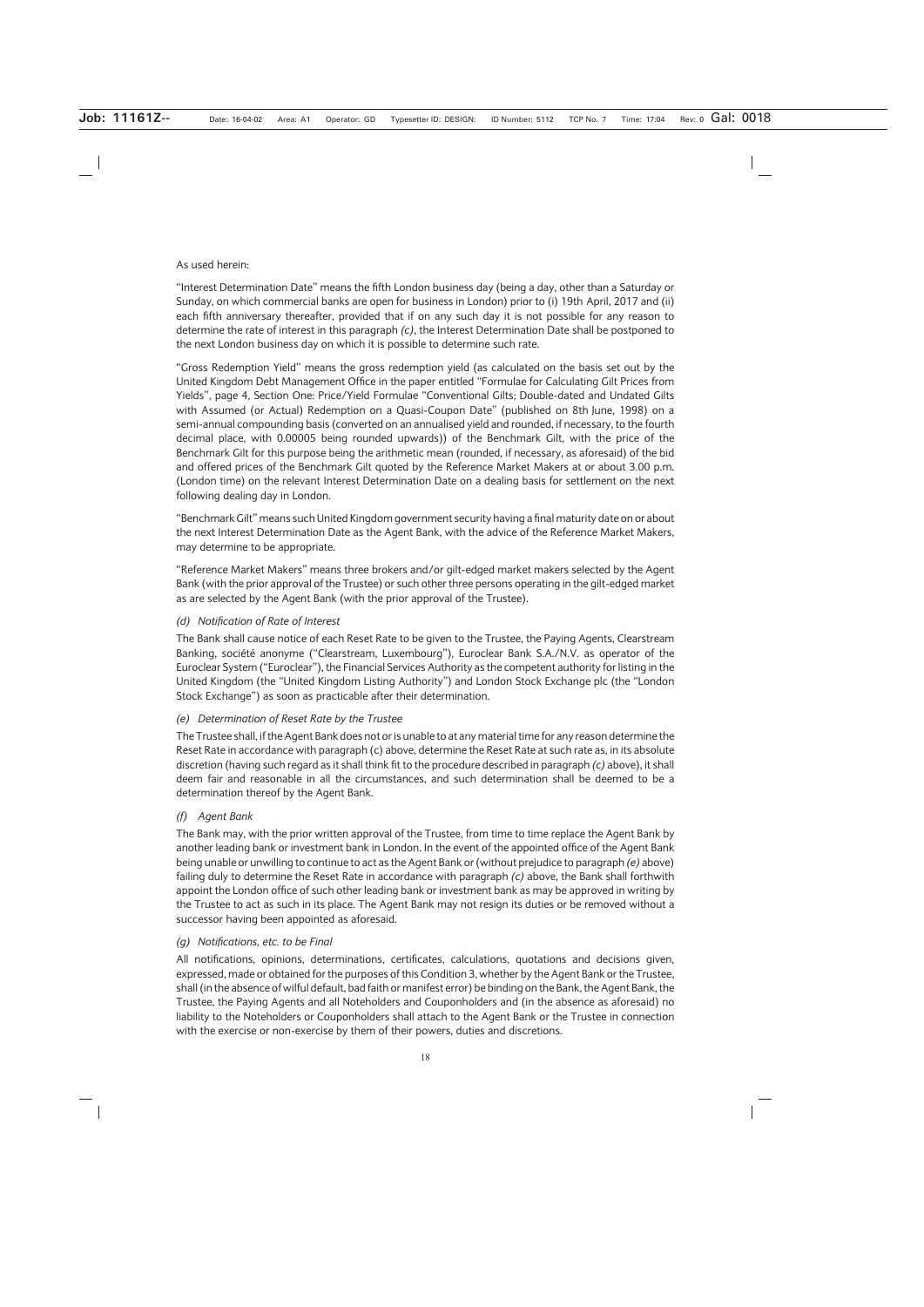#### **4. Repayment and Purchase**

The Notes are undated and, accordingly, have no final maturity date and may not be repaid except in accordance with the provisions of this Condition 4 or Condition 7.

#### *(a) Repayment for Taxation Reasons*

If the Bank satisfies the Trustee immediately prior to the giving of the notice referred to below that on the next Interest Payment Date:

- (i) the Bank would be compelled by law for reasons outside its control to pay any additional amounts in accordance with Condition 6, or
- (ii) any payment of interest in respect of the Notes would be treated as a "distribution" within the meaning of the Tax Acts (as defined in section 831 of the Income and Corporation Taxes Act 1988),

the Bank may at its option, at any time, having given not less than 45 nor more than 60 days' notice to the Trustee and to the Noteholders in accordance with Condition 13, repay all, but not some only, of the Notes at their principal amount. Upon the expiration of such notice, the Bank shall (subject to Condition 2*(b)*) be bound to repay all the Notes at their principal amount together with accrued interest and all Arrears of Interest.

It shall be sufficient to establish the circumstances required to be established under this Condition 4*(a)*if the Bank shall deliver to the Trustee a certificate of a major firm of independent legal advisers or accountants to the effect either that such a circumstance does exist or that, upon a change in or amendment to the laws (including any regulations thereunder) or in the interpretation or administration thereof, of the United Kingdom (including any authority or political subdivision therein or thereof having power to tax) which at the date of such certificate is proposed to be made and in the opinion of such firm is reasonably expected to become effective on or prior to the date when the relevant payment in respect of such Notes would otherwise be made, becoming so effective, such circumstances would exist.

#### *(b) Optional Repayment*

The Bank may, having given not less than 45 nor more than 60 days' notice to the Trustee and to the Noteholders in accordance with Condition 13, repay on 19th April, 2017 or on each Interest Payment Date falling at five-yearly intervals thereafter all, but not some only, of the Notes at their principal amount. Upon the expiration of such notice, the Bank shall (subject to Condition 2*(b)*) be bound to repay all the Notes at their principal amount together with accrued interest and all Arrears of Interest.

*No optional repayment of the Notes will be made by the Bank without the prior consent of the Financial Services Authority.*

#### *(c) Optional Purchase*

Subject to Condition 2*(b)*, the Bank or any of its Subsidiaries may at any time purchase beneficially or procure others to purchase beneficially for its account Notes in the open market or otherwise at any price. Any purchase by tender shall be made available to all Noteholders alike. Each such purchase of Notes shall include all unmatured Coupons and talons appertaining thereto.

The requirements of this paragraph *(c)* and of paragraph *(d)* below as to the purchase of Notes shall not apply in regard to the purchase of Notes in the ordinary course of a business of dealing in securities.

*No optional purchase of the Notes will be made by the Bank without the prior consent of the Financial Services Authority.*

#### *(d) Cancellation and Resale*

All Notes (i) repaid or (ii) purchased beneficially by or for the account of the Bank will be cancelled together with all unmatured Coupons and talons attached thereto or surrendered therewith and accordingly will not be available for reissue or resale.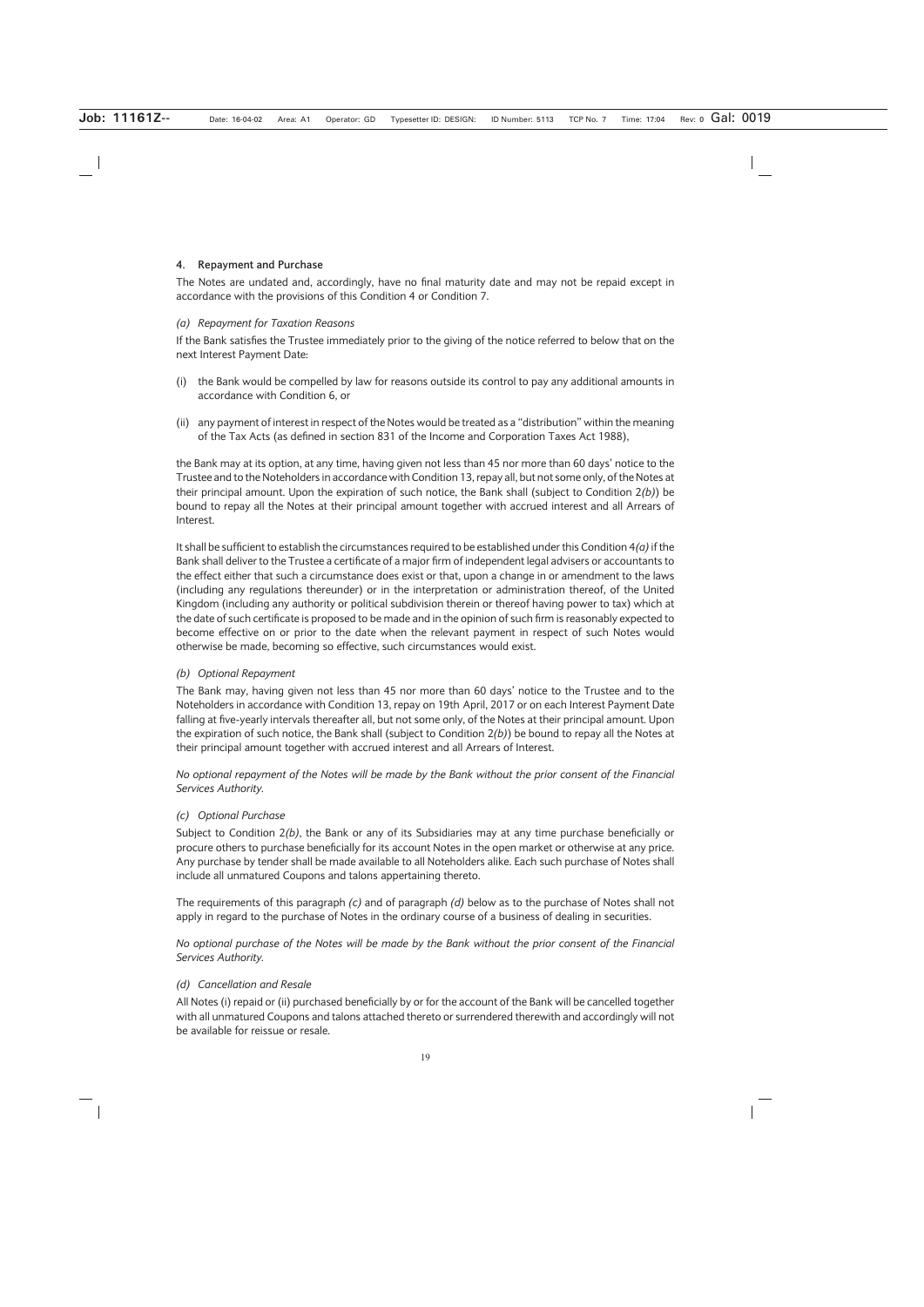#### **5. Payments and Exchange of Talons**

- *(a)* The names of the initial Paying Agents (which have been appointed by the Bank under the Agency Agreement) and their specified offices are set out below.
- *(b)* Payments of principal and interest in respect of the Notes will (subject to Condition 2*(b)*) only be made against presentation and surrender of Notes or, as the case may be, Coupons at any specified office of any of the initial Paying Agents or of any such additional and/or other Paying Agent(s) outside the United States (subject as provided below) as the Bank may appoint from time to time with the prior written approval of the Trustee, in each case subject to the laws and regulations applicable in the place of payment, but without prejudice to the provisions of Condition 6. Payments in respect of Arrears of Interest will be made against presentation and surrender (or, in the case of a partial payment, endorsement) of the appropriate Coupon at any specified office of any of the Paying Agents. Payments in respect of the Notes and Coupons will be made in the currency in which the payment is due either (i) by cheque or (ii) at the option of the payee, by transfer to a pounds sterling account maintained by the payee with a bank in London.

Payments of amounts due in respect of principal or interest (including Arrears of Interest) on Notes and exchanges of talons for Coupon sheets will not be made at the specified office of any Paying Agent in the United States (as defined in the United States Internal Revenue Code and Regulations thereunder), to an address in the United States (as so defined) or by transfer to an account maintained by the payee in the United States. Without prejudice to the generality of the foregoing, the Bank reserves the right to require a Noteholder or Couponholder to provide a Paying Agent with such certification or information as may be required to enable the Bank to comply with the requirements of the United States federal income tax laws.

- *(c)* Upon the due date for repayment of any Note, unmatured Coupons and talons appertaining to such Note (whether or not attached) shall become void and no payment shall be made in respect of such Coupons and no exchange shall be made in respect of such talons. If the date for repayment of a Note is not an Interest Payment Date, the interest accrued from the preceding Interest Payment Date (or the Issue Date, as the case may be) shall be payable only against presentation of such Note.
- *(d)* In the event of a winding up in England of the Bank, all unmatured Coupons and talons shall become void and any payment of interest in respect of the Notes to which such Coupons appertain shall be made only against presentation of such Notes. In addition, in the event of such a winding up, each Note which is presented for payment must be presented together with all Coupons appertaining thereto (whether or not attached) in respect of Arrears of Interest, failing which the amount of Arrears of Interest due on any such missing Coupon will not be payable. Any such amount will only be payable in the manner mentioned above against presentation and surrender of any such missing Coupon within a period of 12 years from the Relevant Date (as defined in Condition 6).

For the purpose of these Conditions, "unmatured Coupon" means a Coupon in respect of which the applicable Interest Payment Date falls after the date fixed for the repayment of the Note to which such Coupon appertains or, as the case may be, the date on which a winding up in England of the Bank commences (or is deemed to commence) and "unmatured talon" means a talon in respect of which the Interest Payment Date on and after which it may be exchanged falls on or after the date fixed for repayment of the Note to which such talon appertains or, as the case may be, the date on which a winding up in England of the Bank commences (or is deemed to commence).

*(e)* If the due date for payment in respect of any Note or Coupon is not, at the place of payment, a working day then the holder thereof shall not be entitled to payment at the place of payment of the amount due until the following working day in such place, nor to any interest or other payment in respect of such delay. In this paragraph, a "working day" in relation to any place means a day (other than a Saturday or a Sunday) on which banks are open generally for business in such place and, in the case of payment by transfer as referred to in paragraph (b) above, in London.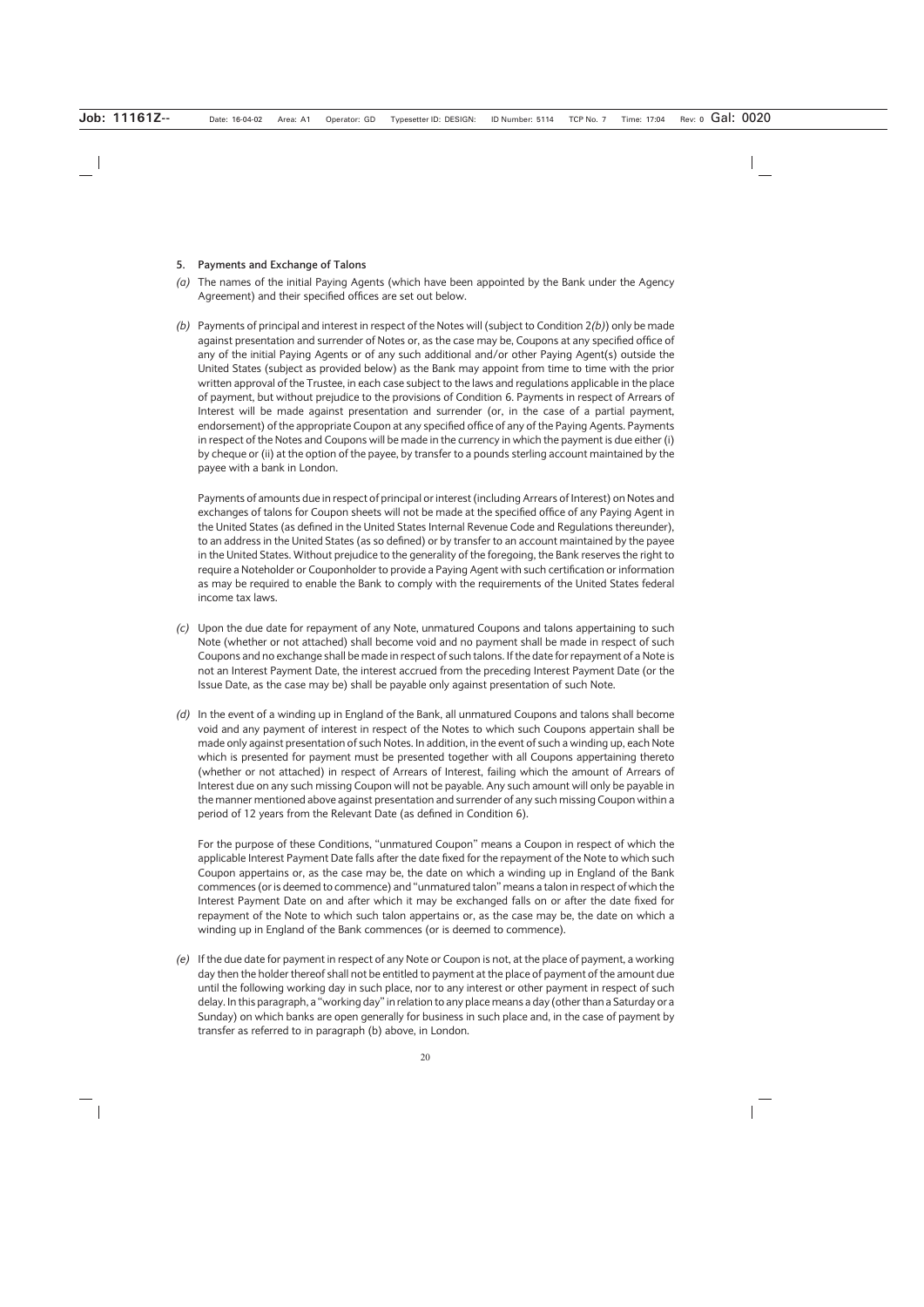- *(f)* The Bank may, with the prior written approval of the Trustee, vary or terminate the appointment of any Paying Agent and/or appoint additional or other Paying Agents and/or approve any change in the specified office of any Paying Agent, provided that, so long as the Notes are admitted to the official list of the United Kingdom Listing Authority (the "Official List") and admitted to trading on the London Stock Exchange's market for listed securities, the Bank will maintain a Paying Agent with a specified office in London and, so long as any of the Notes remains outstanding and if the conclusions of the ECOFIN Council meeting of 26th-27th November, 2000 are implemented, the Bank will maintain a Paying Agent with a specified office in a European Union member state that will not be obliged to withhold or deduct tax pursuant to any European Union directive on the taxation of savings or any law implementing or complying with, or introduced in order to conform to, such directive. In the event of any such variation, termination, appointment or change in specified office, notice thereof will be given by the Bank to the Noteholders in accordance with Condition 13.
- *(g)* On and after the Interest Payment Date specified in the final Coupon comprised in any Coupon sheet, the talon comprised in such Coupon sheet may be surrendered at the specified office of any of the Paying Agents outside the United States in exchange for a further Coupon sheet in respect of the 20 Interest Payment Dates immediately following such Interest Payment Date (including a further talon), subject to the provisions of Condition 8, provided that the Bank may, by notice to the Noteholders in accordance with Condition 13, at any time or from time to time require any such exchange to be effected at the specified office(s) of one or certain only of the Paying Agents so specified in such notice.

#### **6. Taxation**

All payments of principal and interest (including Arrears of Interest) will be made without withholding or deduction for, or on account of, any present or future taxes, duties, assessments or charges of whatever nature imposed or levied by, or on behalf of, the United Kingdom or any authority in the United Kingdom having power to tax, unless the Bank is compelled by law to withhold or deduct such taxes, duties, assessments or charges. In any such case, the Bank will pay such additional amounts as will result in the receipt by the Noteholders and/or the Couponholders concerned of the sum which would in the absence of such withholding or deduction be payable on the Notes and/or the Coupons, provided that no such additional amount shall be payable in respect of any Note or Coupon presented for payment:

- *(a)* by or on behalf of a holder who is liable to such taxes, duties, assessments or charges in respect of such principal or interest by reason of his having some connection with the United Kingdom other than the mere holding of the Note or the Coupon (as the case may be); or
- *(b)* by or on behalf of a holder if a Paying Agent with a specified office outside the United Kingdom has been appointed at which payments in respect of the Notes or, as the case may be, Coupons can be made without any such withholding or deduction of United Kingdom tax; or
- *(c)* more than 30 days after the Relevant Date, except to the extent that the holder thereof would have been entitled to such additional amount on presenting the same for payment at the close of such 30 day period (and for this purpose, the "Relevant Date" in relation to such payment means:
	- (i) the date on which such payment first becomes due; or
	- (ii) (if the full amount of the moneys payable on such due date has not been received by the Principal Paying Agent or the Trustee on or prior to such due date) such later date on which notice is given to the Noteholders in accordance with Condition 13 that such moneys have been so received); or
- *(d)* where such withholding or deduction is imposed on a payment to an individual and is required to be made pursuant to any European Union directive on the taxation of savings implementing the conclusions of the ECOFIN Council meeting of 26th-27th November, 2000 or any law implementing or complying with, or introduced in order to conform to, such directive.

References herein to principal and/or interest shall be deemed also to refer to any additional amounts which may be payable under this Condition 6 or under the Trust Deed.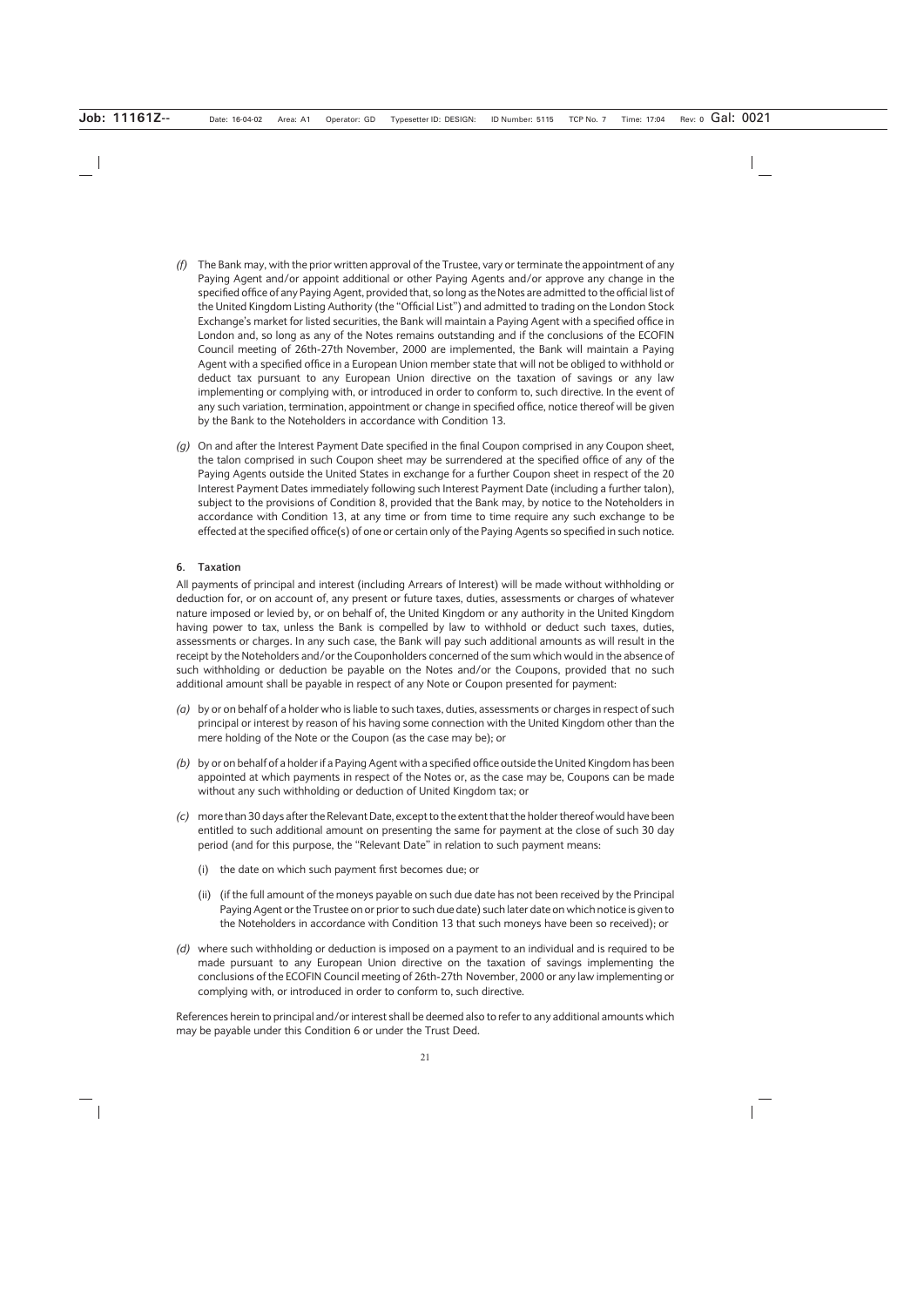#### **7. Default and Enforcement**

- *(a)* If the Bank shall not make payment in respect of the Notes (in the case of any payment of principal) for a period of seven days or more after the due date for the same or (in the case of any payment of interest) for a period of 14 days or more after a Compulsory Interest Payment Date or any other date upon which the payment of interest is compulsory, the Trustee may institute proceedings in England (but not elsewhere) for the winding up of the Bank, provided that it shall not have the right to institute such proceedings if and so long as the Bank withholds or refuses any such payment (i) in order to comply with any fiscal or other law or regulation or with the order of any court of competent jurisdiction, in each case applicable to such payment, or (ii) (subject as provided in the Trust Deed), in case of doubt as to the validity or applicability of any such law, regulation or order, in accordance with advice given as to such validity or applicability at any time during the said period of seven or 14 days, as the case may be, by independent legal advisers acceptable to the Trustee. For the purposes of this paragraph *(a)*, a payment shall be deemed to be due or compulsory even if the condition set out in Condition 2*(b)* is not satisfied.
- *(b)* The Trustee may at its discretion and without further notice institute such proceedings against the Bank as it may think fit to enforce any obligation, condition or provision binding on the Bank under the Trust Deed, the Notes or the Coupons (other than any obligation for the payment of any principal or interest in respect of the Notes or Coupons) provided that the Bank shall not by virtue of the institution of any such proceedings be obliged to pay any sum or sums sooner than the same would otherwise have been payable by it.
- *(c)* The Trustee shall not be bound to take the action referred to in paragraph *(a)* or *(b)* above to enforce the obligations of the Bank in respect of the Trust Deed, the Notes or the Coupons unless (i) it shall have been so requested by an Extraordinary Resolution (as defined in the Trust Deed) of the Noteholders or in writing by the holders of at least 25 per cent in principal amount of the Notes then outstanding and (ii) it shall have been indemnified to its satisfaction.
- *(d)* No Noteholder or Couponholder shall be entitled to institute any of the proceedings referred to in paragraph *(a)* or *(b)* above or to prove in the winding up of the Bank, except that if the Trustee, having become bound to proceed against the Bank as aforesaid, fails to do so, or, being able to prove in such winding up, fails to do so, in each case within a reasonable period, and in each such case such failure shall be continuing, then any such holder may, on giving an indemnity satisfactory to the Trustee, in the name of the Trustee (but not otherwise), himself institute such proceedings and/or prove in the winding up of the Bank to the same extent and in the same jurisdiction (but not further or otherwise) that the Trustee would have been entitled so to do in respect of his Notes and/or Coupons. No remedy against the Bank, other than the institution of the proceedings referred to in paragraph *(a)* or *(b)* above or proving in the winding up of the Bank, shall be available to the Trustee or the Noteholders or Couponholders whether for the recovery of amounts owing in respect of the Notes or the Coupons or under the Trust Deed or in respect of any breach by the Bank of any of its obligations under the Trust Deed, the Notes or the Coupons.

#### **8. Prescription**

Each Note and Coupon shall become void unless presented for payment within 12 years after the Relevant Date (as defined in Condition 6) in relation to payment thereof.

There shall not be included in any Coupon sheet issued on exchange of a talon any Coupon the claim for payment in respect of which would be void pursuant to this Condition 8 or Condition 5*(c)* or *(d)* or any talon which would be void pursuant to Condition 5*(c)* or *(d)*.

#### **9. Modification of Conditions, Waiver and Substitution**

*(a)* The Trust Deed contains provisions for convening meetings of the Noteholders to consider any matter affecting their interests, including the modification by Extraordinary Resolution of these Conditions or the provisions of the Trust Deed, except that the provisions relating to subordination are not so capable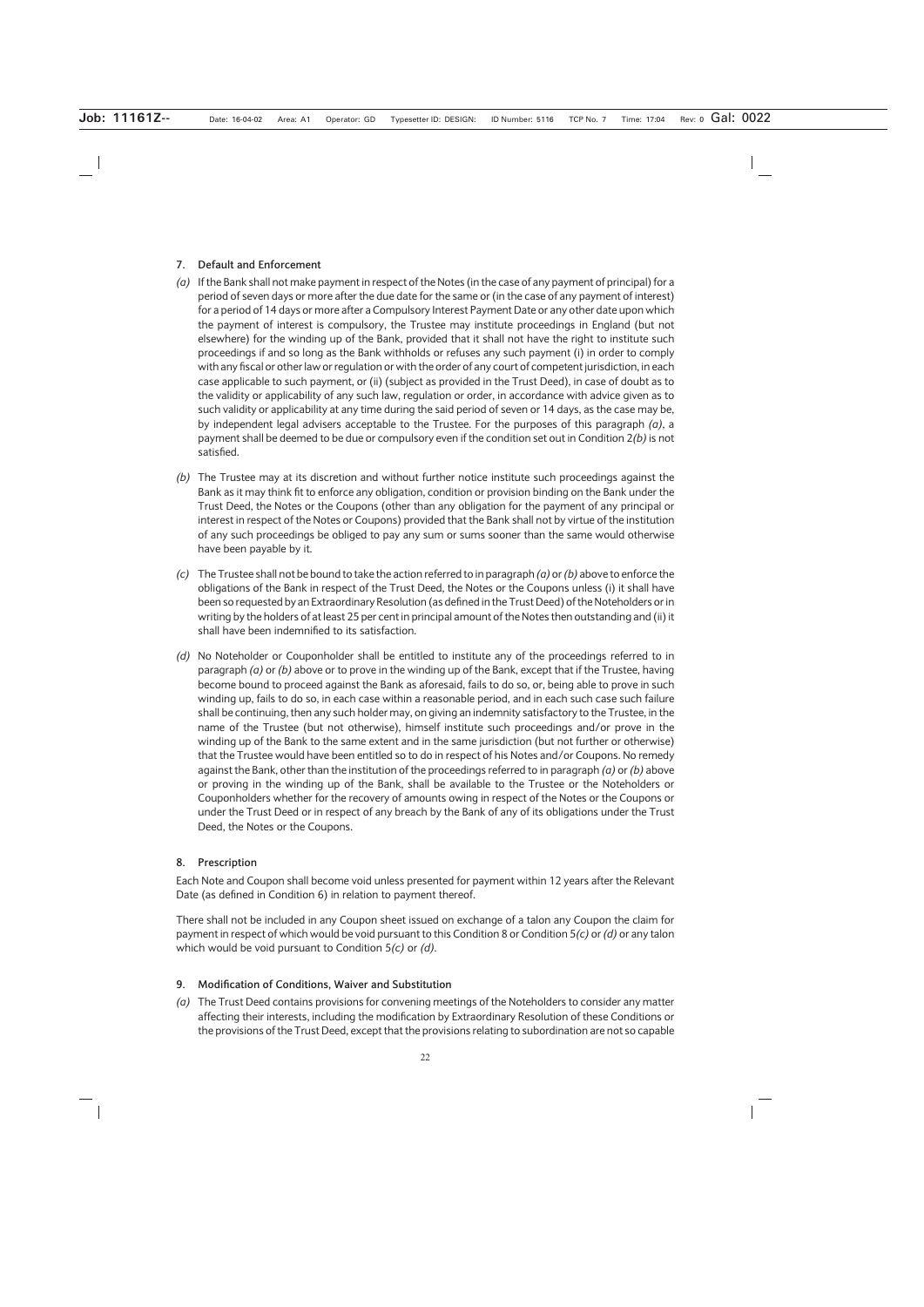of modification. The quorum at any such meeting for passing an Extraordinary Resolution for modifying certain provisions (including, inter alia, those concerning the amount, currency and due dates of payment of principal and interest in respect of the Notes, the rate of interest applicable thereto and the method of determining the Reset Rate) will be one or more persons holding or representing not less than two-thirds, or at any adjourned meeting not less than one-third, in principal amount of the Notes for the time being outstanding. In other cases, the quorum for passing an Extraordinary Resolution will be one or more persons holding or representing not less than a clear majority in principal amount of the Notes for the time being outstanding, or at any adjourned meeting one or more persons being or representing Noteholders whatever the principal amount of the Notes held or represented by them. Any resolution duly passed at any such meeting shall be binding on all the Noteholders, whether present or not, and on all the Couponholders. The Trust Deed also provides for a resolution in writing signed by or on behalf of all the Noteholders to be as effective as if it were an Extraordinary Resolution duly passed at a meeting of the Noteholders.

- *(b)* The Trustee may agree, without the consent of the Noteholders or the Couponholders, to any modification of (subject to certain exceptions), or to any waiver or authorisation of any breach or proposed breach of any provision of, these Conditions or the Trust Deed which, in the opinion of the Trustee, is not materially prejudicial to the interests of the Noteholders or to any modification which is of a formal or technical nature or which is made to correct a manifest error.
- *(c)* The Trustee may also agree, subject to such amendment of the Trust Deed and such other conditions as the Trustee may require, but without the consent of the Noteholders or the Couponholders, to the substitution of a Subsidiary of the Bank in place of the Bank as principal debtor under the Trust Deed, the Notes and the Coupons, subject to the Notes and Coupons being, to the satisfaction of the Trustee, guaranteed by the Bank on a subordinated basis equivalent to that mentioned in Condition 2, and so that the claims of the Noteholders and the Couponholders may, in the case of the substitution of a banking Subsidiary of the Bank in place of the Bank, be subordinated to the rights of all or any other creditors of that Subsidiary. For this purpose, the Trustee may agree, without the consent of the Noteholders or the Couponholders, to a change in the law governing the Trust Deed and/or the Notes and/or the Coupons, provided that such change would not, in the opinion of the Trustee, be materially prejudicial to the interests of the Noteholders.

In connection with any proposed substitution as aforesaid, the Trustee shall not have regard to the consequences of such substitution for individual Noteholders resulting from their being for any purpose domiciled or resident in, or otherwise connected with, or subject to the jurisdiction of, any particular territory.

*(d)* Any such modification, waiver, authorisation or substitution shall be binding on the Noteholders and the Couponholders and, unless the Trustee agrees otherwise, any such modification or substitution shall be notified to the Noteholders as soon as practicable thereafter in accordance with Condition 13.

#### **10. Replacement of Notes, Coupons and Talons**

If a Note, Coupon or talon is mutilated, defaced, destroyed, stolen or lost it may, and shall, in the case of mutilation or defacement, upon the surrender of the mutilated or defaced Note, Coupon or talon, be replaced at the specified office of the Principal Paying Agent on payment of such costs as may be incurred in connection therewith and, in the case of destruction, theft or loss, on such terms as to evidence and indemnity as the Bank may reasonably require.

#### **11. Indemnification of the Trustee**

The Trust Deed contains provisions for the indemnification of the Trustee and for its relief from responsibility. The Trustee is entitled to enter into business transactions with the Bank, the Holding Company or any other Subsidiary thereof without accounting for any profit resulting therefrom.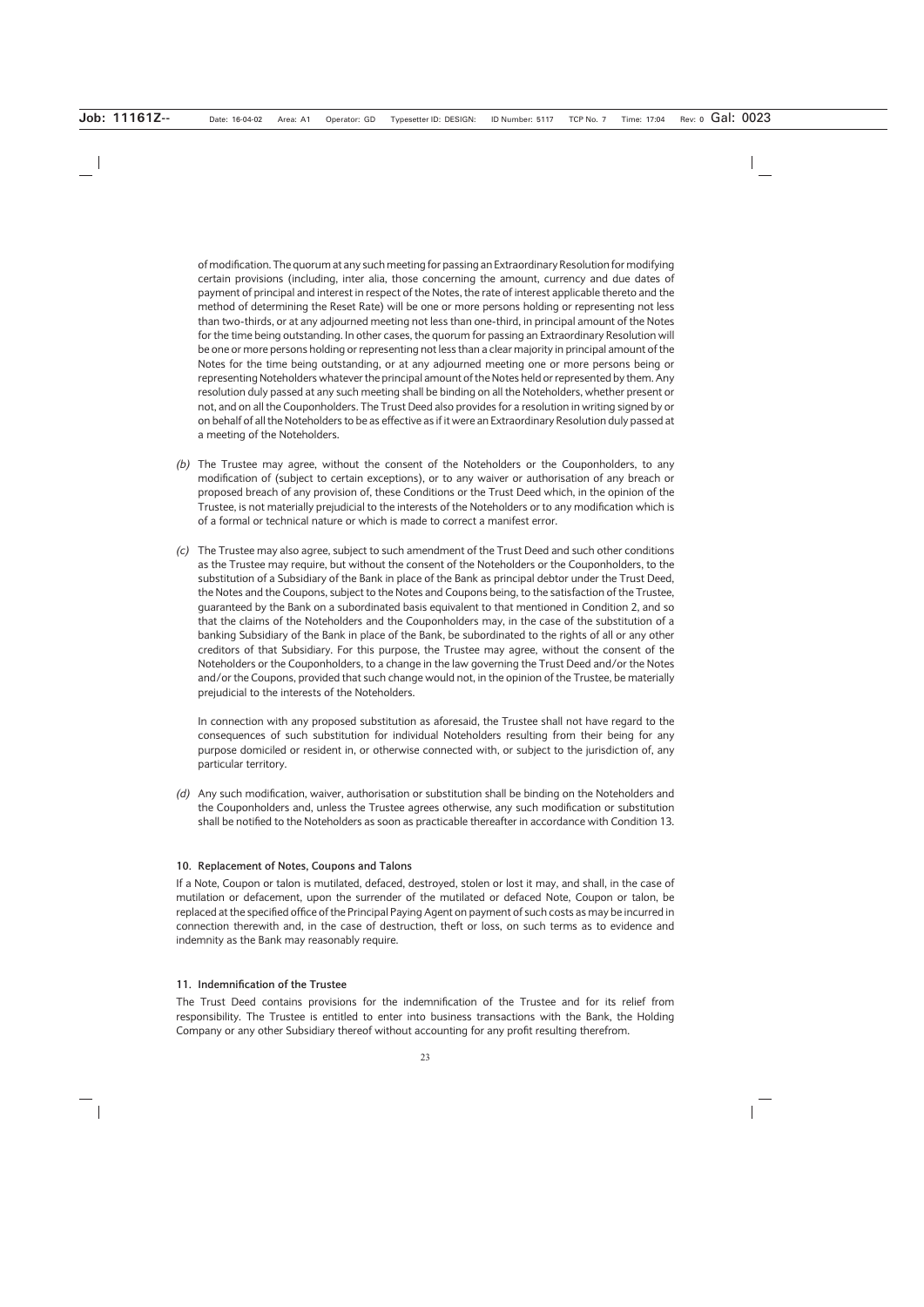#### **12. Further Issues**

The Bank is at liberty from time to time, without the consent of the Noteholders or the Couponholders, to create and issue further notes or bonds either ranking *pari passu* in all respects (or in all respects save for the first payment of interest thereon) and so that the same shall be consolidated and form a single series with the Notes or upon such terms as to interest, conversion, repayment and otherwise as the Bank may at the time of the issue thereof determine. Any further notes or bonds forming a single series with the outstanding notes or bonds of any series (including the Notes) constituted by the Trust Deed or any Deed supplemental thereto shall, and any other further notes or bonds may (with the consent of the Trustee), be constituted by a Deed supplemental to the Trust Deed. The Trust Deed contains provisions for convening a single meeting of the Noteholders and the holders of notes or bonds of other series in certain circumstances where the Trustee so decides.

#### **13. Notices**

All notices to the Noteholders will be valid if published in a leading national daily newspaper circulating in the United Kingdom (which is expected to be the *Financial Times*) and, if at any time such publication is not possible, in such other English language newspaper or newspapers circulating or published in Europe as the Bank, with the approval of the Trustee and the United Kingdom Listing Authority, shall determine. Any such notice shall be deemed to have been given on the date of such publication or, if published more than once, on the date of the first such publication.

#### **14. Contracts (Rights of Third Parties) Act 1999**

No person shall have any right to enforce any term or condition of the Notes by virtue of the Contracts (Rights of Third Parties) Act 1999.

#### **15. Governing Law**

Subject as mentioned in Condition 9, the Trust Deed, the Notes and the Coupons are governed by and will be construed in accordance with the law of England and the English courts have jurisdiction in connection with the Trust Deed, the Notes and the Coupons.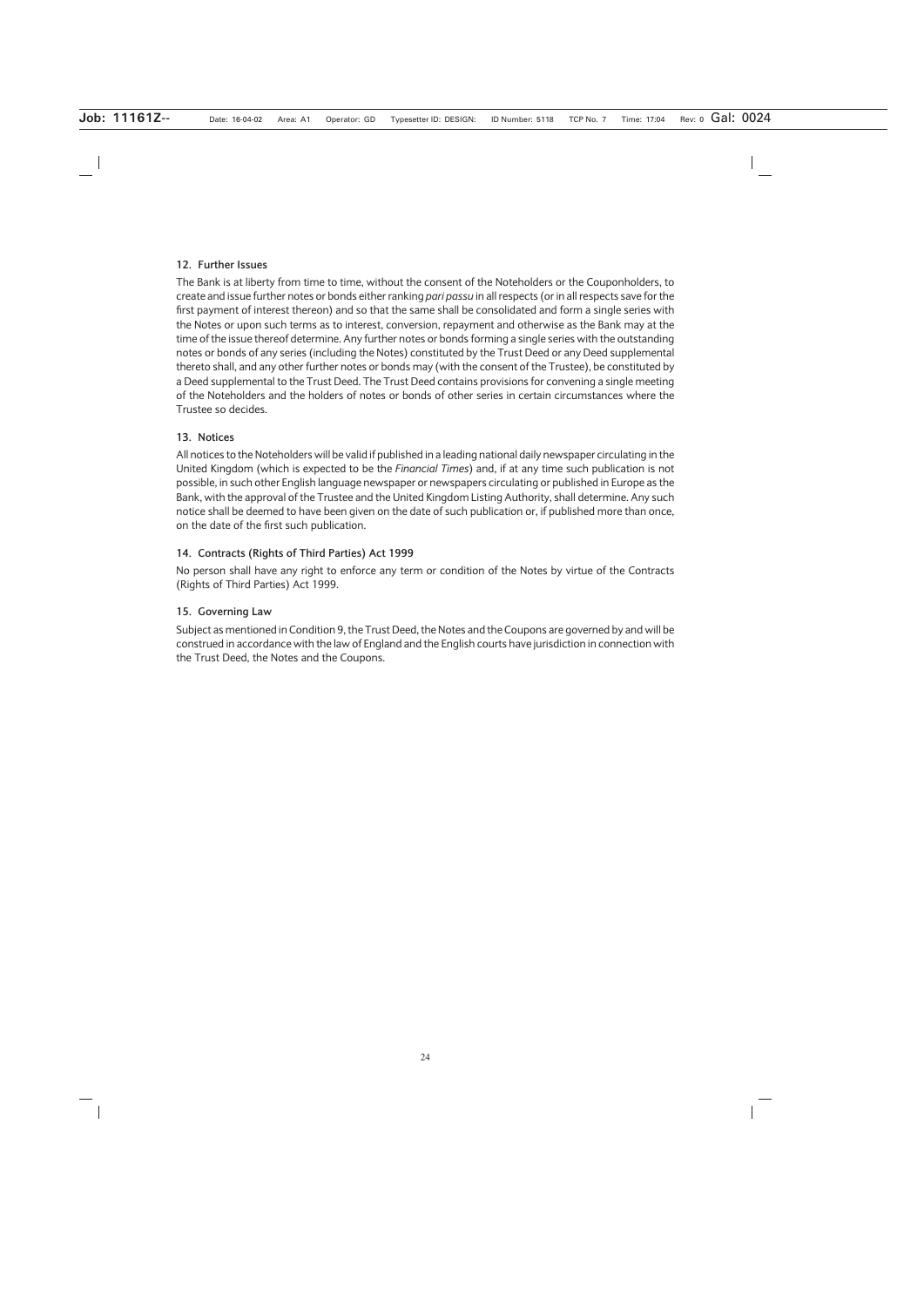#### **USE OF PROCEEDS**

The net proceeds of the issue of the 6.125% Notes are estimated to amount to £392,123,500 and the net proceeds of the issue of the 6.375% Notes are estimated to amount to £395,987,500 and will be used for the development and expansion of the business of the Bank and its subsidiaries (the "Group") and further to strengthen the capital base of the Bank.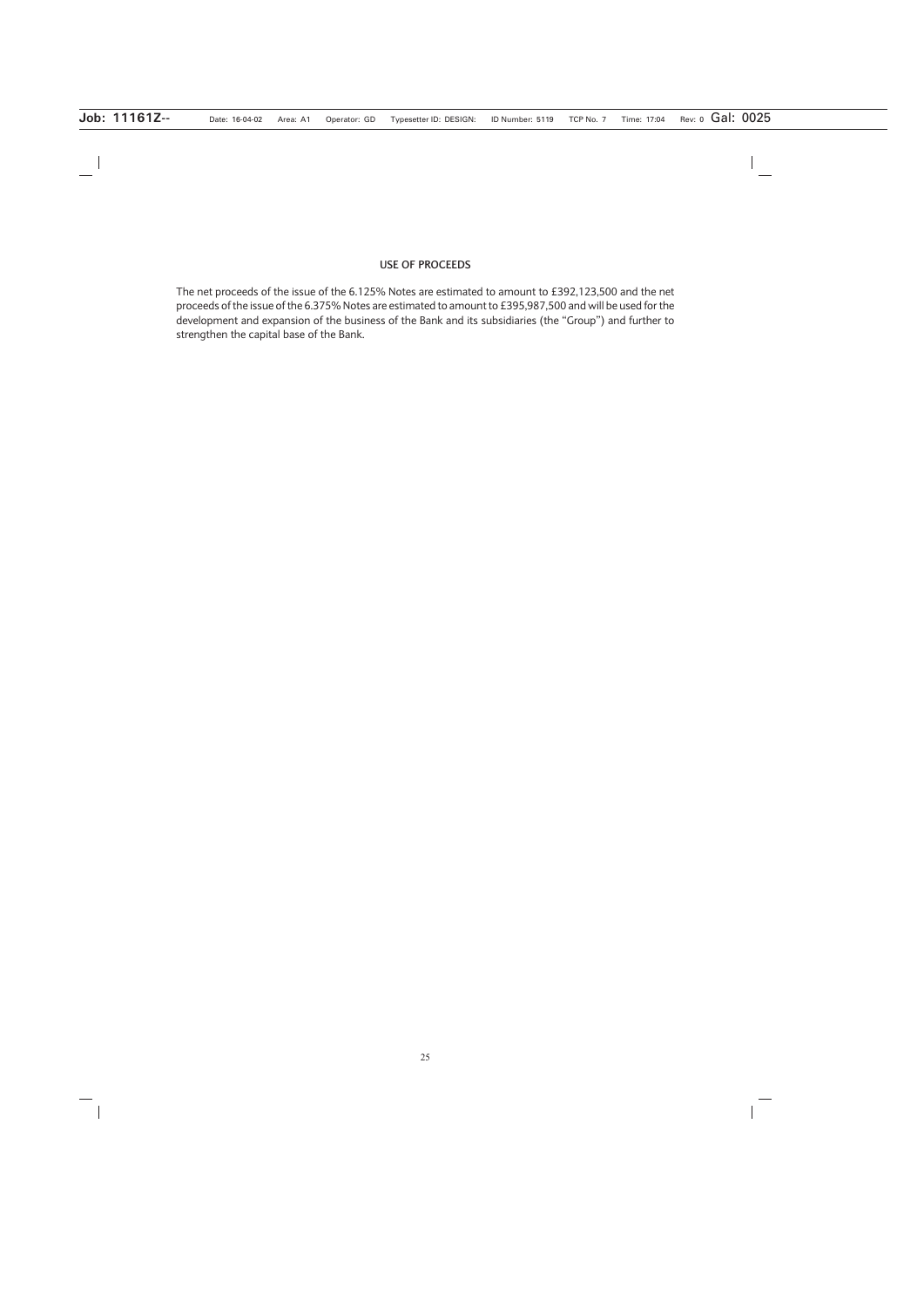#### **SUMMARY OF PROVISIONS RELATING TO THE NOTES WHILE IN GLOBAL FORM**

The 6.125% Notes and the 6.375% Notes will each be represented initially by a Temporary Global Note in bearer form without Coupons or talons which will be deposited outside the United States with a common depositary for Clearstream, Luxembourg and Euroclear on or about 19th April, 2002. Each Temporary Global Note will be exchangeable for interests in a Permanent Global Note in bearer form without Coupons or talons on or after a date which is expected to be 29th May, 2002 (the "Exchange Date") upon certification as to non-U.S. beneficial ownership as required by U.S. Treasury regulations and as described in each Temporary Global Note. Upon deposit of a Global Note with a common depositary for Clearstream, Luxembourg and Euroclear, Clearstream, Luxembourg and Euroclear will credit each subscriber with a principal amount of Notes equal to the principal amount thereof for which it has subscribed and paid.

Each of the persons shown in the records of Clearstream, Luxembourg or Euroclear as the holder of a Note represented by a Global Note must look solely to Clearstream, Luxembourg or Euroclear (as the case may be) for his share of each payment made by the Bank to the bearer of such Global Note, subject to and in accordance with the respective rules and procedures of Clearstream, Luxembourg or Euroclear (as the case may be).

The Global Notes will contain provisions applicable to the Notes represented thereby, some of which may modify the effect of the Conditions of the 6.125% Notes and the Conditions of the 6.375% Notes. Certain of these are summarised in this section.

For so long as any of the Notes are represented by a Global Note, each person who is for the time being shown in the records of Clearstream, Luxembourg and/or Euroclear as the holder of a particular principal amount of such Notes (in which regard any certificate or other document issued by Clearstream, Luxembourg and/or Euroclear as to the principal amount of such Notes standing to the account of any person shall be conclusive and binding for all purposes save in the case of manifest error) shall be treated by the Bank, the Trustee and the Paying Agents as the holder of such principal amount of such Notes for all purposes other than with respect to the payment of principal and interest on such principal amount of such Notes, the right to which shall be vested, as against the Bank, the Trustee and the Paying Agents, solely in the bearer of the Global Note (in accordance with and subject to its terms and the Trust Deed) and the expressions "Noteholder", "holder of Notes" and related expressions shall be construed accordingly. Interests in Notes which are represented by a Global Note will only be transferable in accordance with the rules and procedures for the time being of Clearstream, Luxembourg and/or Euroclear, as the case may be.

Principal and interest (if any) payable with respect to a Temporary Global Note or a Permanent Global Note will be paid to Clearstream, Luxembourg and/or Euroclear with respect to that portion of such Global Note which is held for its account (subject, in the case of a Temporary Global Note, to the certifications referred to therein). Each of Clearstream, Luxembourg and/or Euroclear will in such circumstances credit the principal or, as the case may be, interest in respect of such Global Note to the persons credited in its records with interests in such Global Note.

If any date on which a payment is due on the Notes occurs prior to the Exchange Date, the relevant payment will be made on the relevant Temporary Global Note only to the extent that certification as to non-U.S. beneficial ownership as required by U.S. Treasury regulations (in substantially the form referred to in the relevant Temporary Global Note or in such other form as is customarily issued in such circumstances by the relevant clearing system or depositary) has been received by Clearstream, Luxembourg or Euroclear. Payment of amounts due in respect of a Permanent Global Note will be made through Clearstream, Luxembourg or Euroclear without any requirement for certification.

The holder of a Temporary Global Note shall not (unless, upon due presentation of such Temporary Global Note for exchange (in whole or in part) for interests in the relevant Permanent Global Note, such exchange or delivery is improperly withheld or refused and such withholding or refusal is continuing at the relevant payment date) be entitled to receive any payment in respect of the Notes represented by such Temporary Global Note which falls due on or after the Exchange Date.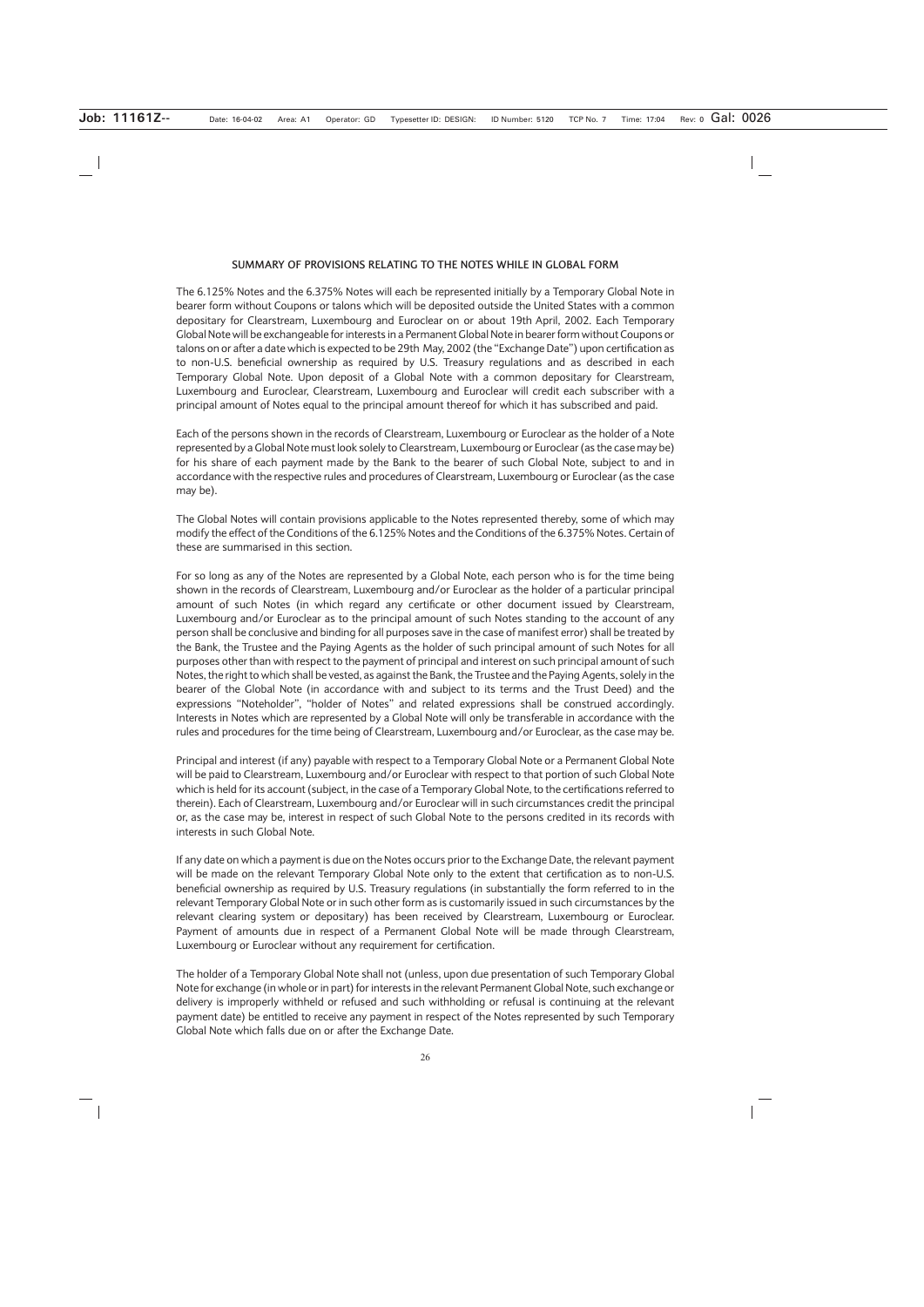Interests in a Permanent Global Note will be exchangeable by the Bank (free of charge) in whole (but not in part only) for definitive bearer Notes (a) if Clearstream, Luxembourg or Euroclear is closed for business for a continuous period of 14 days (other than by reason of public holidays) or announces an intention to cease business permanently or in fact does so and no alternative clearing system satisfactory to the Trustee is available; or (b) if the Trustee is satisfied that, on the occasion of the next payment due in respect of the Notes, the Bank or any of the Paying Agents would be required to make any deduction or withholding from any payment in respect of such Notes which would not be required were such Notes in definitive form. Thereupon (in the case of (a) above) the holder of the relevant Permanent Global Note (acting on the instructions of (a) holder(s) of an interest in the relevant Permanent Global Note) may give notice to the Bank, and (in the case of (b) above) the Bank may give notice to the Trustee and the Noteholders, of its intention to exchange the relevant Permanent Global Note for definitive Notes on or after the Permanent Global Exchange Date (as defined below).

On or after the Permanent Global Exchange Date the holder of a Permanent Global Note shall surrender such Permanent Global Note to or to the order of the Principal Paying Agent. In exchange for a Permanent Global Note the Bank will deliver, or procure the delivery of, an equal aggregate principal amount of definitive relevant Notes (having attached to them all Coupons in respect of interest which has not already been paid on the relevant Permanent Global Note), security printed in accordance with any applicable legal and stock exchange requirements and in or substantially in the form set out in either the Sixteenth Supplemental Trust Deed or the Seventeenth Supplemental Trust Deed, as the case may be. On exchange of a Permanent Global Note, the Bank will procure that it is cancelled and, if the holder so requests, returned to the holder together with any relevant definitive Notes.

"Permanent Global Exchange Date" means a day specified in the notice requiring exchange falling not less than 60 days after that on which such notice is given and on which banks are open for business in the city in which the specified office of the Principal Paying Agent is located and in the city in which the relevant clearing system is located.

The cost of printing definitive Notes will be borne by the Bank.

So long as the 6.125% Notes are represented in their entirety by one or more Global Notes and such Global Note(s) is/are held on behalf of Clearstream, Luxembourg and/or Euroclear, notices to the 6.125% Noteholders may be given by delivery of the relevant notice to Clearstream, Luxembourg and/or Euroclear, as appropriate, for communication by it/them to the 6.125% Noteholders in substitution for publication as required by the Conditions of the 6.125% Notes, subject to any applicable regulatory and stock exchange requirements. So long as the 6.375% Notes are represented in their entirety by one or more Global Notes and such Global Notes(s) is/are held on behalf of Clearstream, Luxembourg and/or Euroclear, notices to the 6.375% Noteholders may be given by delivery of the relevant notice to Clearstream, Luxembourg and/or Euroclear, as appropriate, for communication by it/them to the 6.375% Noteholders in substitution for publication as required by the Conditions of the 6.375% Notes, subject to any applicable regulatory and stock exchange requirements. Any such notice shall be deemed to have been given to the relevant Noteholders on the seventh day after that on which the notice is given to Clearstream, Luxembourg and/or Euroclear.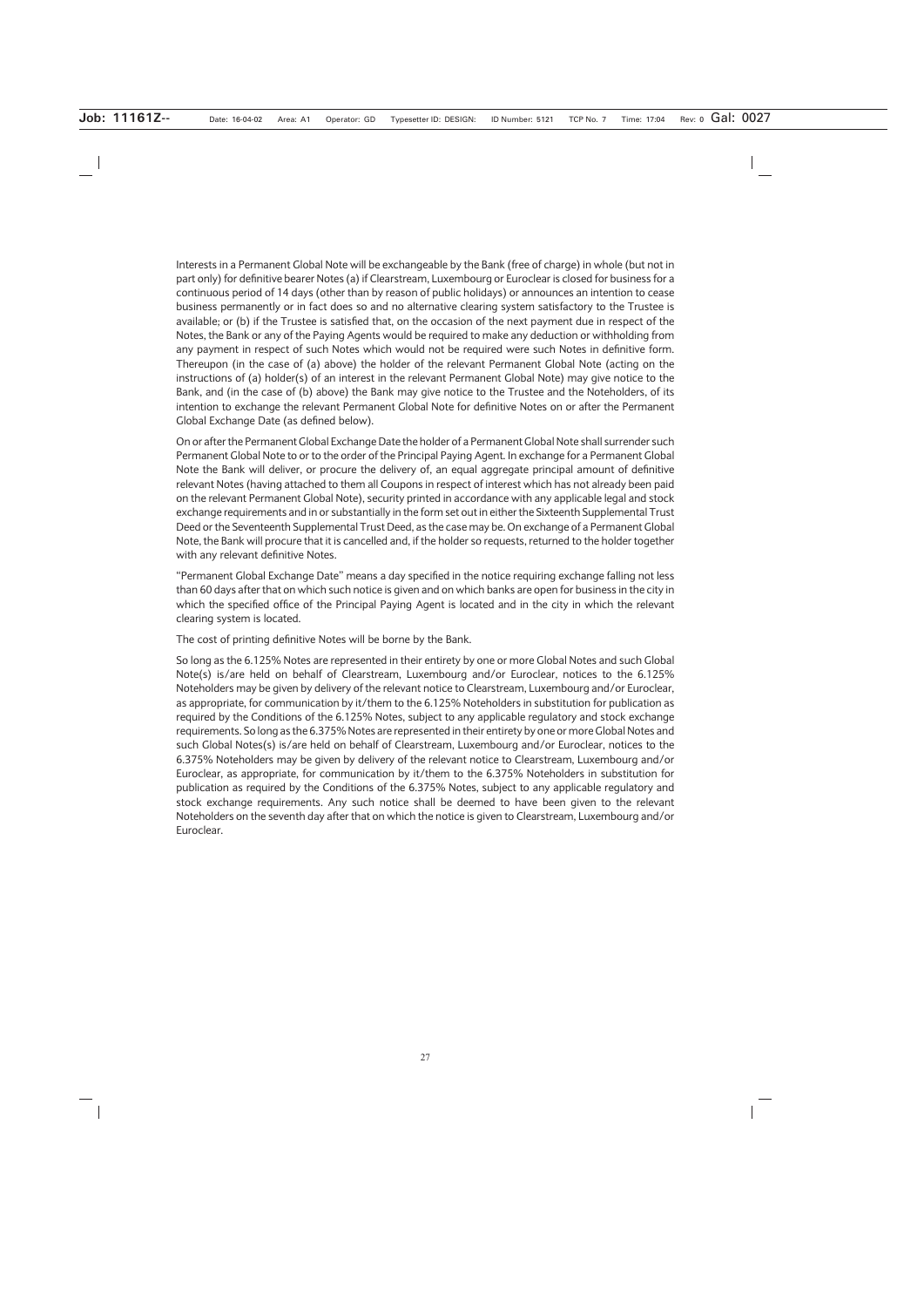#### **THE BANK AND THE GROUP**

#### **Business**

The Bank and its subsidiary undertakings (taken together, the "Group") is an international financial services group engaged primarily in banking, investment banking and asset management. In terms of assets employed, it is one of the largest financial services groups in the United Kingdom. The Group also operates in many other countries around the world and is a leading provider of co-ordinated global services to multinational corporations and financial institutions in the world's main financial centres. At 31st December, 2001, the total consolidated assets of the Group were £356,649 million, based on the audited balance sheet at that date. The whole of the issued ordinary share capital of the Bank is owned by Barclays PLC which is the ultimate holding company of the Group.

The profit before taxation of the Group in respect of the year ended 31st December, 2001 was £3,606 million after charging net provisions for bad and doubtful debts of £1,149 million. In 2000, the Group made a profit before taxation of £3,496 million after charging net provisions for bad and doubtful debts of £817 million.

#### **Recent Developments**

The United Kingdom Competition Commission has conducted an enquiry into the supply of banking services by clearing banks to small and medium sized enterprises ("SMEs") and made its report to the United Kingdom Government in October 2001.

The Government published the Commission's report on 14th March, 2002 and accepted its conclusions and recommendations, which include measures relating to various aspects of services supplied to SMEs, including price. Undertakings to implement these recommendations will now be sought by the United Kingdom Director General of Fair Trading.

UITF abstract 33, 'Obligations in capital instruments', was issued on 14 February, 2002 by the Accounting Standards Board. The Group is considering the implications of this abstract on the presentation of its financial statements. The abstract seeks to clarify the circumstances in which financial instruments are classified as debt or as shareholders' funds in the accounts of the issuer.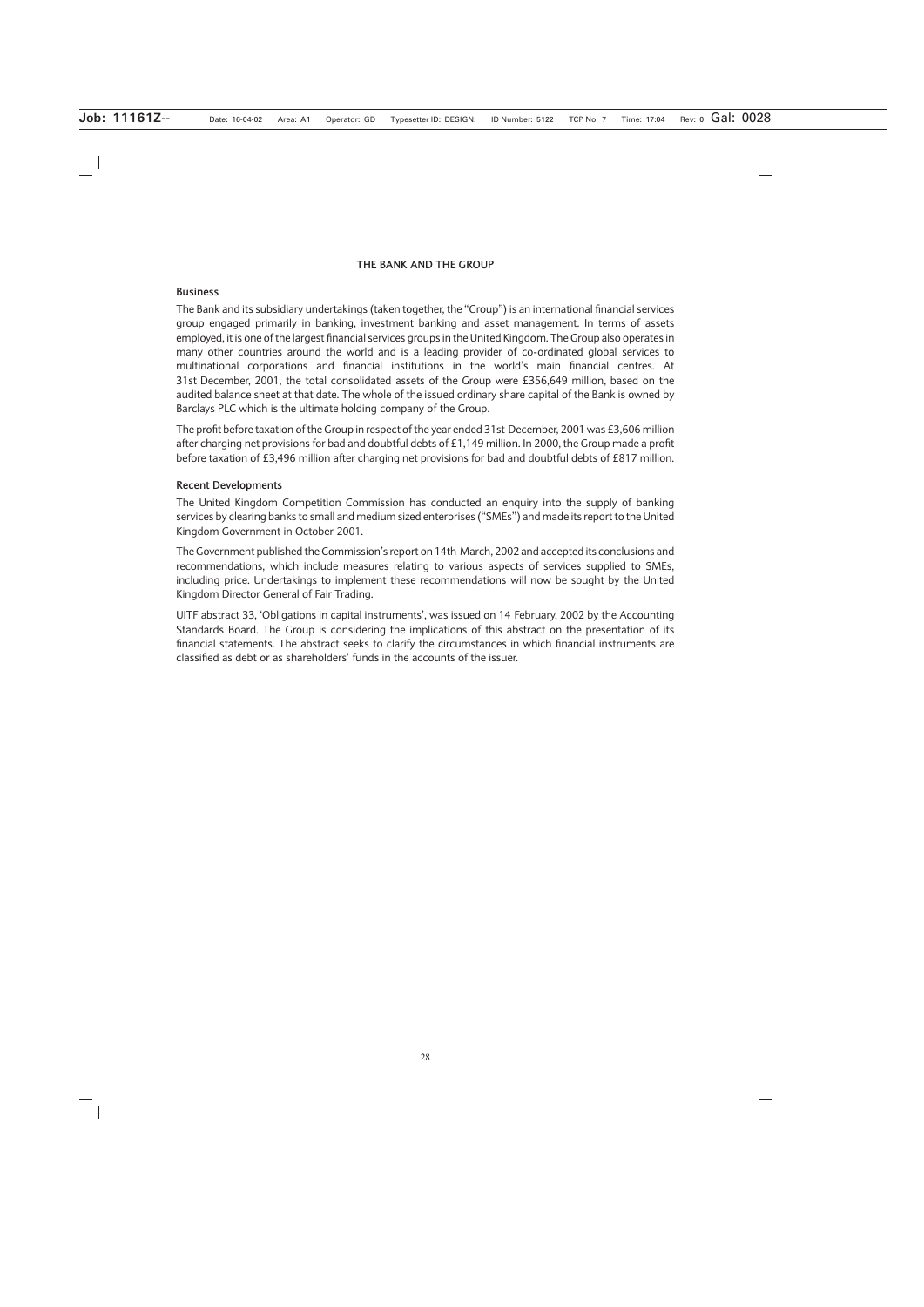#### **Capitalisation and Indebtedness**

The following table sets out the authorised and issued share capital of the Bank and the Group shareholders' funds and indebtedness and contingent liabilities as at 31st December, 2001:

|                                                                                                                    | As of          |
|--------------------------------------------------------------------------------------------------------------------|----------------|
|                                                                                                                    | 31st December, |
|                                                                                                                    | 2001           |
|                                                                                                                    | million        |
| Share capital of the Bank                                                                                          |                |
| Authorised ordinary share capital – shares of £1 each                                                              | 3,000          |
| Authorised preference share capital – shares of U.S.\$0.01 each <sup>1</sup>                                       | 150            |
| Ordinary shares – issued and fully paid – 2,286 million shares                                                     | 2,286          |
| Preference shares - issued and fully paid <sup>1</sup>                                                             | 0              |
|                                                                                                                    | £ million      |
|                                                                                                                    |                |
| Group shareholders' funds                                                                                          |                |
| Equity                                                                                                             |                |
| Issued and fully paid ordinary share capital <sup>2</sup><br>Share premium                                         | 2,286<br>5,475 |
| Revaluation reserve                                                                                                | 30             |
| Profit and loss account                                                                                            | 6,717          |
| Non-equity                                                                                                         |                |
| Issued and fully paid preference share capital <sup>1</sup>                                                        | $\theta$       |
| Other shareholders' funds <sup>2</sup>                                                                             | 1,872          |
| Share premium                                                                                                      | $\theta$       |
| Total shareholders' funds                                                                                          | 16,380         |
|                                                                                                                    |                |
| Group indebtedness                                                                                                 |                |
| Loan capital                                                                                                       | 345            |
| Undated loan capital – convertible to preference shares $3$<br>Undated Ioan capital – non-convertible <sup>3</sup> | 2,837          |
| Dated loan capital - non-convertible <sup>4</sup>                                                                  | 4,933          |
|                                                                                                                    |                |
|                                                                                                                    | 8,115          |
| Debt securities in issue                                                                                           |                |
| Bonds and medium term notes                                                                                        | 5,877          |
| Other securities in issue                                                                                          | 35,969         |
|                                                                                                                    | 41,846         |
| <b>Total indebtedness</b>                                                                                          | 49,961         |
|                                                                                                                    |                |
| Total capitalisation and indebtedness                                                                              | 66,341         |
| <b>Contingent liabilities</b>                                                                                      |                |
| Acceptances and endorsements                                                                                       | 2,460          |
| Guarantees and assets pledged as collateral security                                                               | 14,826         |
| Other contingent liabilities                                                                                       | 7,313          |
|                                                                                                                    | 24,599         |

<sup>1</sup> At 31st December, 2001, the Bank had U.S.\$1,500,000 of authorised preference share capital comprising 150 million preference shares of U.S.\$0.01 each. There were no preference shares in issue at 31st December, 2001, the Series D1 and D2 Non-cumulative Dollar-denominated Preference Shares having been redeemed on 29th March, 2001. See note (p) on page 31 for information on the Series E Non-cumulative Dollar-Denominated Preference Shares of the Bank.

<sup>2</sup> Other shareholders' funds consist of Reserve Capital Instruments ("RCIs"), comprising (850 million 7.5% step-up callable perpetual Reserve Capital Instruments issued on 3rd May, 2000, US\$1,250 million 8.55% step-up callable perpetual Reserve Capital Instruments issued on 19th September, 2000 and US\$750 million 7.375% step-up callable perpetual Reserve Capital Instruments issued on 5th June, 2001.

<sup>3</sup> See pages 30 and 31.

<sup>4</sup> See pages 30 and 31.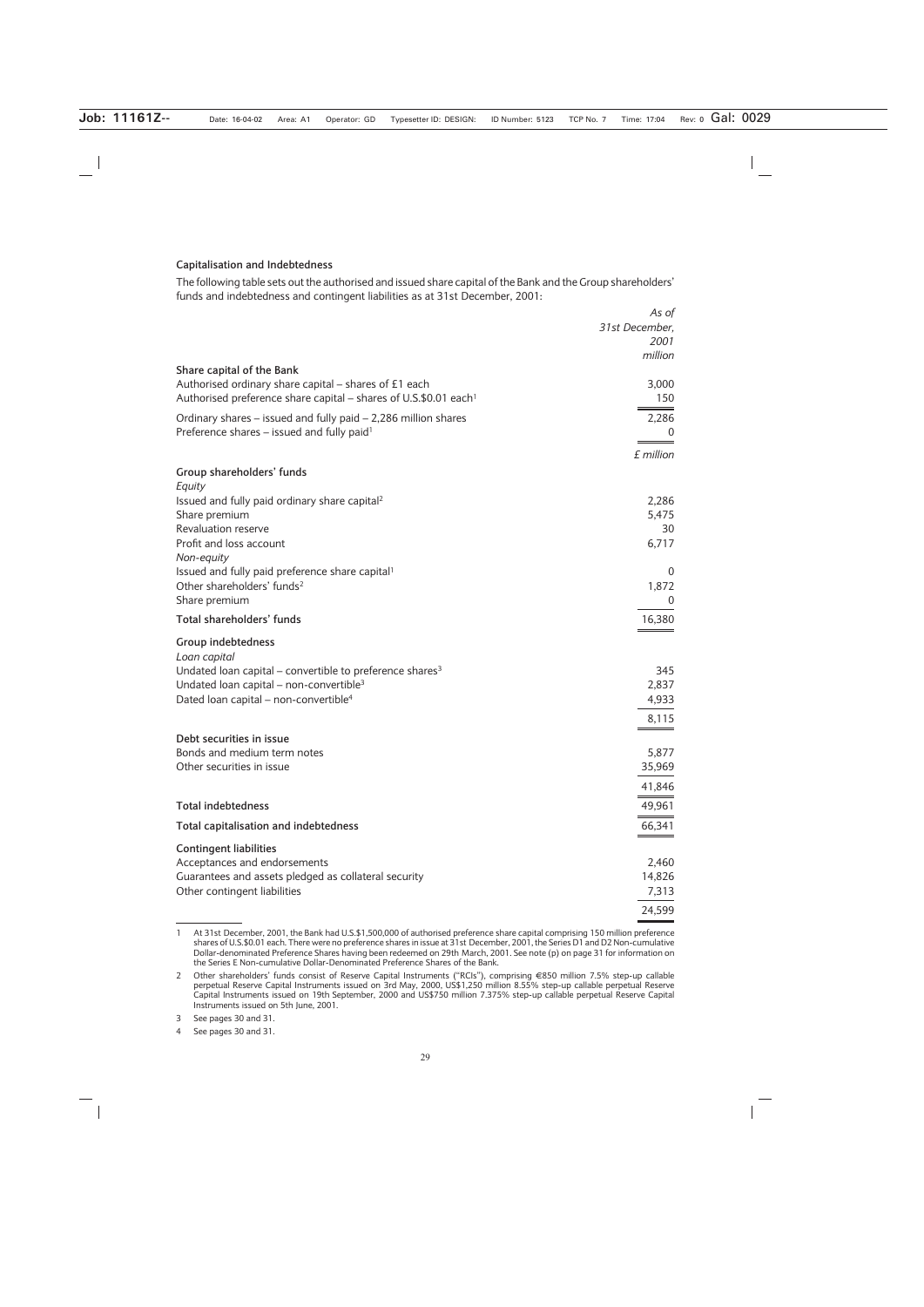#### **Undated loan capital at 31st December 2001 (Notes a and b)**

*£ million*

| The Bank:                                                                         |       |
|-----------------------------------------------------------------------------------|-------|
| Junior Undated Floating Rate Notes (U.S.\$121m) (Notes c and g)                   | 83    |
| Undated Floating Rate Primary Capital Notes Series 1 (U.S.\$358m) (Notes d and g) | 247   |
| Undated Floating Rate Primary Capital Notes Series 2 (U.S.\$442m) (Notes d and g) | 304   |
| Undated Floating Rate Primary Capital Notes Series 3 (Notes d and q)              | 145   |
| 8% Convertible Capital Notes, Series E (U.S.\$500m) (Notes d and p)               | 345   |
| 9.875% Undated Subordinated Notes (Notes d and q)                                 | 300   |
| 9% Permanent Interest Bearing Capital Bonds (Note d)                              | 100   |
| 7.875% Undated Subordinated Notes (Notes d and r)                                 | 100   |
| 7.125% Undated Subordinated Notes (Notes d and s)                                 | 525   |
| 6.875% Undated Subordinated Notes (Notes d and t)                                 | 650   |
| 6.5% Undated Subordinated Notes (FRF 1bn) (Notes d and h)                         | 93    |
| 5.03% Reverse Dual Currency Undated Subordinated Notes (\\table ) (Notes d and i) | 42    |
| 5% Reverse Dual Currency Undated Subordinated Notes (\ff 12bn) (Notes d and i)    | 63    |
| Woolwich plc:                                                                     |       |
| 9.25% Perpetual Subordinated Bonds (Notes e and u)                                | 185   |
|                                                                                   | 3.182 |

#### **Dated loan capital at 31st December, 2001 (Notes a, b and f)**

The Bank:

 $5.5%$  Subordinated Notes 2002 (€200m) (Note o) 119 Floating Rate Subordinated Notes 2002 ( $\in$ 115m) (Notes g and o) 73 Floating Rate Subordinated Notes 2003 (€55m) (Note g) 34<br>Subordinated Floating Rate Notes 2003 (€200m) (Notes g and o) 35 Subordinated Floating Rate Notes 2003 ( $\in$ 200m) (Notes g and o) Subordinated Floating Rate Notes 2003 (\{\text{8}} 8bordinated Floating Rate Notes 2003 (\{\text{8}} 8bordinated Floating Rate Notes 2003 (\{\text{8}} 8bordinated Floating Rate Notes 2003 (\{\text{8}} 8bordinated Floating Floating Rate Unsecured Capital Loan Stock 2006 (Note g) 4<br>16% Unsecured Capital Loan Stock 2002/07 16% Unsecured Capital Loan Stock 2002/07<br>4.875% Step-Up Callable Subordinated Notes 2008 (FRF 1bn) (Note i) 93 4.875% Step-Up Callable Subordinated Notes 2008 (FRF 1bn) (Note j) 93 Floating Rate Subordinated Notes 2008 (ITL 250bn) (Note g) 79 Subordinated Floating Rate Notes 2008 (U.S.\$250m) (Notes g and o) 171 Subordinated Floating Rate Notes 2009 (U.S.\$60m) (Notes g and o) 41<br>Floating Rate Subordinated Step-up Callable Notes 2009 (U.S.\$550m) (Notes g and w) 41 Floating Rate Subordinated Step-up Callable Notes 2009 (U.S.\$550m) (Notes g and w) 379 Floating Rate Subordinated Step-up Callable Notes 2009 (U.S.\$115m) (Notes g and o) 79 7.4% Subordinated Notes 2009 (U.S.\$400m) 276 Subordinated Fixed to CMS-Linked Notes 2009 ( $\in$ 31m) (Note g) 19<br>Floating Rate Subordinated Step-up Callable Notes 2009 ( $\in$ 150m) (Note g) 191 Floating Rate Subordinated Step-up Callable Notes 2009 ( $\in$ 150m) (Note g) Variable Floating Rate Subordinated Notes 2009 (¥5bn) (Note g) 26<br>12% Unsecured Capital Loan Stock 2010 12% Unsecured Capital Loan Stock 2010 Floating Rate Subordinated Step-up Callable Notes 2011 (U.S.\$100m) (Note g) 69 Floating Rate Subordinated Step-up Callable Notes 2011 (U.S.\$125m) (Note g) 86 Floating Rate Subordinated Notes 2011 (U.S.\$400m) (Note g) 276  $5.75\%$  Subordinated Notes 2011 ( $\epsilon$ 1bn) 610 Fixed/Floating Rate Subordinated Notes 2011 (¥5bn) (Note k) 26 Floating Rate Subordinated Notes 2012 (Note g) 299 5.5% Subordinated Notes 2013 (DM 500m) (Note l) 156 Floating Rate Subordinated Notes 2019  $(\text{\textsterling}50m)$  (Note g) 31 Subordinated Floating Rate Notes 2021 ( $\in$ 100m) (Note g) 61 5.75% Fixed Rate Subordinated Notes 2026<br>5.4% Reverse Dual Currency Subordinated Notes 2027 (\ff 15bn) (Note m) 79 5.4% Reverse Dual Currency Subordinated Notes 2027 (\ff415bn) (Note m) 6.33% Subordinated Notes 2032 50 and 30 and 30 and 30 and 30 and 30 and 30 and 30 and 30 and 30 and 30 and 30  $\pm$ Subordinated Floating Rate Notes 2040  $(\text{€100m})$  (Note g) 61 Barclays Overseas Investment Company B.V. ("BOIC"): Guaranteed Notes 2007 (\times\) (Notes n and x) 79 Woolwich plc: 5.25% Subordinated Notes 2011 (€250m) 140 Step up Callable Floating Rate Subordinated Bonds 2012 (Note g) 147 10.125% Subordinated Notes 2017 (Note v) 123

9.5% Subordinated Bonds 2021 264

*£ million*

4,933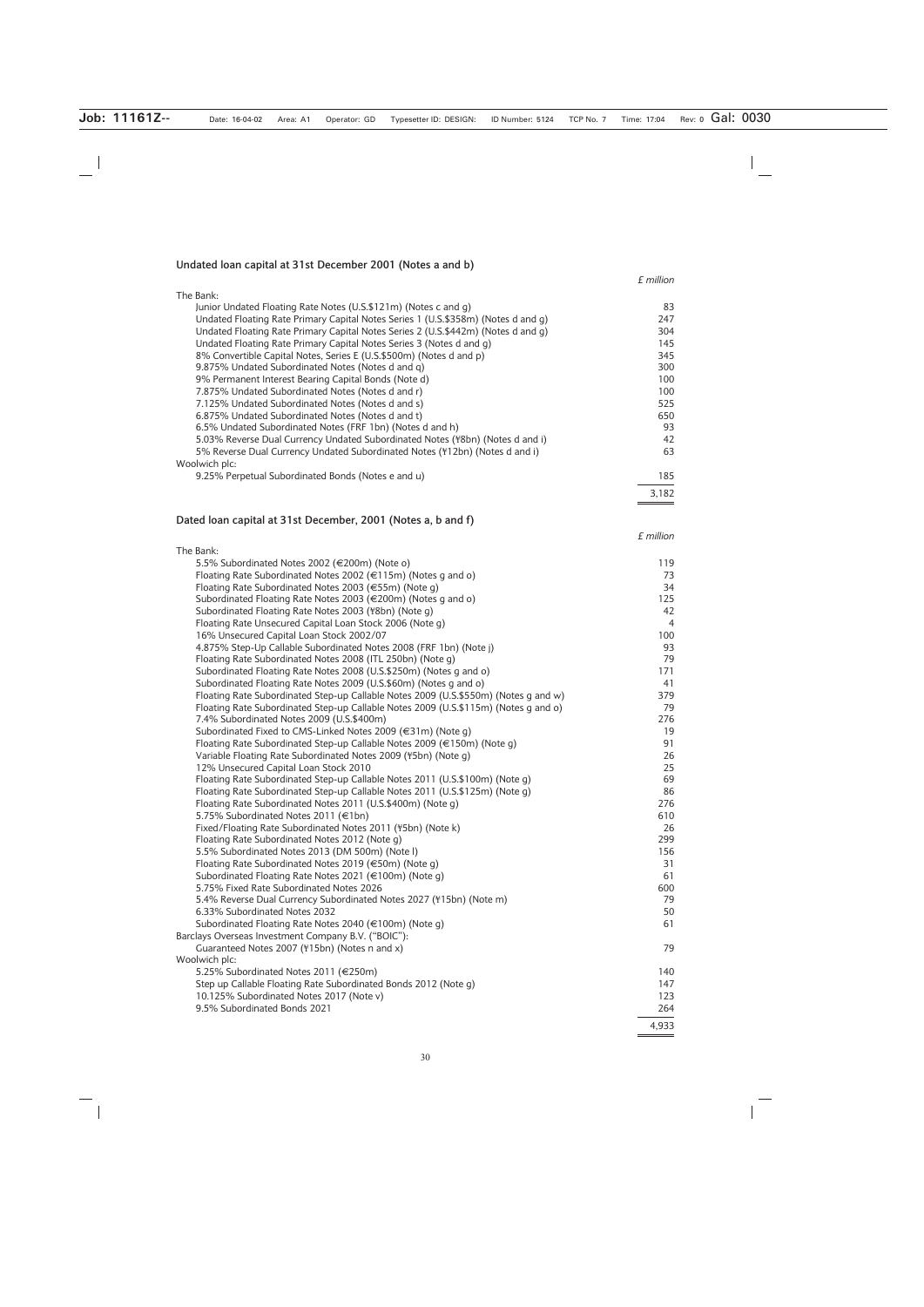Notes:

- (a) These figures take no account of liabilities between members of the Group. All loan capital is unsecured and, unless otherwise stated, unguaranteed. The majority of loan capital is prepayable at the option of the Bank, BOIC or Woolwich plc, as appropriate, subject to any necessary prior approval of the Financial Services Authority.
- (b) Loan capital in foreign currencies is expressed in sterling at the exchange rates per £1 prevailing on 31st December, 2001 being:  $U.S.$ \$  $1.4510$ ;  $\in$  1.6385 (the euro legacy currencies of French francs, Deutschemarks and Italian lire having been first converted to euro at the official respective legacy currency to euro exchange rate); Yen 190.6160.
- (c) These Notes (the "Junior Notes") rank behind the claims against the Bank of depositors and other unsecured unsubordinated creditors and holders of dated loan capital.
- (d) These Notes rank behind the claims against the Bank of the holders of the Junior Notes.
- (e) These Notes rank behind the claims against Woolwich plc of its depositors and other unsecured unsubordinated creditors and holders of its dated loan capital.
- (f) The dated loan capital of the Bank and Woolwich plc has been issued on the basis that the claims thereunder are subordinated to the respective claims of their depositors and other unsecured unsubordinated creditors. The dated loan capital of BOIC carries the guarantee of the Bank which is subordinated on a similar basis.
- (g) These Notes bear interest at rates fixed periodically in advance based on London or European interbank rates.
- (h) These Notes bear a fixed rate of interest until 2009. After that date, in the event that the Notes are not redeemed, the Notes will bear interest at rates fixed periodically in advance based on European interbank rates.
- (i) These Notes bear a fixed rate of interest until 2028 based on a U.S. dollar principal amount, but the coupons have been swapped, resulting in a Yen interest rate payable which is fixed periodically in advance based on London interbank rates. After that date, in the event that the Notes are not redeemed, the Notes will bear Yen interest at rates fixed periodically in advance based on London interbank rates.
- (j) These Notes bear a fixed rate of interest until 2003. After that date, in the event that the Notes are not redeemed, the Notes will bear interest at rates fixed periodically in advance based on European interbank rates.
- (k) These Notes bear a fixed rate of interest until 2006. After that date, in the event that the Notes are not redeemed, the Notes will bear interest at rates fixed periodically in advance based on London interbank rates.
- (l) These Notes bear a fixed rate of interest until 2008. After that date, in the event that the Notes are not redeemed, the Notes will bear interest at rates fixed periodically in advance based on London interbank rates.
- (m) These Notes bear a fixed rate of interest based on a U.S. dollar principal amount, but the coupons have been swapped, resulting in a Yen interest rate payable which is fixed periodically in advance based on London interbank rates.
- (n) The coupons on these Notes have been swapped until 2002, resulting in a Yen interest rate payable until then which is fixed periodically in advance based on London interbank rates.
- (o) The Bank has swapped the proceeds of these Notes for sterling under swaps the durations of which will match the respective terms of the Notes. The payment obligations of the Bank under these swaps are subordinated so that the claims against the Bank in respect of the swaps rank *pari passu* with claims against the Bank in respect of its dated loan capital. The sterling values of these Notes in the figures set out above take into account these subordinated swaps.
- (p) These Notes are convertible, at the option of the Bank, into 40,000,000 Non-cumulative Dollar-denominated Preference Shares, Series E of the Bank; at the date of this document no Series E Notes have been so converted.
- (q) These Notes are redeemable at the option of the Bank in 2008 and on every fifth anniversary thereafter. In the event that the Notes are not redeemed, the coupon will be reset to a fixed margin over a reference gilt rate for a further period of 5 years.
- (r) These Notes are redeemable at the option of the Bank up to and including October 2003 and on every tenth anniversary thereafter. In the event that the Notes are not redeemed by October 2003, the coupon will be reset to a fixed margin over a reference gilt rate for a further period of 10 years.
- (s) These Notes are redeemable at the option of the Bank in 2020 and on every fifth anniversary thereafter. In the event that the Notes are not redeemed, the coupon will be reset to a fixed margin over a reference gilt rate for a further period of 5 years.
- (t) These Notes are redeemable at the option of the Bank in 2015 and on every fifth anniversary thereafter. In the event that the Notes are not redeemed, the coupon will be reset to a fixed margin over a reference gilt rate for a further period of 5 years.
- (u) These Bonds are redeemable at the option of Woolwich plc in 2021 and on every fifth anniversary thereafter. In the event that the Bonds are not redeemed, the coupon will be reset to a fixed margin over a reference gilt rate for a further period of 5 years.
- (v) These Notes bear a fixed rate of interest until 2012. After that date, in the event that the Notes are not redeemed, the coupon will be reset to a fixed margin over a reference gilt rate for a further period of 5 years.
- (w) The Bank has swapped U.S.\$200 million of the proceeds of these Notes for sterling under a swap the duration of which matches the term of the Notes. The payment obligations of the Bank under this swap are subordinated so that the claims against the Bank in respect of this swap rank pari passu with claims against the Bank in respect of its dated loan capital. The sterling value of these Notes in the figures set out above takes into account this subordinated swap.
- (x) These Notes were redeemed on 19th March, 2002.

On 1st March, 2002, the Bank issued €50 million Subordinated Floating Rate Notes 2022. On 13th March, 2002, the Bank issued £44 million Callable Subordinated Floating Rate Notes 2012. On 14th March, 2002, the Bank issued U.S.\$150 million Callable Subordinated Floating Rate Notes 2012. Save as mentioned in this paragraph and in Note (x) above, there has been no material change in the undated loan capital and dated loan capital of the Group since 31st December, 2001.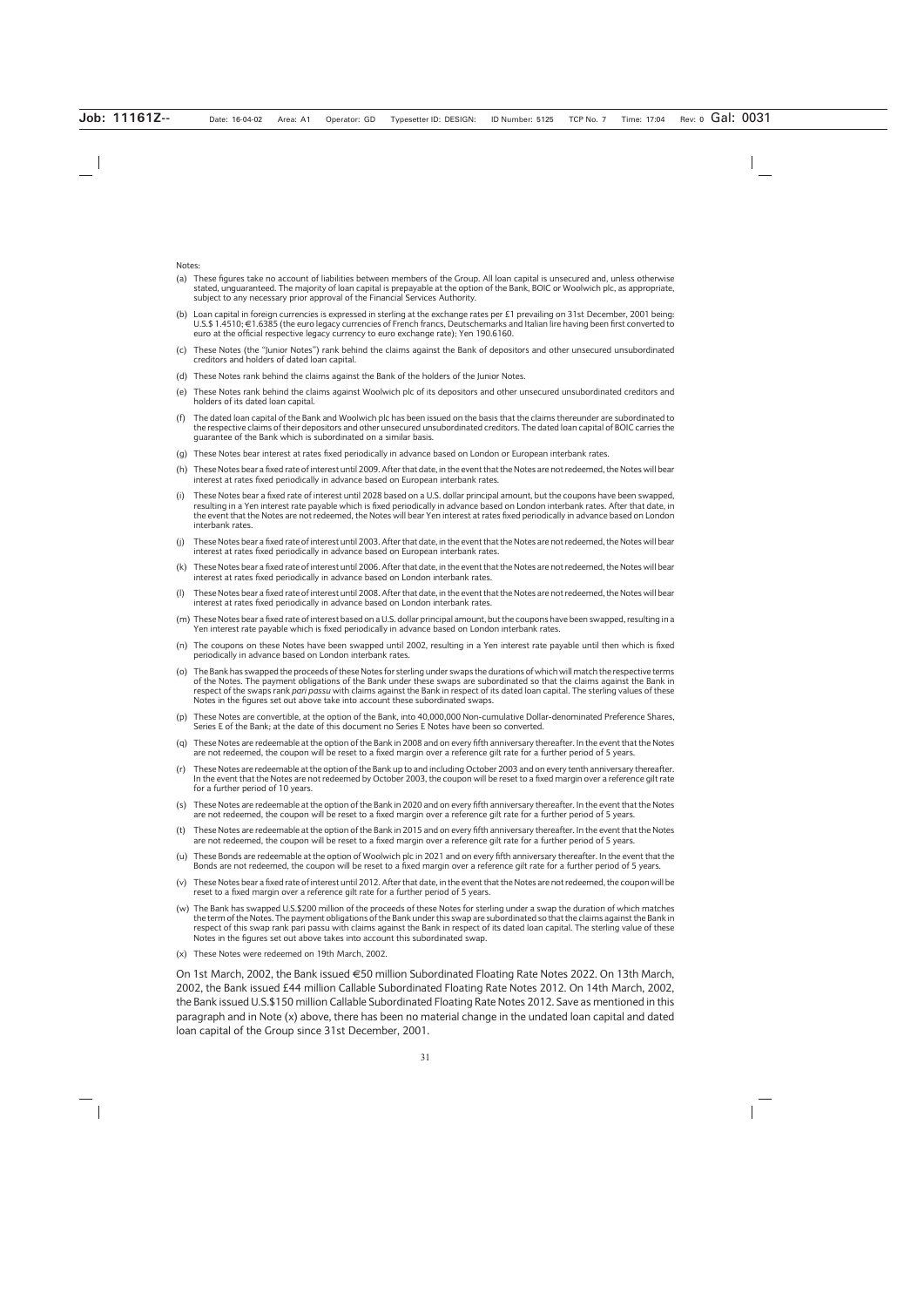#### **Directors**

The Directors of the Bank, each of whose business address is 54 Lombard Street, London EC3P 3AH, their functions in relation to the Group and their principal outside activities (if any) of significance to the Group are as follows:

| Name                      | Function(s) within the Group            | Principal outside activity      |
|---------------------------|-----------------------------------------|---------------------------------|
| Sir Peter Middleton GCB   | Chairman                                |                                 |
| Matthew Barrett           | Group Chief Executive                   |                                 |
| John Stewart              | Deputy Group Chief Executive            |                                 |
| Christopher Lendrum       | Chief Executive, Corporate Banking      |                                 |
| John Varley               | <b>Group Finance Director</b>           |                                 |
| Sir Brian Jenkins GBE     | Deputy Chairman, Non-Executive Director |                                 |
| Sir Andrew Large          | Deputy Chairman, Non-Executive Director |                                 |
| David Arculus             | Non-Executive Director                  | Chairman, Severn Trent plc      |
| <b>Hilary Cropper CBE</b> | Non-Executive Director                  | Executive Chairman, Xansa PLC   |
| Sir Nigel Mobbs           | Non-Executive Director                  | Chairman, Slough Estates plc    |
|                           |                                         | Chairman, Bovis Homes Group PLC |
| Sir Nigel Rudd DL         | Non-Executive Director                  | Chairman, Kidde PLC,            |
|                           |                                         | Chairman, Pilkington PLC,       |
|                           |                                         | Chairman, Pendragon PLC         |
| Stephen Russell           | Non-Executive Director                  | Chief Executive,                |
|                           |                                         | The Boots Company PLC           |
| Graham Wallace            | Non-Executive Director                  | Chief Executive,                |
|                           |                                         | Cable and Wireless plc          |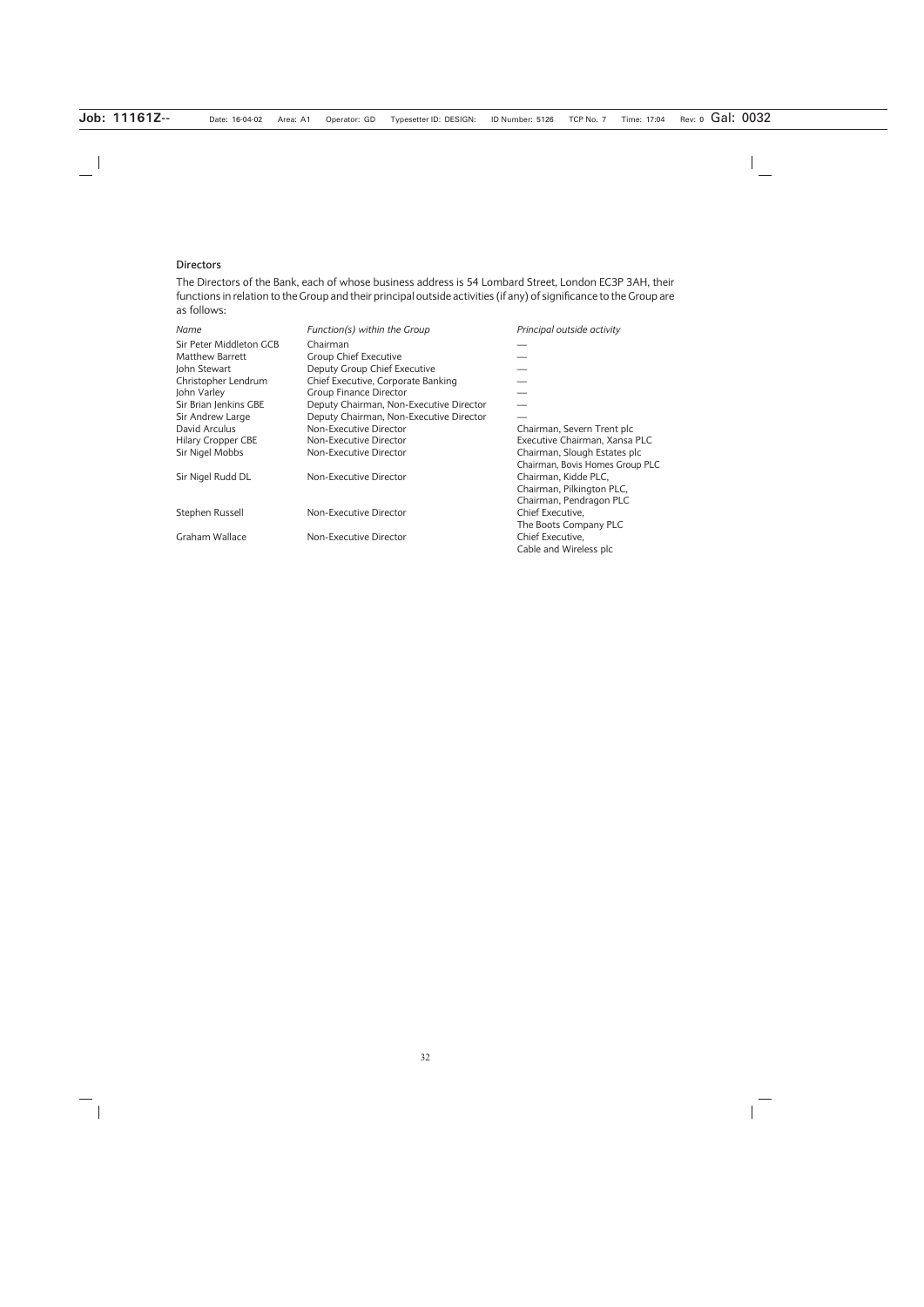#### **Financial Statements**

The financial statements set out on this page and page 34 have been extracted without material adjustment from the audited consolidated accounts of the Group for the two years ended 31st December, 2001. The annual accounts of the Bank for the last three years have been audited.

#### **Consolidated Profit and Loss Accounts**

|                                                                     | Year ended |              |
|---------------------------------------------------------------------|------------|--------------|
|                                                                     | 31.12.01   | 31.12.00     |
|                                                                     | (audited)  |              |
|                                                                     | £m         | £m           |
| Interest receivable:                                                |            |              |
| Interest receivable and similar income arising from debt securities | 2,383      | 2,339        |
| Other interest receivable and similar income                        | 11,075     | 9,449        |
|                                                                     | 13,458     | 11,788       |
| Interest payable                                                    | (7, 354)   | (6,635)      |
| Profit on repurchase of loan capital                                |            | $\mathbf{Z}$ |
| Net interest income                                                 | 6,104      | 5,155        |
| Fees and commissions receivable                                     | 4,223      | 3,689        |
| Less: fees and commissions payable                                  | (465)      | (320)        |
| Dealing profits                                                     | 1,011      | 677          |
| Other operating income                                              | 452        | 397          |
| Operating income (Note 1)                                           | 11,325     | 9,598        |
| Administration expenses - staff costs                               | (3,716)    | (3,219)      |
| Administration expenses - other                                     | (2,303)    | (1, 967)     |
| Deprecation and amortisation                                        | (537)      | (306)        |
| Operating expenses                                                  | (6, 556)   | (5, 492)     |
| Operating profit before provisions                                  | 4,769      | 4,106        |
| Provisions for bad and doubtful debts                               | (1, 149)   | (817)        |
| Provisions for contingent liabilities and commitments               | (1)        | 1            |
| Provisions                                                          | (1, 150)   | (816)        |
| <b>Operating profit (Note 1)</b>                                    | 3,619      | 3,290        |
| Loss from joint ventures                                            | (1)        | (1)          |
| Loss from associated undertakings                                   | (8)        | (7)          |
| (Loss)/Profit on disposal of other Group undertakings               | (4)        | 214          |
| Profit on ordinary activities before tax (Note 1)                   | 3,606      | 3,496        |
| Tax on profit on ordinary activities                                | (1,010)    | (944)        |
| Profit on ordinary activities after tax                             | 2,596      | 2,552        |
| Minority interests - equity                                         | (31)       | (22)         |
| Payments to RCI holders                                             | (97)       | (33)         |
| Profit attributable to the members of Barclays Bank PLC             | 2,468      | 2,497        |
| Dividends payable to Barclays PLC                                   | (1, 317)   | (1, 352)     |
| Dividends payable to preference shareholders                        | (5)        | (24)         |
| Profit retained for the financial year                              | 1,146      | 1,121        |

Note 1:

Following the strategic alliance with Legal & General, costs relating to the regulated sales force and field sales managers have been included in staff costs and<br>their headcount included in Group Staff numbers with effect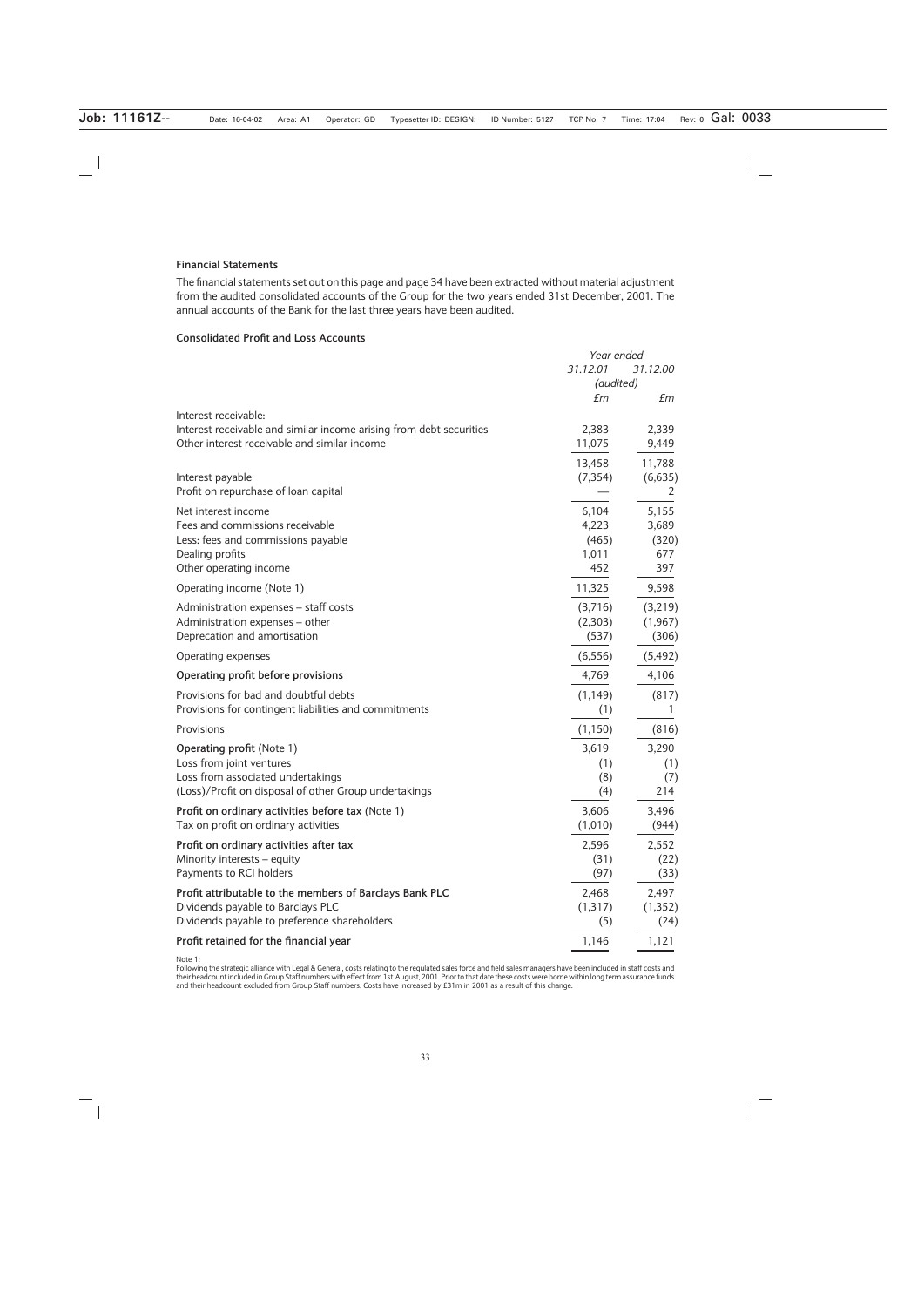#### **Consolidated Balance Sheets**

| CONSUMERICA DESIGNICE SHEELS                                                                                                                                                                                                                                                 | 31.12.01                                                 | Year ended<br>31.12.00                                   |  |
|------------------------------------------------------------------------------------------------------------------------------------------------------------------------------------------------------------------------------------------------------------------------------|----------------------------------------------------------|----------------------------------------------------------|--|
|                                                                                                                                                                                                                                                                              | (audited)<br>£m                                          | £m                                                       |  |
| Assets:                                                                                                                                                                                                                                                                      |                                                          |                                                          |  |
| Cash and balances at central banks<br>Items in course of collection from other banks<br>Treasury bills and other eligible bills                                                                                                                                              | 1,281<br>2,444<br>7,417                                  | 1,243<br>2,509<br>5,564                                  |  |
| Loans and advances to banks - banking<br>– trading                                                                                                                                                                                                                           | 12,196<br>35,693<br>47,889                               | 9,556<br>27,345<br>36,901                                |  |
| Loans and advances to customers - banking<br>– trading                                                                                                                                                                                                                       | 146,253<br>34,240                                        | 138,437<br>23,198                                        |  |
| Debt securities<br>Equity shares                                                                                                                                                                                                                                             | 180,493<br>78,924<br>3,118                               | 161,635<br>70,770<br>4,062                               |  |
| Interests in joint ventures – share of gross assets<br>- share of gross liabilities                                                                                                                                                                                          | 230<br>(174)                                             | 180<br>(118)                                             |  |
| Interests in associated undertakings<br>Intangible fixed assets<br>Tangible fixed assets<br>Other assets<br>Prepayments and accrued income                                                                                                                                   | 56<br>32<br>4,091<br>1,958<br>18,223<br>2,553<br>348,479 | 62<br>60<br>4,269<br>2,059<br>15,518<br>2,827<br>307,479 |  |
| Retail life-fund assets attributable to policyholders                                                                                                                                                                                                                        | 8,170                                                    | 8,711                                                    |  |
| <b>Total assets</b>                                                                                                                                                                                                                                                          | 356,649                                                  | 316,190                                                  |  |
| Liabilities:                                                                                                                                                                                                                                                                 |                                                          |                                                          |  |
| Deposits by banks - banking<br>– trading                                                                                                                                                                                                                                     | 45,837<br>21,543                                         | 32,445<br>17,311                                         |  |
|                                                                                                                                                                                                                                                                              | 67,380                                                   | 49,756                                                   |  |
| Customer accounts – banking<br>– trading                                                                                                                                                                                                                                     | 139,831<br>23,984<br>163,815                             | 140,352<br>18,616<br>158,968                             |  |
| Debt securities in issue<br>Items in course of collection due to other banks<br>Other liabilities<br>Accruals and deferred income<br>Provisions for liabilities and charges - deferred tax<br>Provisions for liabilities and charges - other<br>Balances due to Barclays PLC | 41,846<br>1,550<br>42,930<br>4,377<br>630<br>594<br>728  | 31,883<br>1,176<br>38,184<br>4,457<br>631<br>635<br>632  |  |
| Subordinated liabilities:<br>Undated loan capital: convertible to preference shares<br>Undated loan capital: non-convertible<br>Dated loan capital: non-convertible                                                                                                          | 345<br>2,837<br>4,933<br>331,965                         | 335<br>2,337<br>3,698<br>292,692                         |  |
| Minority interests and shareholders' funds:                                                                                                                                                                                                                                  |                                                          |                                                          |  |
| Minority interests – equity<br>Called up share capital<br>Other shareholders' funds - non-equity<br>Reserves: equity<br>non-equity                                                                                                                                           | 134<br>2,286<br>1,872<br>12,222                          | 108<br>2,275<br>1,350<br>10,912<br>142                   |  |
| Shareholders' funds – equity and non-equity                                                                                                                                                                                                                                  | 16,380                                                   | 14,679                                                   |  |
|                                                                                                                                                                                                                                                                              | 16,514                                                   | 14,787                                                   |  |
| Retail life-fund liabilities to policyholders                                                                                                                                                                                                                                | 348,479<br>8,170                                         | 307,479<br>8,711                                         |  |
| Total liabilities and shareholders' funds                                                                                                                                                                                                                                    | 356,649                                                  | 316,190                                                  |  |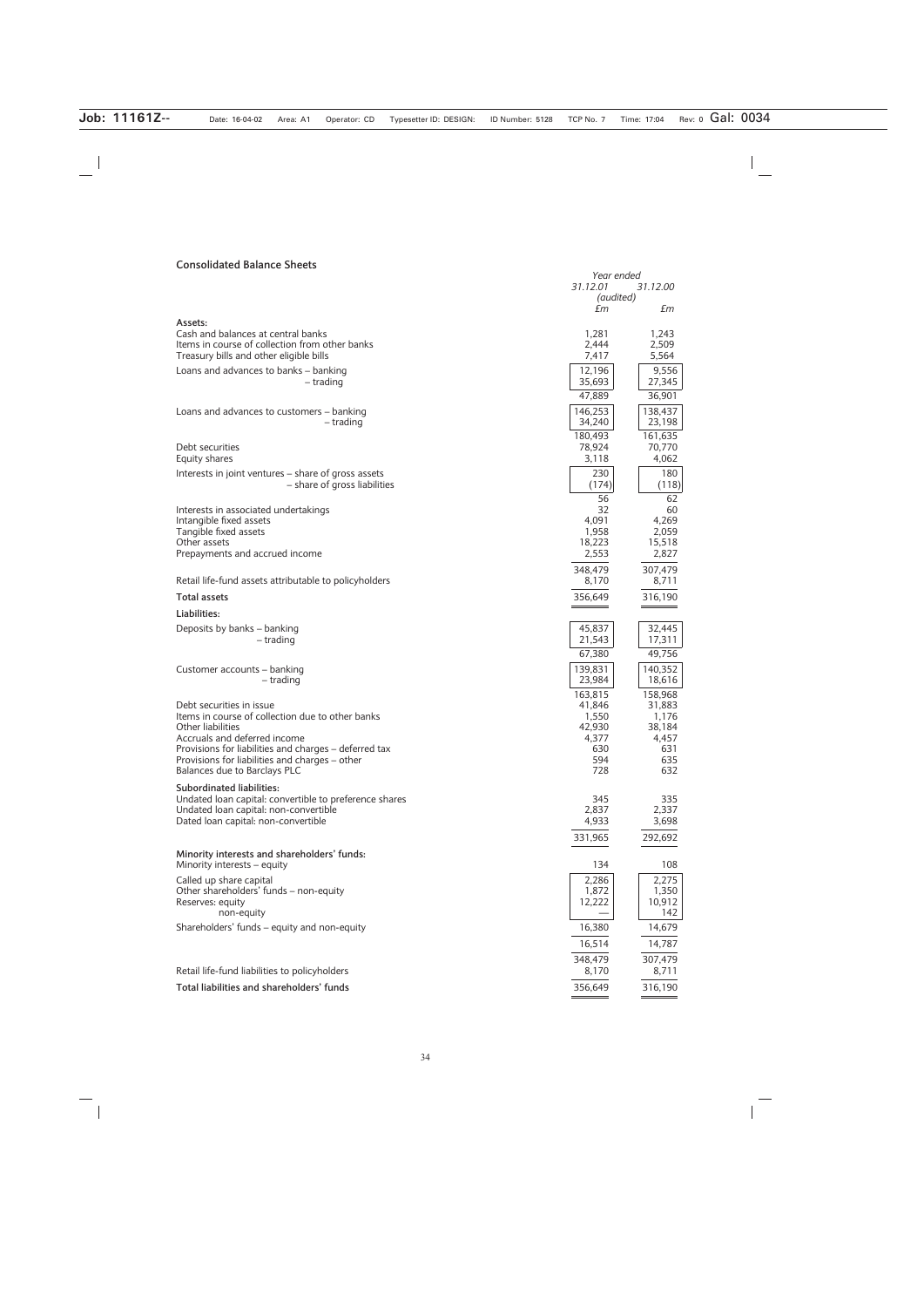#### **UNITED KINGDOM TAXATION**

*The following is a summary of the current United Kingdom taxation treatment of the Notes. It is not exhaustive. It relates only to the position of persons who are the absolute beneficial owners of the Notes and may not apply to certain classes of Noteholders, such as dealers in securities. Noteholders who are in any doubt as to their tax position or who may be subject to tax in a jurisdiction other than the United Kingdom should consult their professional advisers.*

#### **Withholding Tax**

- 1. All payments of interest on the Notes made on or after 1st April, 2001 can be paid gross provided that, at the time of the payment, the Notes are listed on a recognised stock exchange, as defined in Section 841 of the Income and Corporation Taxes Act 1988 ("ICTA") (the London Stock Exchange is so recognised). The United Kingdom Inland Revenue may obtain information about the identity of the payee or person entitled to the interest on the Notes from persons in the United Kingdom paying such interest to or receiving such interest on behalf of another person and, in certain circumstances, to exchange taxpayer information with the tax authorities of other jurisdictions.
- 2. The interest on the Notes will have a United Kingdom source and, accordingly, subject as set out below, may be chargeable to United Kingdom income tax by direct assessment even if paid without withholding or deduction. The profit realised on any disposal (which includes redemption) of any Note issued at an issue price of less than the amount payable on redemption is similarly chargeable but does not attract United Kingdom withholding. However, neither such profit nor interest received without deduction or withholding is chargeable to United Kingdom tax in the hands of a Noteholder who is not resident for tax purposes in the United Kingdom unless the Noteholder carries on a trade, profession or vocation in the United Kingdom through a branch or agency in the United Kingdom in connection with which the interest or profit is received or to which the Notes are attributable. There are certain exceptions for income received by specified categories of agent (such as some brokers and investment managers).
- 3. If interest on the Notes were to be paid under deduction of United Kingdom income tax (which would be the case (subject to any applicable exemptions or reliefs which might be obtained pursuant to an applicable double taxation treaty) if the Notes were to cease to be listed on a recognised stock exchange), Noteholders who are not resident in the United Kingdom may be able to recover all or part of the tax deducted if there is an appropriate provision in an applicable double taxation treaty.
- 4. The provisions relating to additional payments referred to in Condition 6 of "Conditions of the 6.125% Notes" and "Conditions of the 6.375% Notes" would not apply if the Inland Revenue sought to assess the person entitled to the relevant interest or (where applicable) profit on any Note directly to United Kingdom income tax. However, exemption from or reduction of such United Kingdom tax liability might be available under an applicable double taxation treaty.

#### **Holders within the Charge to United Kingdom Corporation Tax**

5. For corporate Noteholders within the charge to United Kingdom corporation tax, Notes will normally constitute "qualifying corporate bonds" within section 117 of the Taxation of Chargeable Gains Act 1992. Such corporate Noteholders will normally recognise any gain or loss for corporation tax purposes under the "loan relationship" rules in the Finance Act 1996. Under these rules, all interest, profits, gains and losses, measured and recognised in accordance with an authorised accruals or mark to market basis of accounting method, are taxed or relieved as income.

#### **Holders not within the Charge to United Kingdom Corporation Tax**

- 6. The Notes are "qualifying corporate bonds". Accordingly a disposal or redemption of Notes by a Noteholder who is not within the charge to United Kingdom corporation tax and who is a United Kingdom taxpayer will not give rise to a chargeable gain or an allowable loss for United Kingdom capital gains tax purposes.
- 7. A transfer of Notes by a non-corporate Noteholder who is resident or ordinarily resident in the United Kingdom or who carries on a trade in the United Kingdom through a branch or agency to which the Notes are attributable may give rise to a charge to United Kingdom income tax in respect of an amount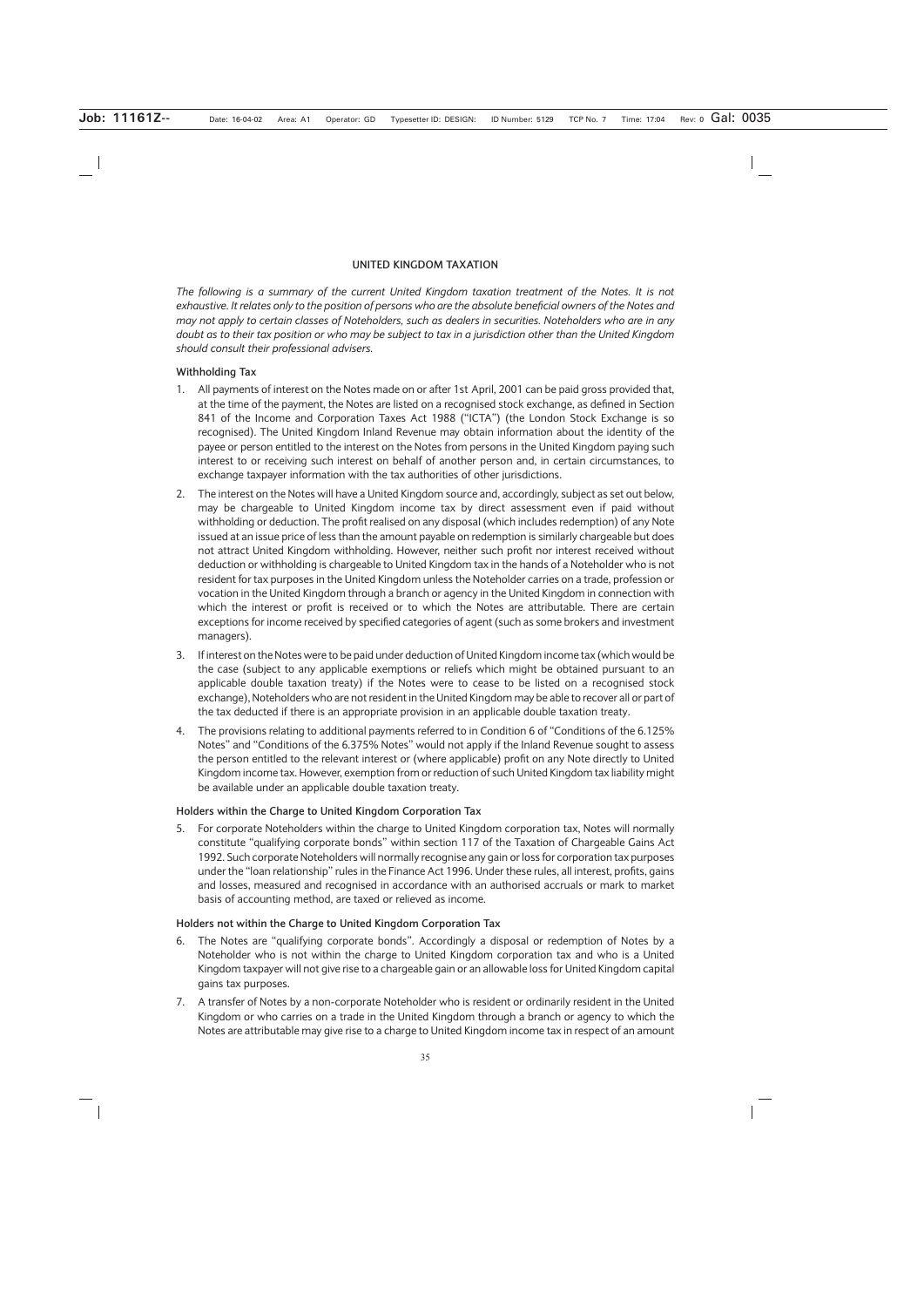representing interest on the Notes which has accrued since the preceding Interest Payment Date under the provisions of the "accrued income scheme" (the "Scheme"). The Notes will be variable rate securities within the meaning of section 717 of ICTA. Accordingly, on a transfer of a Note, an amount of interest which is just and reasonable will be treated as accrued income under the Scheme. However, the transferee will not be entitled to any relief for that amount under the Scheme.

#### **Proposed EU Directive on the Taxation of Savings Income**

On 18th July, 2001, the European Commission published a new proposal for a directive regarding the taxation of savings income. This new proposal reflects the ECOFIN Agreement of 26th-27th November, 2000 and replaces the previous proposal regarding this matter adopted in 1998. Subject to a number of important conditions being met, it is proposed that each member state will be required to provide details of payments of interest and other similar income paid by a person within its jurisdiction to an individual resident in another member state to the tax authorities of that state. This is subject to the right of Austria, Belgium and Luxembourg to opt instead for a withholding system for a transitional period of 7 years in relation to such payments. On 13th December, 2001, ECOFIN agreed to a provisional text of the directive for negotiation purposes with third countries. If the directive were to be adopted in this form it would take effect from 1st January, 2004. The proposal is, however, not yet final and may be subject to revision. The negotiations referred to above are for the purposes of obtaining assurances with regard to the application of the same measures in dependent and associated territories of member states and to the adoption of equivalent measures by certain third countries. ECOFIN has stated that it will decide, on the basis of a report on the outcome of the negotiations for such assurances, on a final text of the directive no later than 31st December, 2002, and will do so by unanimity.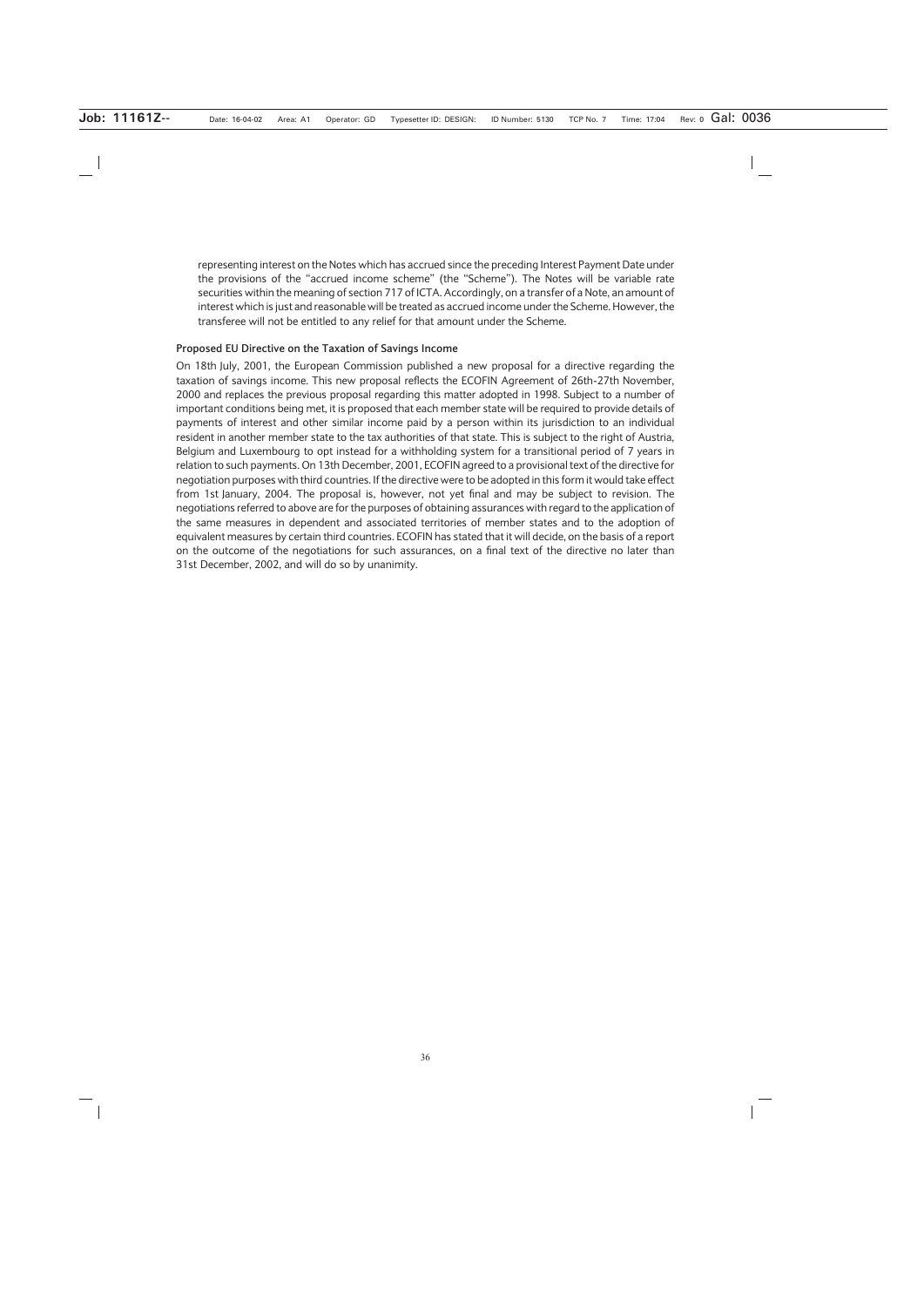#### **SUBSCRIPTION AND SALE**

Under a Subscription Agreement entered into with the Bank on 17th April, 2002 Barclays Bank PLC, BNP Paribas, Goldman Sachs International, J.P. Morgan Securities Ltd., Merrill Lynch International and Morgan Stanley & Co. International Limited (each a "Manager" and together the "Managers") have agreed to subscribe for the Notes at the issue price of 98.659 per cent of their principal amount for the 6.125% Notes and the issue price of 99.625 per cent of their principal amount for the 6.375% Notes. The Bank has agreed to pay to the Managers a combined management and underwriting commission of 0.625 per cent of such principal amounts and to reimburse the Managers for certain of their expenses. The Subscription Agreement is subject to termination in certain circumstances prior to payment to the Bank.

#### *United States of America*

The Notes have not been and will not be registered under the U.S. Securities Act of 1933, as amended (the "Securities Act"), and may not be offered or sold within the United States or to, or for the account or benefit of, U.S. persons except in certain transactions exempt from the registration requirements of the Securities Act. Terms used in this paragraph have the meanings given to them by Regulation S under the Securities Act.

Notes are subject to U.S. tax law requirements and may not be offered, sold or delivered within the United States or its possessions or to a U.S. person, except in certain transactions permitted by U.S. tax regulations. Terms used in this paragraph have the meanings given to them by the U.S. Internal Revenue Code and regulations thereunder.

Each Manager has agreed that, except as permitted by the Subscription Agreement, it will not offer, sell or deliver Notes (i) as part of their distribution at any time, or (ii) otherwise until 40 days after the later of the commencement of the offering and the Closing Date (as defined in the Subscription Agreement), within the United States or to, or for the account or benefit of, U.S. persons, and it will have sent to each dealer to which it sells Notes during the restricted period a confirmation or other notice setting forth the restrictions on offers and sales of Notes within the United States or to, or for the account or benefit of, U.S. persons.

In addition, until 40 days after the commencement of the offering, an offer or sale of Notes within the United States by a dealer that is not participating in the offering may violate the registration requirements of the Securities Act.

#### *United Kingdom*

Each Manager has represented and agreed that:

- (1) it has not offered or sold and will not offer or sell any Notes to persons in the United Kingdom prior to admission of such Notes to listing in accordance with Part VI of the FSMA except to persons whose ordinary activities involve them in acquiring, holding, managing or disposing of investments (as principal or agent) for the purposes of their businesses or otherwise in circumstances which have not resulted and will not result in an offer to the public in the United Kingdom within the meaning of the Public Offers of Securities Regulations 1995, as amended, or the FSMA;
- (2) it has only communicated or caused to be communicated, and will only communicate or cause to be communicated, an invitation or inducement to engage in investment activity (within the meaning of Section 21 of the FSMA) received by it in connection with the issue or sale of any Notes in circumstances in which Section 21(1) of the FSMA does not apply to the Bank; and
- (3) it has complied and will comply with all applicable provisions of the FSMA with respect to anything done by it in relation to the Notes in, from or otherwise involving the United Kingdom.

#### *General*

Each Manager has represented and agreed that it will only sell Notes in compliance with the laws and regulations in any jurisdiction applicable to such sale.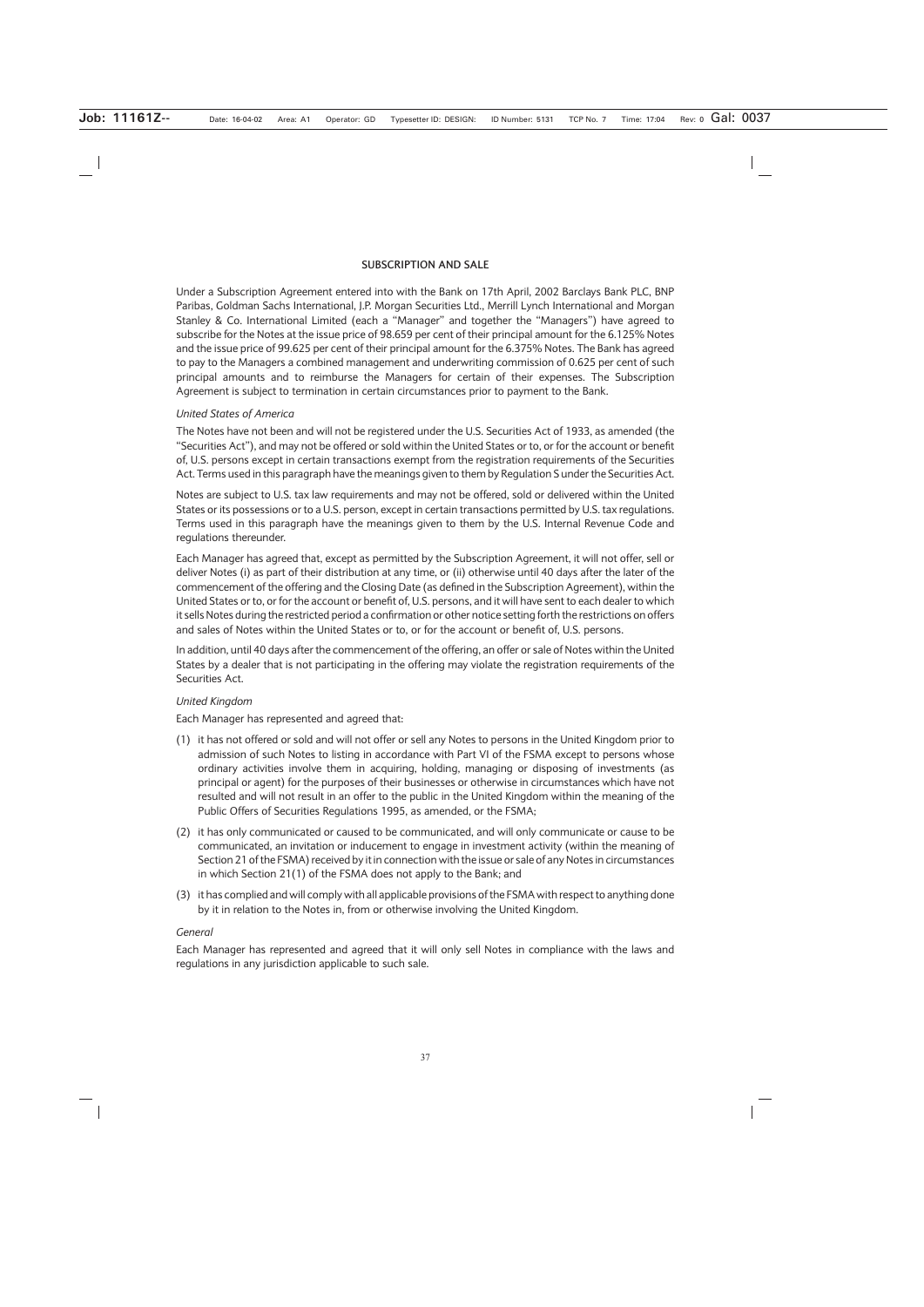#### **GENERAL INFORMATION**

- 1. The listing of the Notes on the Official List will be expressed as a percentage of their principal amount (exclusive of accrued interest). It is expected that admission of the Notes to the Official List and to trading on the London Stock Exchange's market for listed securities will be granted on 19th April, 2002 subject only to the issue of the Temporary Global Notes. If the Temporary Global Notes are not issued as mentioned in this document, the issue of the Notes may be cancelled. Prior to official listing, however, dealings in Notes will be permitted by the London Stock Exchange in accordance with its rules.
- 2. The Notes have been accepted for clearance through the Euroclear and Clearstream, Luxembourg systems with a Common Code of 14587551 for the 6.125% Notes and 14587519 for the 6.375% Notes. The ISIN code for the 6.125% Notes is XS0145875513 and for the 6.375% Notes is XS0145875190.
- 3. All Notes, Coupons and talons will carry a legend to the following effect: "Any United States person who holds this obligation will be subject to limitations under the United States income tax laws, including the limitations provided in sections 165(j) and 1287(a) of the Internal Revenue Code". The sections referred to in such legend provide that United States persons, with certain exceptions, will not be entitled to deduct any loss, and will not be entitled to capital gains treatment with respect to any gain, realised on any sale, exchange or redemption of a Note, Coupon or talon.
- 4. No member of the Group is or has been involved in any legal or arbitration proceedings which may have, or have had during the twelve months preceding the date of this document, a significant effect on the Group's financial position nor, so far as the Bank is aware, are any such proceedings pending or threatened.
- 5. Save as otherwise disclosed herein, there has been no significant change in the financial or trading position of the Bank or the Group since 31st December, 2001 and there has been no material adverse change in the financial position or prospects of the Bank or the Group since 31st December, 2001.
- 6. No optional redemption or purchase by the Bank or any of its subsidiaries for cancellation of the Notes will be made by the Bank without the prior consent of the Financial Services Authority.
- 7. The information contained in this document does not constitute statutory accounts (within the meaning of section 240 of the Companies Act 1985 (the "Companies Act")). The annual consolidated accounts of the Bank and its subsidiaries for each of the three years ended 31st December, 2001 have been audited by PricewaterhouseCoopers, chartered accountants and registered auditors. All three of these accounts contained unqualified audit reports under Section 235 of the Companies Act. Copies of such statutory accounts have been delivered to the Registrar of Companies in England and Wales.
- 8. Copies of the following documents will be available for inspection during usual business hours on any weekday (Saturdays and public holidays excepted) at the registered office of the Bank, currently at 54 Lombard Street, London EC3P 3AH and at the office of the Principal Paying Agent, currently at One Canada Square, London E14 5AL for a period of 14 days from the date hereof:
	- (i) the Memorandum and Articles of Association of the Bank;
	- (ii) the published consolidated Annual Report and Accounts of the Bank and its subsidiaries for the years ended 31st December, 1999, 31st December, 2000 and 31st December, 2001 respectively;
	- (iii) the Subscription Agreement;
	- (iv) the principal Trust Deed dated 2nd July, 1985 constituting the Series 1 Notes, the First Supplemental Trust Deed dated 14th February, 1986 and the Second Supplemental Trust Deed dated 4th September, 1989 together constituting the Series 2 Notes, the Third Supplemental Trust Deed dated 16th October, 1989 constituting the Series 3 Notes, the Fourth Supplemental Trust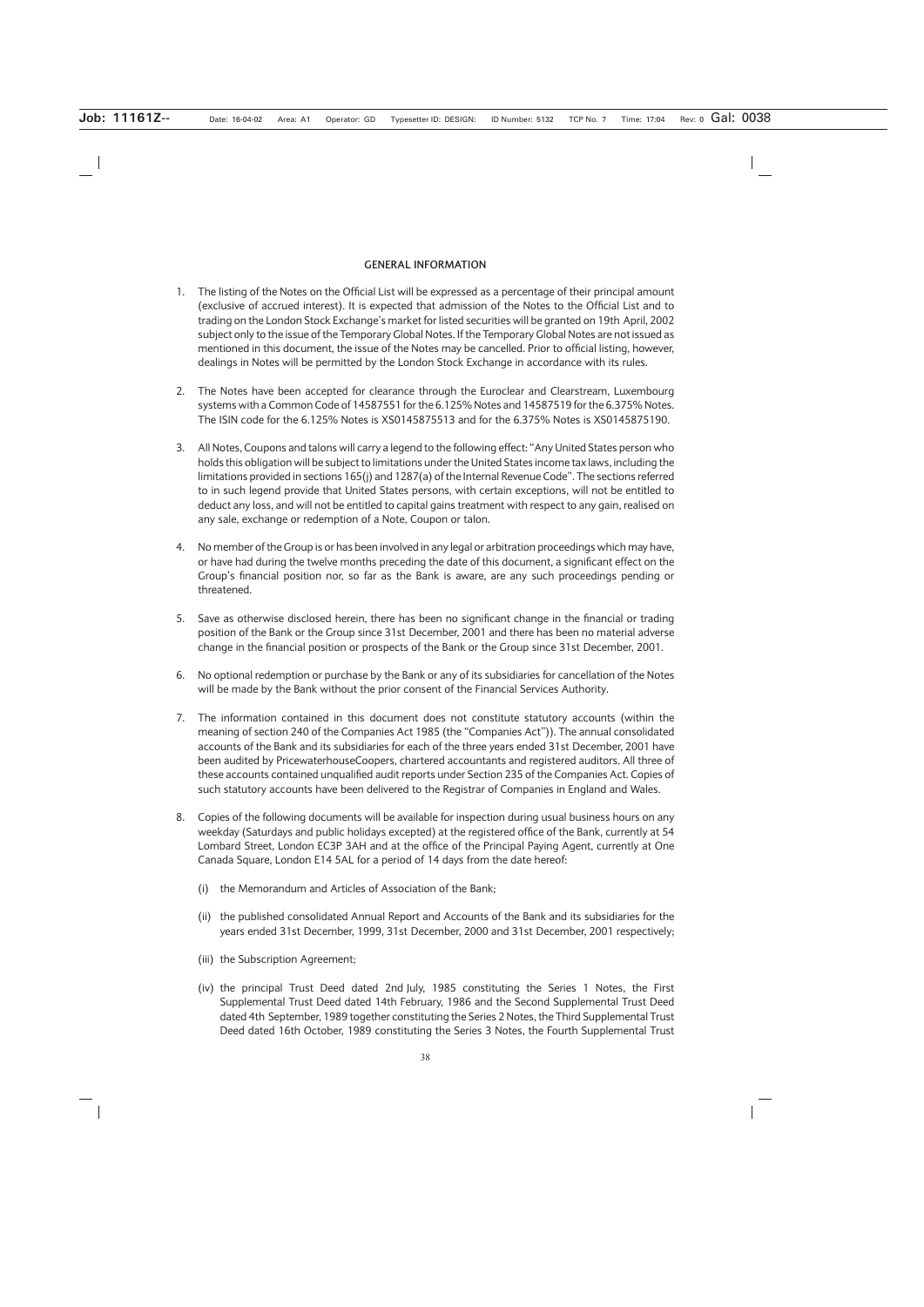Deed dated 28th September, 1990 modifying the provisions of the First Supplemental Trust Deed and the Second Supplemental Trust Deed, the Fifth Supplemental Trust Deed dated 12th May, 1993 and the Sixth Supplemental Trust Deed dated 25th June, 1993 together constituting the 9.875 per cent Notes, the Seventh Supplemental Trust Deed dated 11th October, 1993 constituting the Permanent Capital Bonds, the Eighth Supplemental Trust Deed dated 20th October, 1993 constituting the 7.875 per cent Notes, the Ninth Supplemental Trust Deed dated 7th July, 1997 constituting the 6.5 per cent Notes, the Tenth Supplemental Trust Deed dated 27th February, 1998 constituting the 5.03 per cent Notes, the Eleventh Supplemental Trust Deed dated 29th May, 1998 constituting the 5 per cent Notes, the Twelfth Supplemental Trust Deed dated 24th October, 2000 and the Fourteenth Supplemental Trust Deed dated 21st May, 2001 together constituting the 7.125 per cent Notes and the Thirteenth Supplemental Trust Deed dated 27th November, 2000 and the Fifteenth Supplemental Trust Deed dated 21st May, 2001 together constituting the 6.875 per cent Notes;

- (v) a draft, subject to amendment, of the Sixteenth Supplemental Trust Deed to constitute the 6.125% Notes, including the forms of Notes, Coupons and talons;
- (vi) a draft subject to amendment of the Seventeenth Supplemental Trust Deed to constitute the 6.375% Notes, including the form of Notes, Coupons and talons; and
- (vii) a draft, subject to amendment, of the Agency Agreement in relation to the Notes.